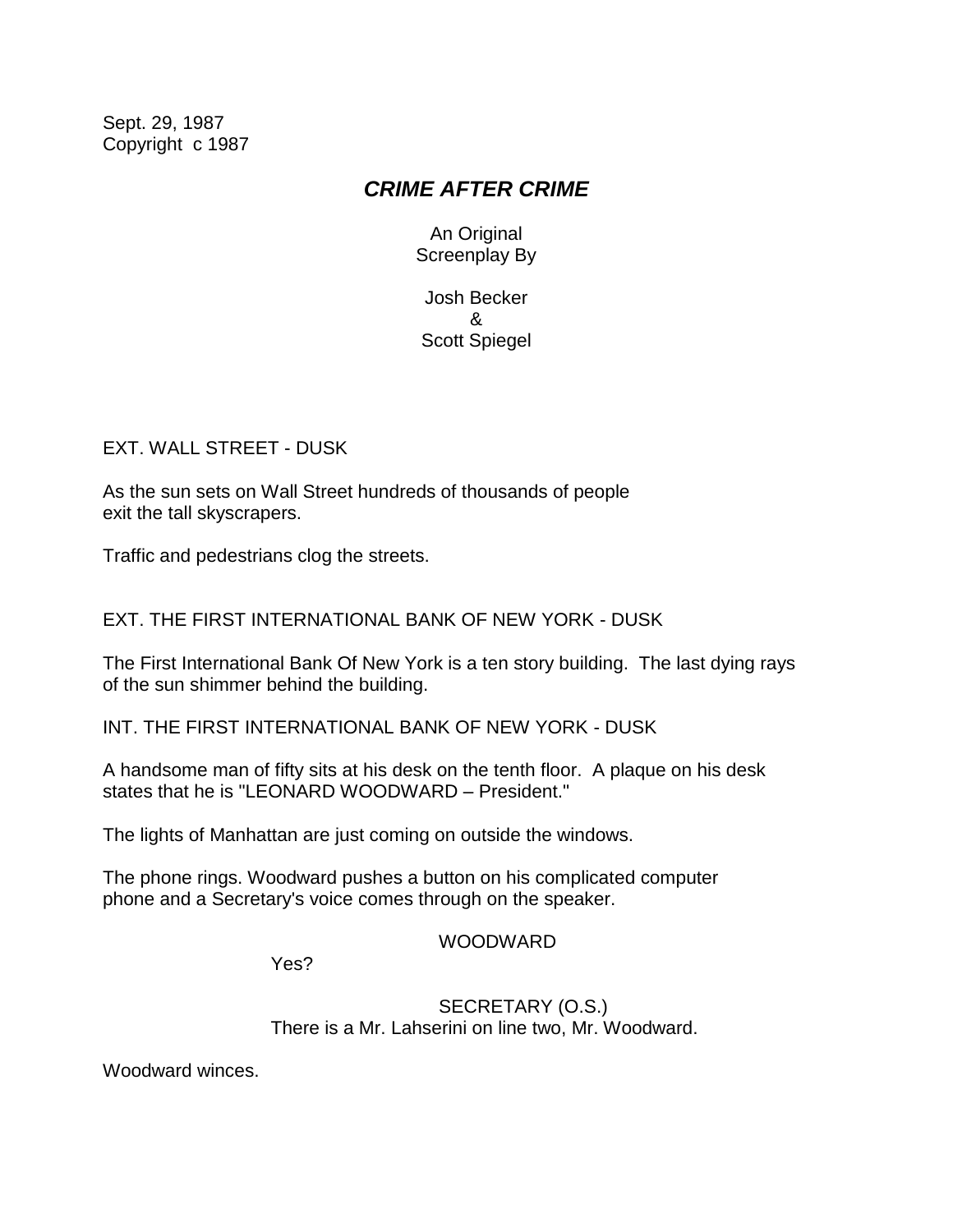#### WOODWARD

Put him through.

There is a click, then a gruff, male voice comes through the speaker.

#### LAHSERINI (O.S.)

Woodward. This is Lahserini. Where were you last night? You said you'd be here with the money.

## WOODWARD

(Nervous) I wasn't able to get the money yesterday, I had some complications.

# LAHSERINI (O.S.)

You haven't forgotten what tonight is, have you?

Woodward thinks for a moment.

#### WOODWARD

...Thursday?

#### LAHSERINI (O.S.)

Very funny, it's Friday. It also happens to be your deadline.

Woodward puts his finger into his tight collar and loosens his tie.

WOODWARD I can't make it tonight. I need another extension.

LAHSERINI (O.S.) It sounds like you're getting desperate, Leonard. I've already given you two extensions.

WOODWARD It's not easy coming up with two million dollars.

#### LAHSERINI (O.S.)

It was certainly easy enough for you to lose it. You're the president of a bank. You're sitting in a building loaded with money. Think about it. You have until tomorrow, midnight, otherwise it's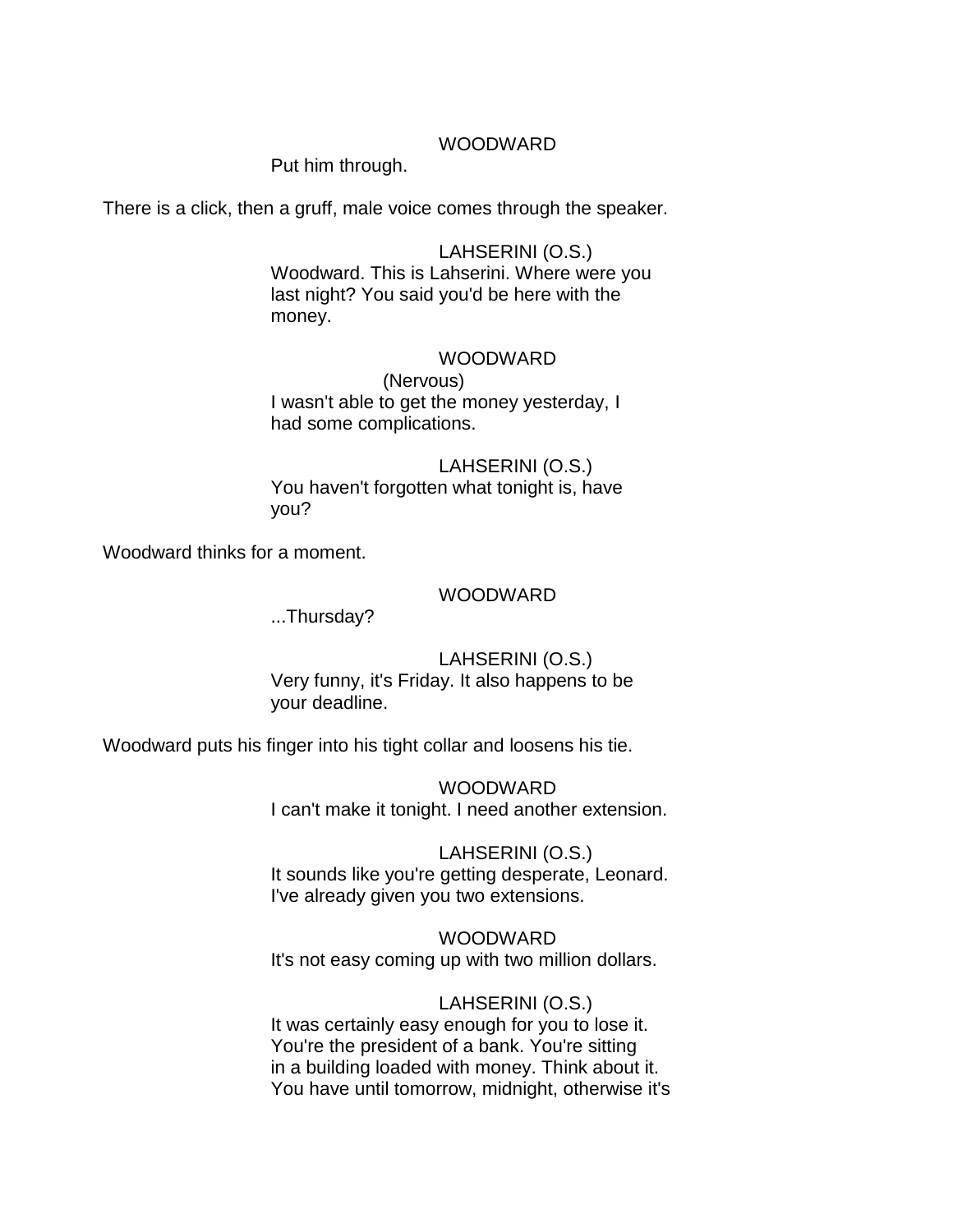your funeral.

WOODWARD I'll be there with the money. You can bet on it.

LAHSERINI (O.S.) I would never bet on you, Leonard, you're the worst gambler in Atlantic City.

Lahserini laughs at him.

Woodward's face grows red.

## WOODWARD

(Insulted)

Goodbye.

Woodward pushes a button on the telephone.

WOODWARD (Furious) That fucking prick!

Lahserini's voice still comes through the speaker.

LAHSERINI (O.S.)

What was that?

Woodward cringes in embarrassment.

WOODWARD I said... that'll do the trick. Goodbye.

LAHSERINI (O.S.)

Goodbye.

Woodward makes sure to push the proper button this time, disconnecting the line.

He shakes his head, stands and leaves the room.

INT. CONFERENCE ROOM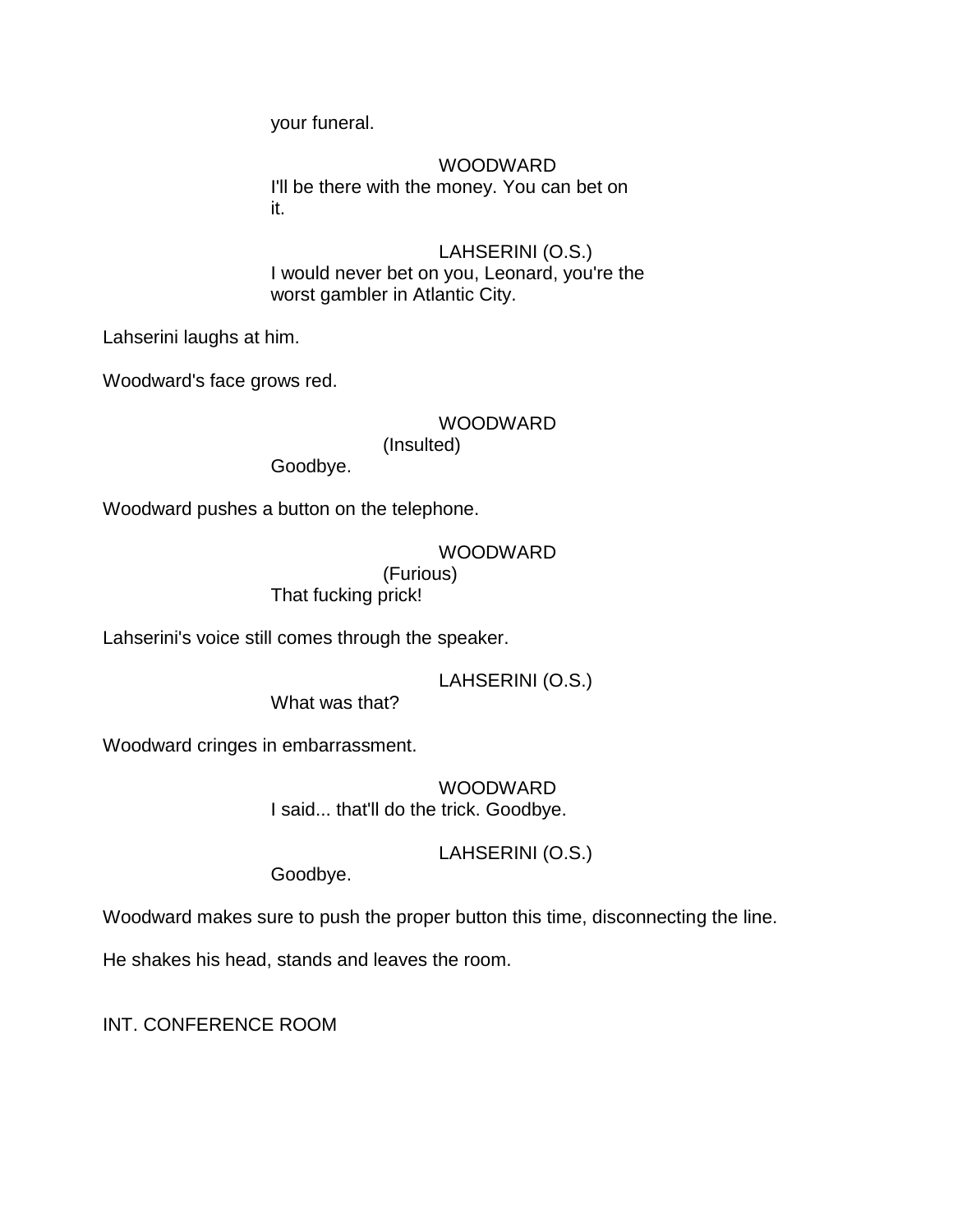Woodward enters the conference room. Inside are two bank executives. CHARLES CAMPBELL, a tall, thin black-haired man and MICHAEL DADY, a balding, nervous man. There are also two female SECRETARIES sitting at a conference table.

They are all watching as guards are passing the doorway with large bags of money.

Woodward and the two secretaries are hypnotized by the sight of the large amounts of cash.

#### SECRETARY #1

Boy oh boy, what I could do with all that money.

#### SECRETARY #2

Me, too.

Charles Campbell is on the telephone.

#### CAMPBELL

No, no, we'll back you all the way down the line. You'll have as much cash as you need until the run is over. ...Yes, the first shipment will be there tomorrow.

Michael Dady has a map spread out on the conference table. He looks up and sees Woodward enter with a troubled expression.

DADY

Hello, Leonard. What's wrong?

#### WOODWARD

Wrong? what could be wrong? Why do you ask that?

#### DADY

You look troubled.

#### WOODWARD

I'm fine.

Dady shrugs and points to the map.

DADY Now, this is the route that the armored car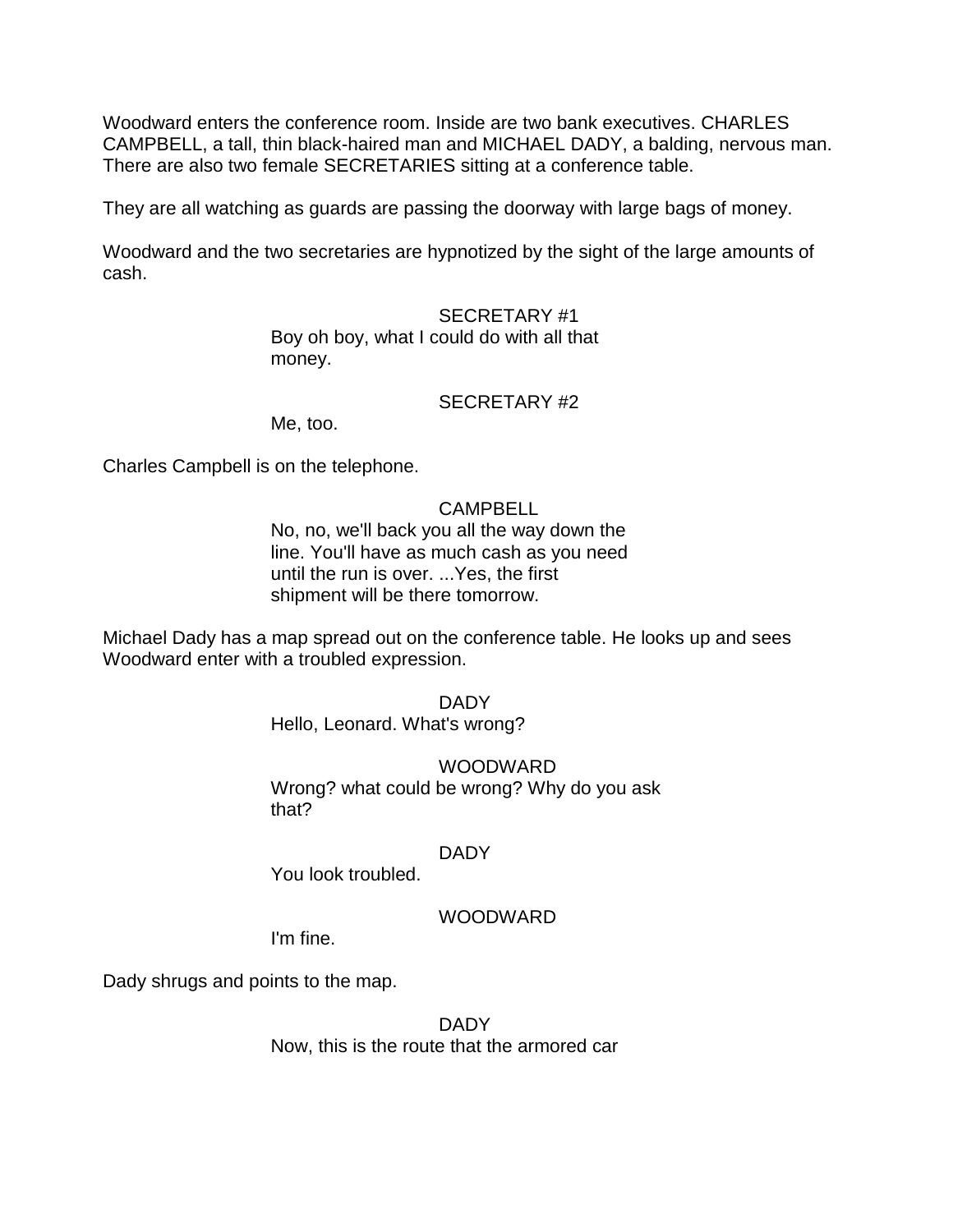will be taking...

Woodward leans forward and pays attention.

## WOODWARD

And there is how much money on board?

#### DADY

Two million dollars.

## WOODWARD

Of course.

#### DADY

They'll take 57th Street up to the Henry Hudson, then over the George Washington Bridge and north to upstate. When they reach the road construction here. . .

Woodward's eyes narrow as an idea forms in his brain.

DADY

. . . On Avenue 64 at Deerfield, then the armored car must get off the main road and onto a detour. . .

The secretaries are still watching the money go past.

## SECRETARY #1

. . . I'd be able to pay off all my debts and take a vacation . . .

Charles Campbell speaks into the phone and waves his arm.

#### CAMPBELL

(On the phone) . . . There will be more than enough cash to cover you. More than enough . . .

Woodward's thoughts are churning.

Dady traces out a route on the map.

 DADY . . . And the armored car will be off the main road for five miles.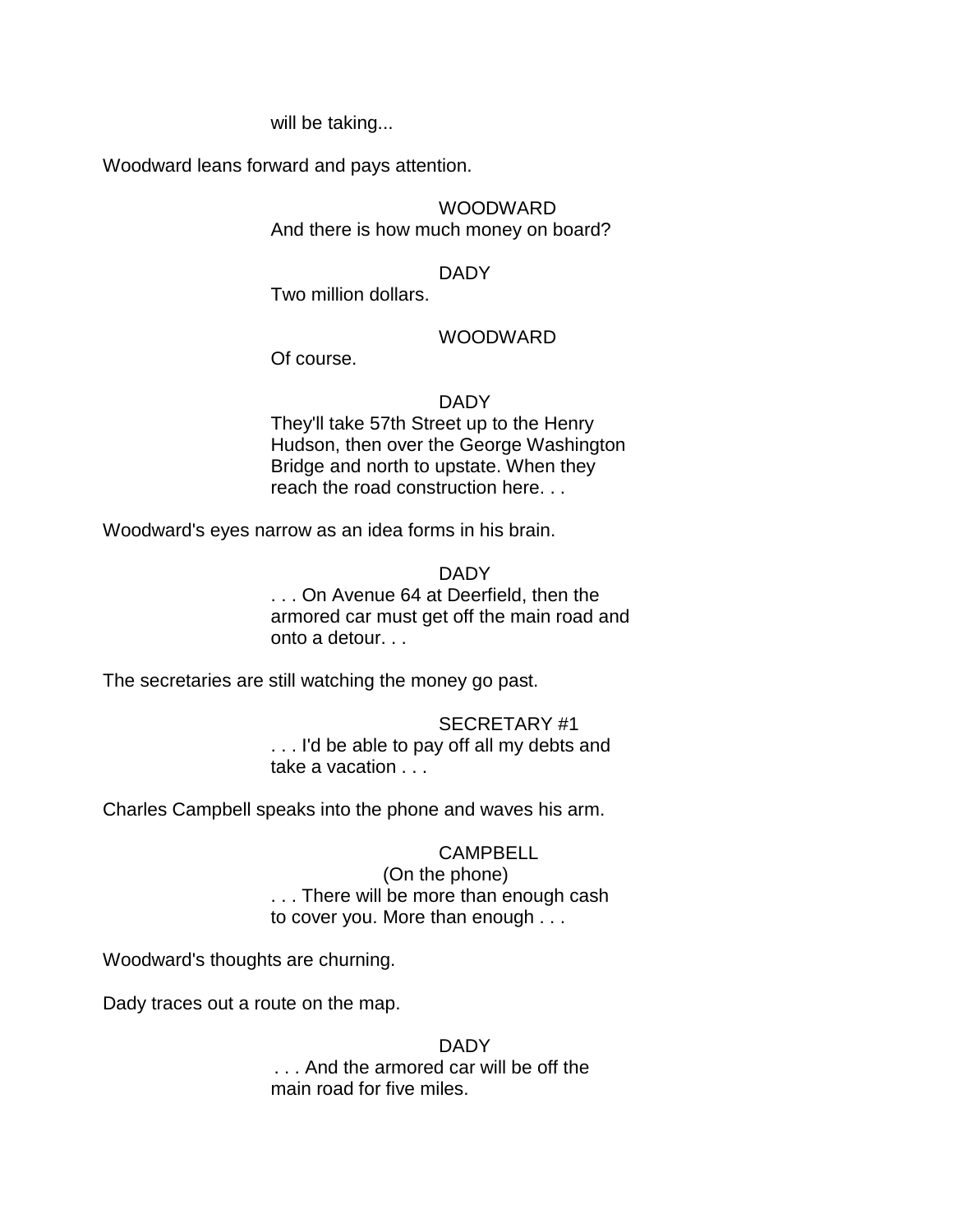Woodward's eyes widen. A satisfied smiles crosses his face. An idea has formed.

Suddenly a SECRETARY holding some papers appears in Woodward's face, frightening him.

#### SECRETARY #2

Mr. Woodward?

## WOODWARD

(Startled)

I didn't do it!

#### SECRETARY #2

I know you didn't do it, that's why you'll have to sign it now.

She hands him a piece of paper. Woodward regains his composure.

#### WOODWARD Oh, yes, the Perkinson account. I meant to sign it this morning.

He signs the paper.

## EXT. LAKEFRONT JEWELRY STORE - NIGHT

Steam billows from the sewer grates in the street.

It is late at night and there is very little traffic in this older section of Manhattan.

Lakefront Jewelers' red neon sign glows brightly through the mist. Lakefront Jewelers is located in the first floor of a brown brick apartment building.

A beat up old metallic green 1964 Chevy Impala, with one blue door and a red gas cap, is parked across the street from the jewelry store. Inside the car sits . . . FRANK RYAN. He is a tough, craggy man with dark hair, a dark complexion, and a square jaw. His nose has been broken many times. He is in his mid-thirties.

INT. FRANK'S CAR – NIGHT

Frank reaches into his pocket and pulls out a crumpled pack of Pall Mall cigarettes. He sticks his finger into the pack and fishes around. No cigs. He smashes the pack and tosses it out the window.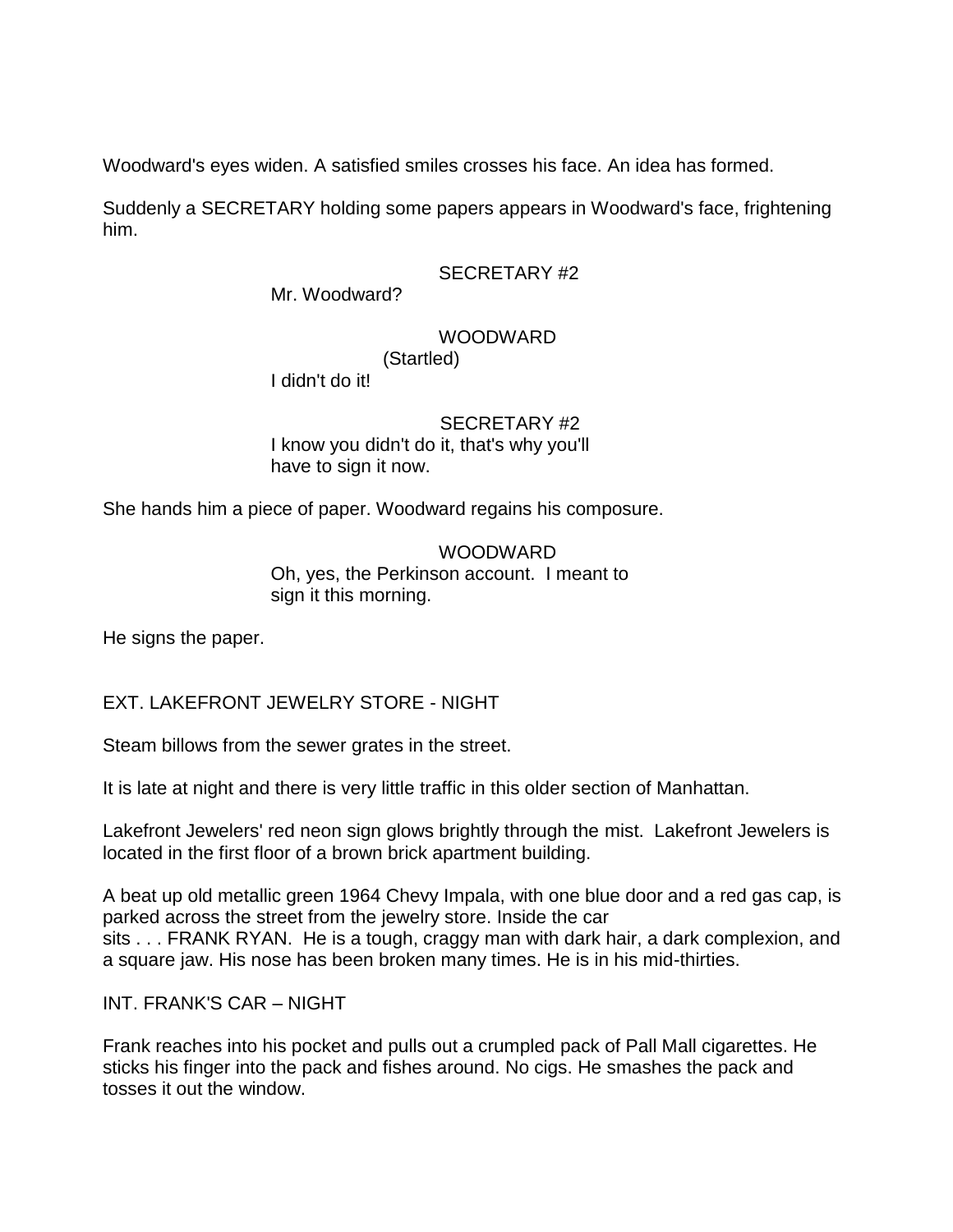Frank opens the ashtray and pokes through the butts until he finds the longest one. He straightens it out and lights it up.

He looks at his watch. It is 9:59.

Still looking at his watch, Frank raises his right hand with his index finger pointing at the second floor of the apartment building. He pauses for a moment, then...

#### FRANK

#### (To himself)

Now.

EXT. LAKEFRONT JEWELERS - NIGHT

The lights in the apartment above the jewelry store go off.

A moment later a man wearing a long coat comes out the door of the apartment building. He walks up the street and out of sight.

EXT. FRANK'S CAR - NIGHT

Frank gets out of the car. He is also wearing a long overcoat. He puts on a pair of black leather gloves, takes two bags of groceries out of the back seat and sets them on the hood.

He puts a parking ticket under his windshield wiper. Holding the groceries, he walks across the street to the apartment building and jewelry store.

EXT. LAKEFRONT JEWELERS - NIGHT

A filthy BUM with crumbs in his long beard appears from a doorway. Frank is startled.

**BUM** 

Could ya spare fifty cents for a burger?

Frank reaches into one of his grocery bags and pulls out a plastic wrapped package of ground beef.

FRANK

Here.

The Bum takes it.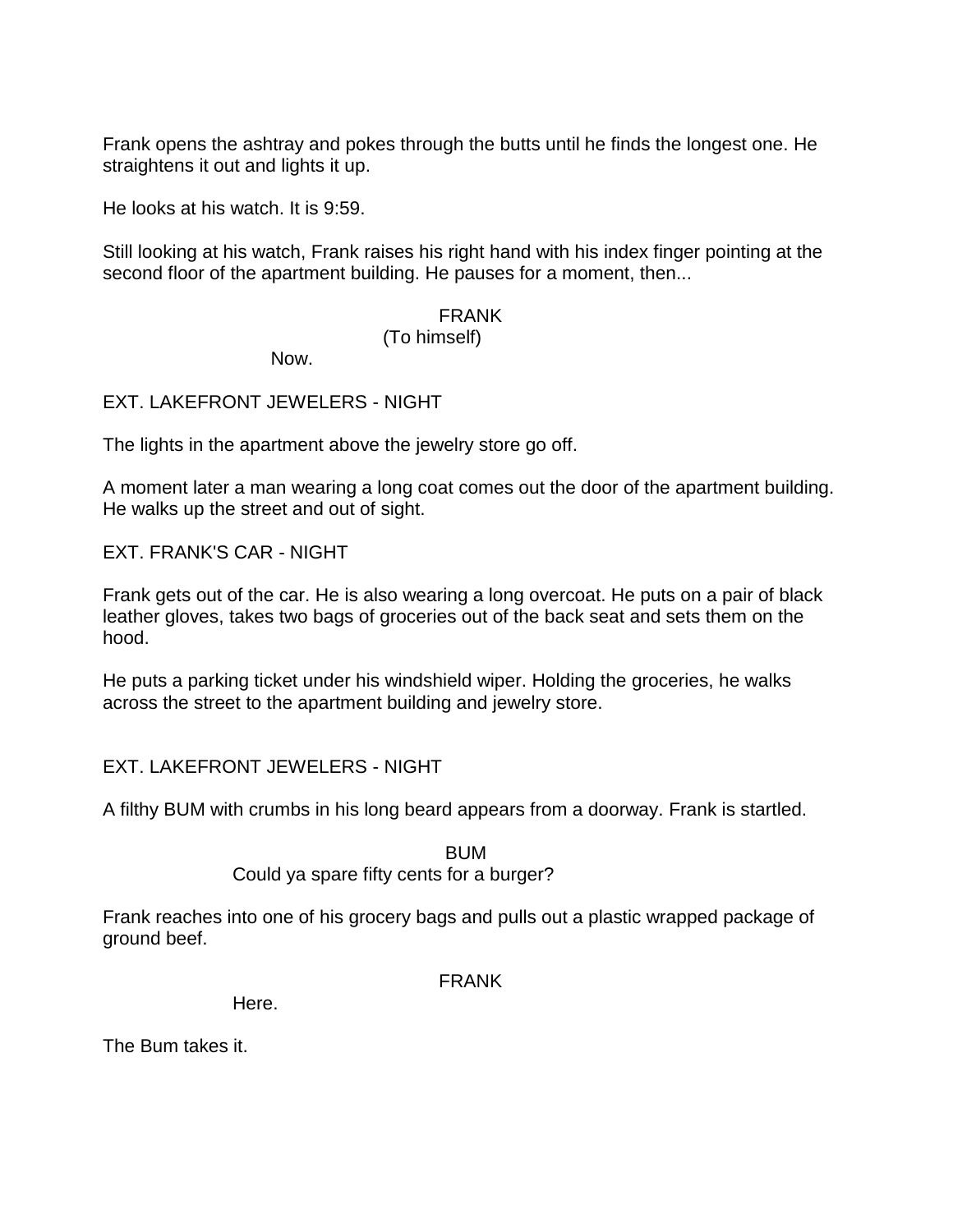# **BUM**

## (Appreciative)

Thanks.

Frank goes into the apartment building.

## INT. APARTMENT FOYER - NIGHT

Frank enters, crosses to the locked security door and pushes an American Express credit card into the lock and pops it.

#### FRANK

(To himself) Never leave home without it.

He walks up the dark stairs holding his grocery bags.

INT. HALLWAY AT THE TOP OF THE STAIRS - NIGHT

Frank knocks on the apartment door and waits. There is no answer. He looks in both directions up the hallway. He sees no one.

Frank sets down the groceries. He takes from his pocket a small leather tool kit which contains a variety of sharp, silver tools. He chooses one of the smallest tools and slides it into the lock. He turns the tumbler and the door opens.

He goes inside, closing the door behind him.

INT. APARTMENT - NIGHT

Frank turns on the light and sets the groceries down. He takes off his coat, sees the wet bar and goes over to it.

He grabs a bottle of Chivas Regal, pours himself a shot and downs it.

Behind the bar is a carton of Marlboros. Frank takes a pack and puts it in his pocket.

Frank then removes a blueprint from his pocket and studies it for a quick moment.

He crosses the room to a couch and moves it aside.

He takes the groceries out of the bag and beneath them are all kinds of tools: crowbars, hammers, cutters.

Frank cuts a hole in the carpet and begins slowly and quietly tearing up the floorboards. Once this is done, he carefully breaks a small hole in the plaster below.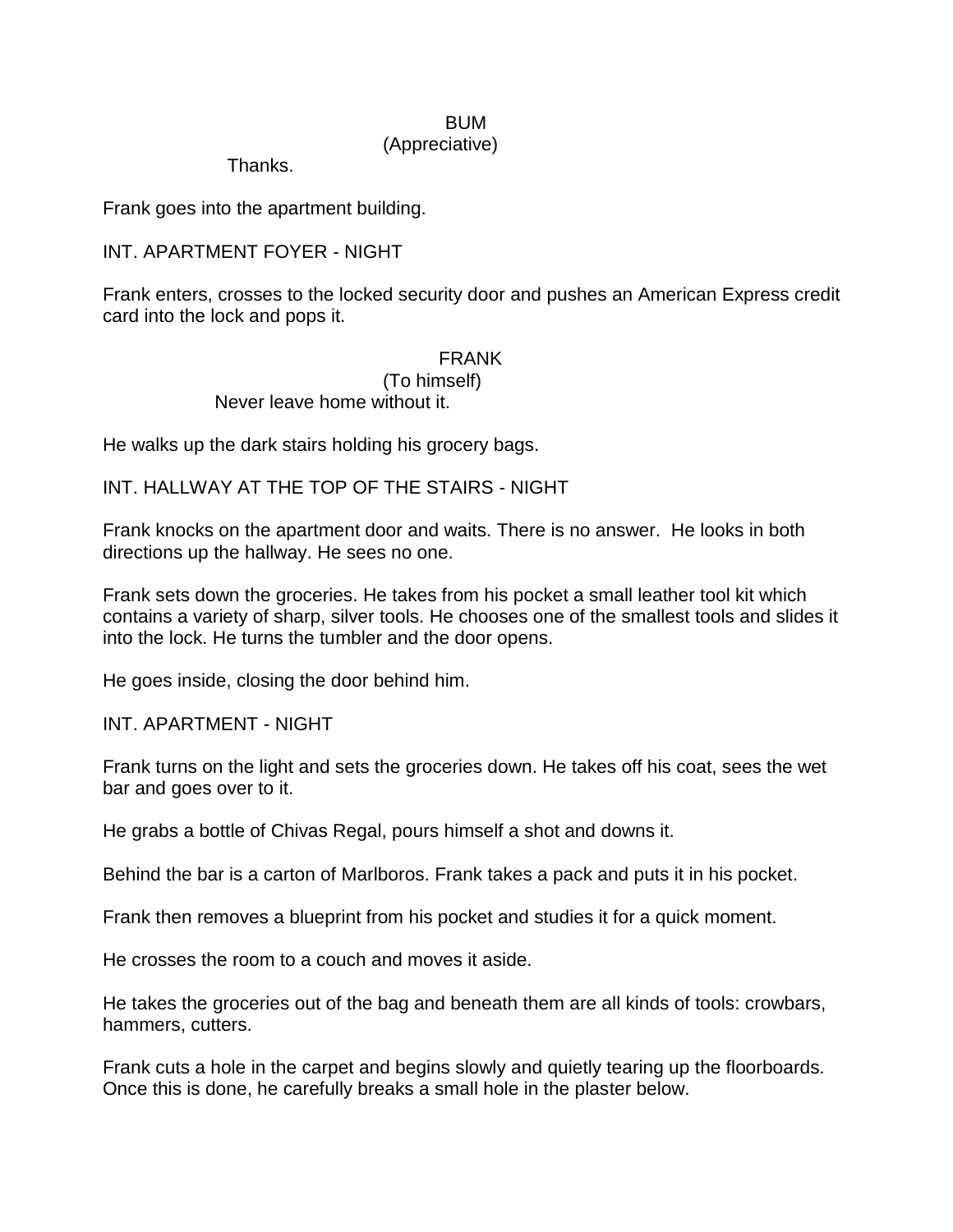Frank then takes a closed umbrella from his knapsack. He ties a string to the handle and shoves-it through the hole in the plaster.

INT. JEWELRY STORE SHOWROOM - NIGHT

In the showroom are two rows of glass cases filled with expensive looking jewelry. The floor is crisscrossed with red laser beams.

The closed umbrella comes through a hole in the ceiling. When it's completely through, it pops open.

INT. APARTMENT ABOVE - NIGHT

Frank begins carefully breaking out the plaster which falls into the opened umbrella.

EXT. LAKEFRONT JEWELRY STORE - NIGHT

A police car cruises past. The cops slow down when they see Frank's car, but upon seeing the ticket on the windshield, continue past.

EXT. STREET BESIDE THE JEWELRY STORE - NIGHT

A black jacked-up pickup truck sits in a line of cars on the street beside the jewelry store. In the truck sits . . . RAY MAPLE.

He is a tough-looking hoodlum of nineteen with blond hair greased and cut like Elvis'. He is wearing a loose black leather jacket. He gets out of the truck and walks slowly up the street. Ray looks all around at the quiet, empty street. No traffic or pedestrians around.

He lowers his right hand and a wire cutter slides out of his coat sleeve into his hand.

Ray goes from car to car and very deftly snips off the hood ornaments. He puts the hood ornaments into his pocket along with the wire cutter.

Ray grins deviously, then ducks into the alley behind the jewelry store.

EXT. ALLEY BEHIND THE JEWELRY STORE - NIGHT

Ray walks slowly up the dark alley to the back door of the jewelry store.

EXT. BACK DOOR OF JEWELRY STORE - NIGHT

At the upper right-hand corner of the metal door is a square piece of metal which Ray slides a file under. Ray pulls a wire out, takes the wire cutter from his pocket and snips it.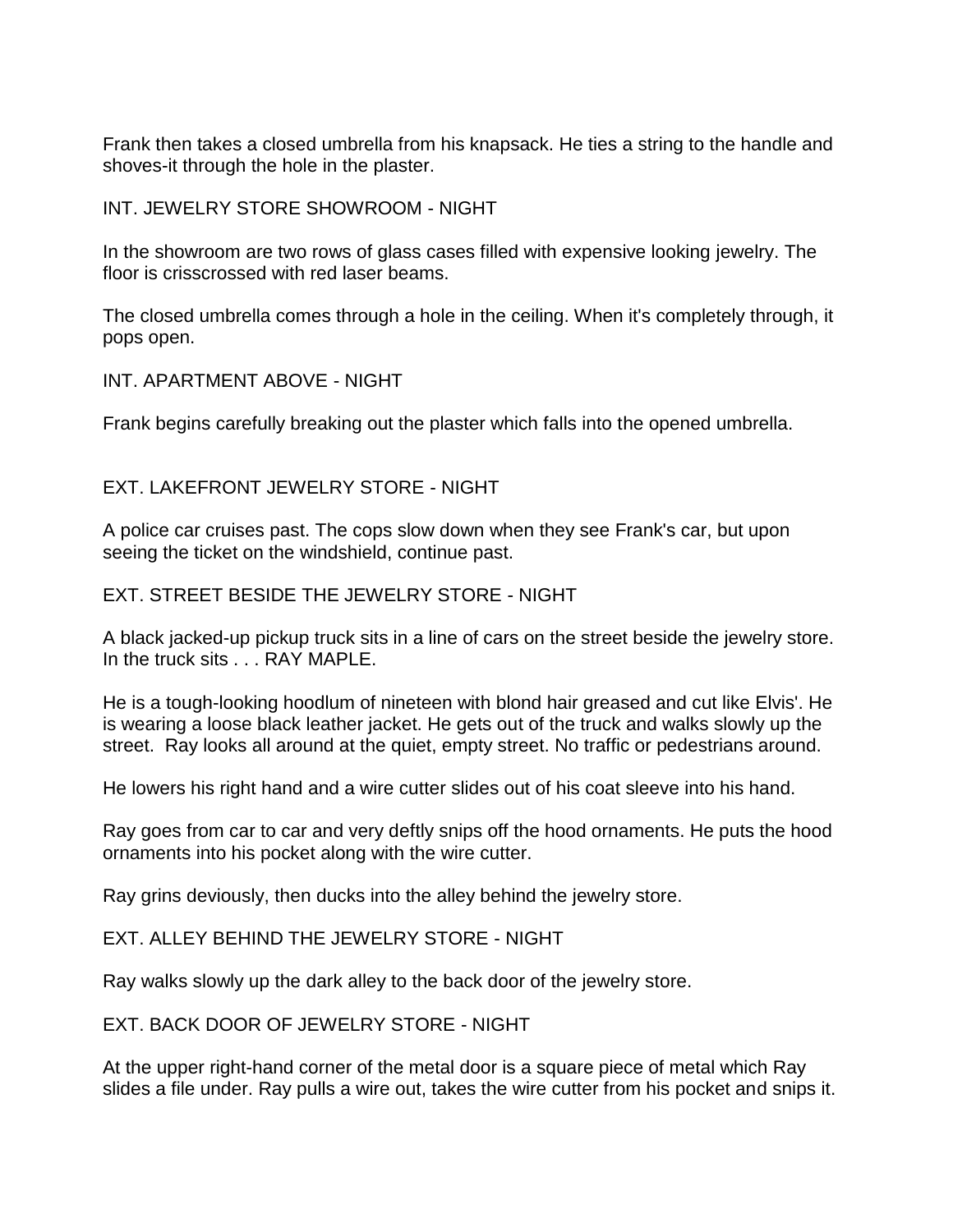Ray then takes a crowbar from the inside of his coat and pries the door open. It's not easy, but it works. Ray goes inside.

INT. THE BACK ROOM OF THE JEWELRY STORE - NIGHT

Ray turns on his flashlight and locates a metal box. He opens it revealing two vertical rows of copper contacts.

He takes an amperage meter and places the two leads into the box and gets no response on the meter. He moves the leads up the copper contacts until the needle in the meter swings over to full power.

Ray takes a piece of wire with alligator clips on either end and attaches them to the contacts. The needle drops to zero.

The laser beams crisscrossing the floor blink off.

INT. APARTMENT ABOVE - NIGHT

Frank has a metal tube in the floor split open and about fifty wires revealed within the tube. Frank takes two wires and connects them.

The laser beams go back on.

INT. BACK ROOM - NIGHT

Ray's amperage meter goes back up to full power. He scratches his head quizzically, then reattaches the alligator clips and the meter drops to zero.

The lasers go off.

INT. APARTMENT ABOVE - NIGHT

Frank connects two more wires together.

The lasers go back on.

INT. BACK ROOM - NIGHT

Ray's meter goes back to full.

RAY

What the hell...?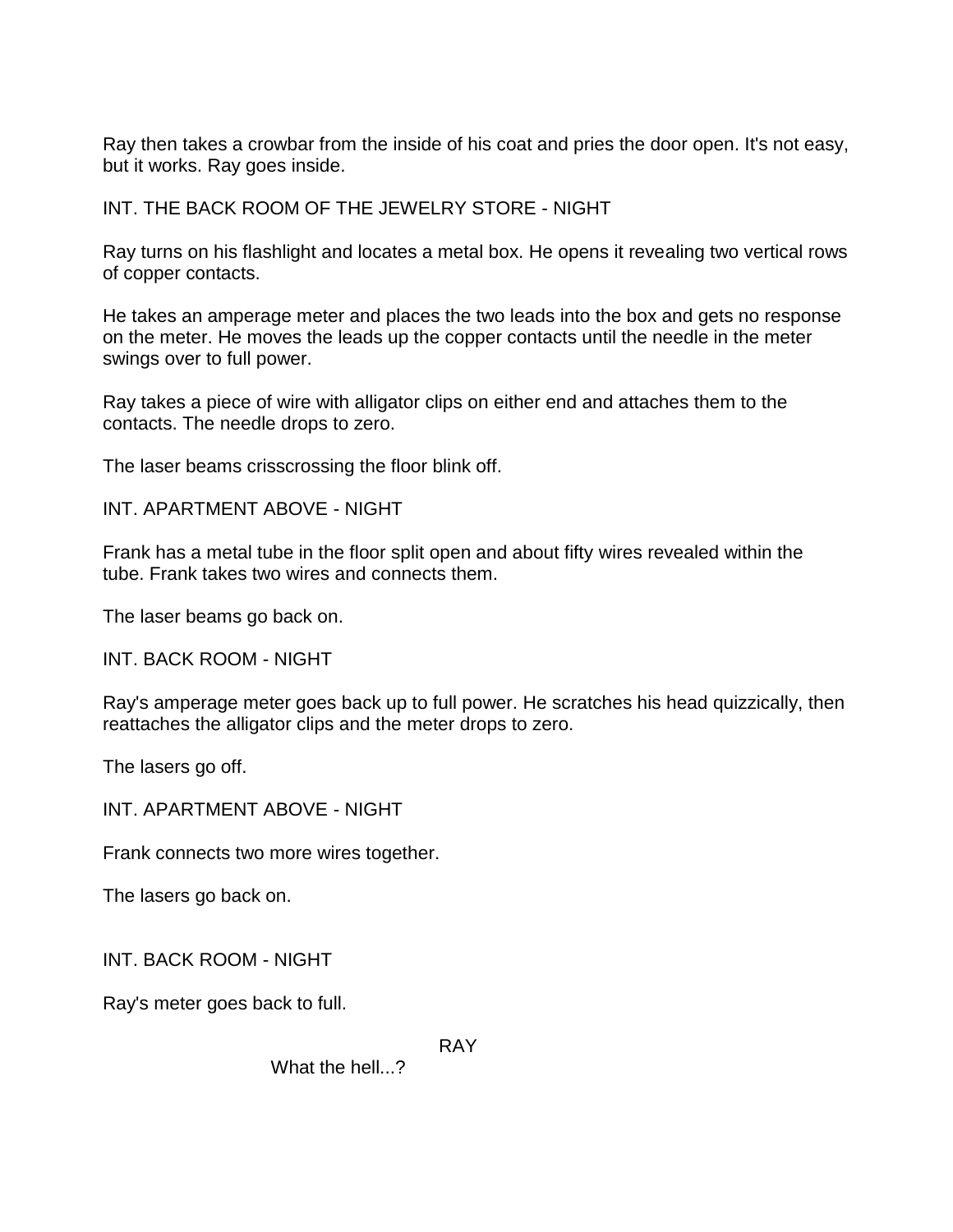Ray gets really pissed and tears the entire alarm box off the wall.

The lasers go off.

## INT. APARTMENT ABOVE - NIGHT

Frank connects two more wires, twists them together, then looks down through the hole and sees that the lasers are off.

#### FRANK

Perfect.

Frank lowers a rope ladder down through the hole into the jewelry store showroom.

Everything he brought with him is in a black backpack. Frank zips it shut, puts it over his shoulder and climbs into the hole.

Before he leaves he yanks a piece of string which is taped to the rolled up carpet. The carpet unrolls covering the hole just as Frank gets through it.

INT. SHOWROOM - NIGHT

Frank comes down the rope ladder in the showroom just as the door from the back room opens and Ray enters.

The two thieves bump into each other, get frightened and gasp.

Ray pulls a switch blade.

#### RAY (Whispering) Who're you?

Frank is startled and puts up his dukes.

## FRANK

I asked you first.

## RAY

What? Put your hands up, motherfucker!

Frank points out the front window and turns.

FRANK

Cops!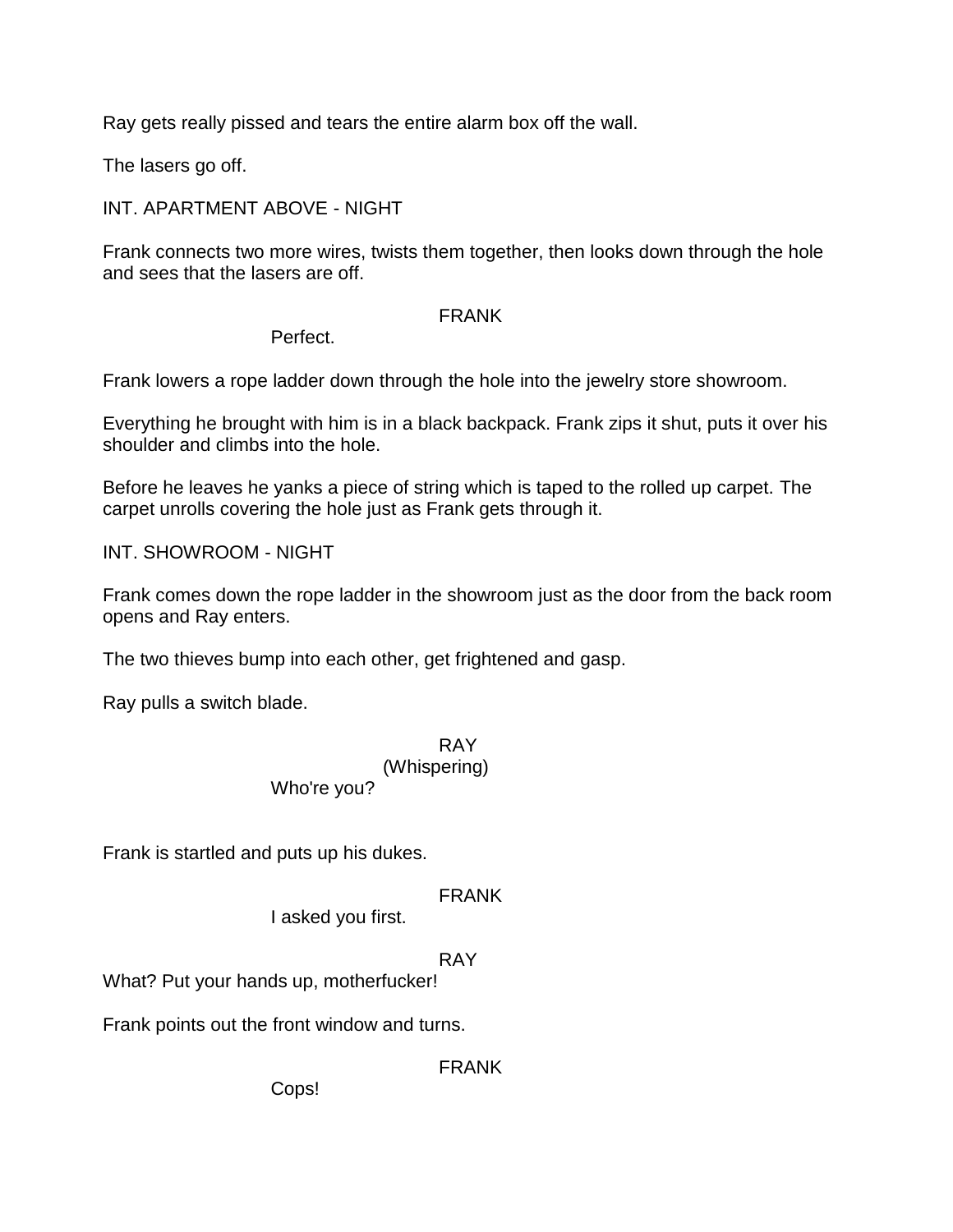Ray turns and Frank expertly removes the knife from Ray's hand. Frank puts the blade right up to Ray's nose. Ray does not flinch.

#### FRANK

Better be careful you might cut yourself.

Frank snaps the blade back in and hands the knife back to Ray. Ray cautiously accepts it, then snaps the blade back out and puts it back into Frank's face.

RAY

Don't move, motherfucker!

Frank rolls his eyes.

#### FRANK

Gimme a break . . .

Frank turns his back on Ray and walks away. He switches on his flashlight.

Ray is befuddled and puts the knife away.

Frank scopes out the showroom playing the flashlight beam over the walls.

RAY Hey, bud, I was here first so get lost.

## FRANK

Are you still here?

RAY

I said I was here first.

Frank has located the safe and walks up to it.

#### FRANK

Cry.

Ray pushes himself between Frank and the safe and pulls out his crowbar. Frank watches as Ray jams the crowbar into the safe trying to jimmy it open.

> RAY Don't kid me, man, you're here for the same reason as me, that big emerald that's in the safe. And when I get it you're not getting any part of it, so maybe you'd better start cleaning out the cases.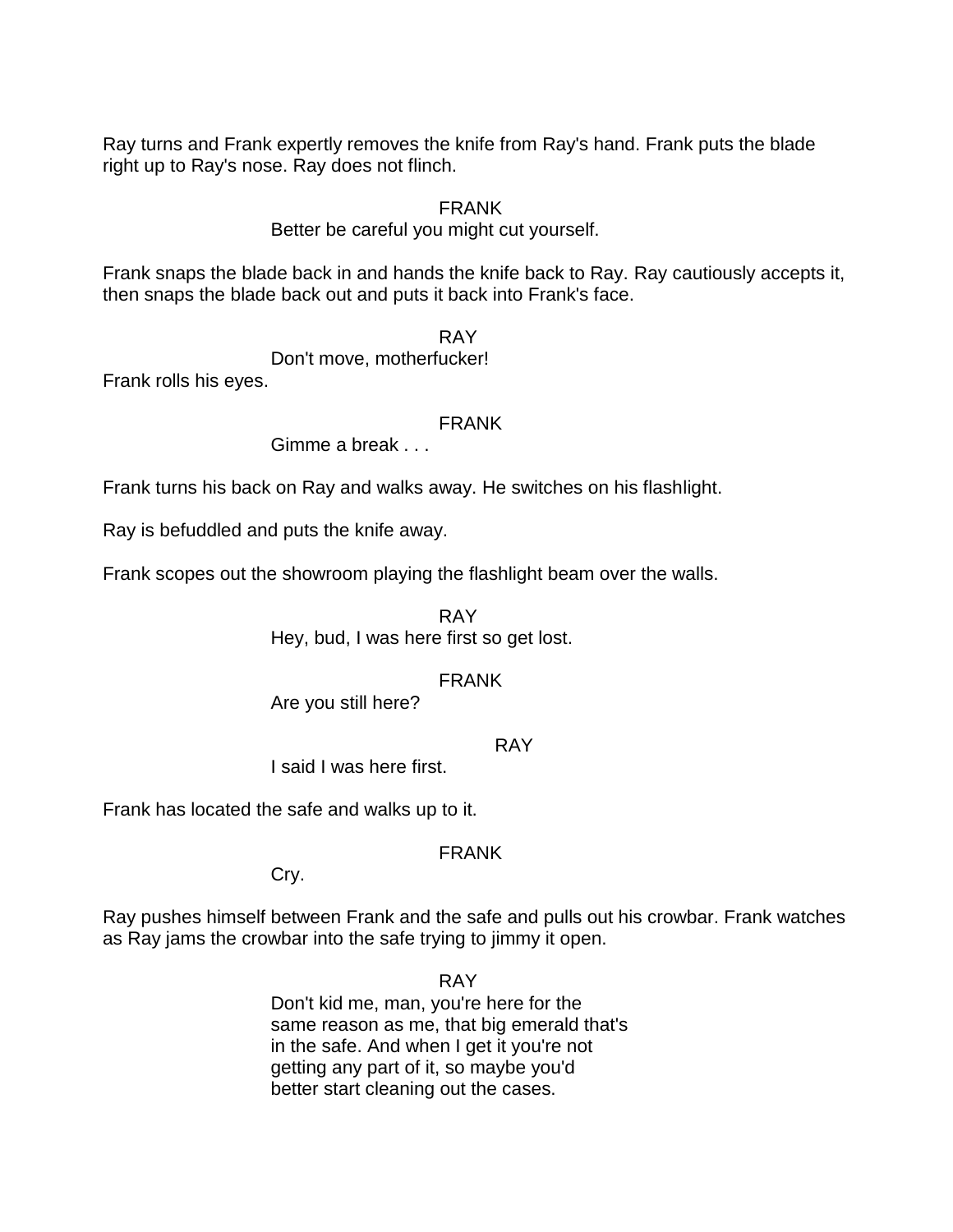Frank smiles and shakes his head.

FRANK

A crowbar on a safe, that's rich. Let's see, that's six inches of case hardened steel. I figure you'll have it open... oh, next April. That is if your crowbar doesn't give out.

Which the crowbar does at that very moment. Ray flies forward and crashes into the safe.

Frank laughs at him.

FRANK

Stand back, kid, and learn something.

RAY

Okay, but whatever's in there is half mine.

Frank steps up to the safe and begins working on it.

FRANK You weren't going to give me half, why should I give you half?

RAY I'll give you half ...half of this crowbar right across the skull.

Frank ignores him.

FRANK Back off, sonny-boy, I think I hear your mom calling.

Ray backs off with a sneer.

Frank connects a contraption with four suction cups to the front of the safe. He pries off the combination dial and twists a large drill bit into the hole.

Before you know it the safe is open. Frank aims his flashlight into the dark safe. He and Ray lean forward and see... Nothing. The safe is empty.

RAY

*Oh, fuck!*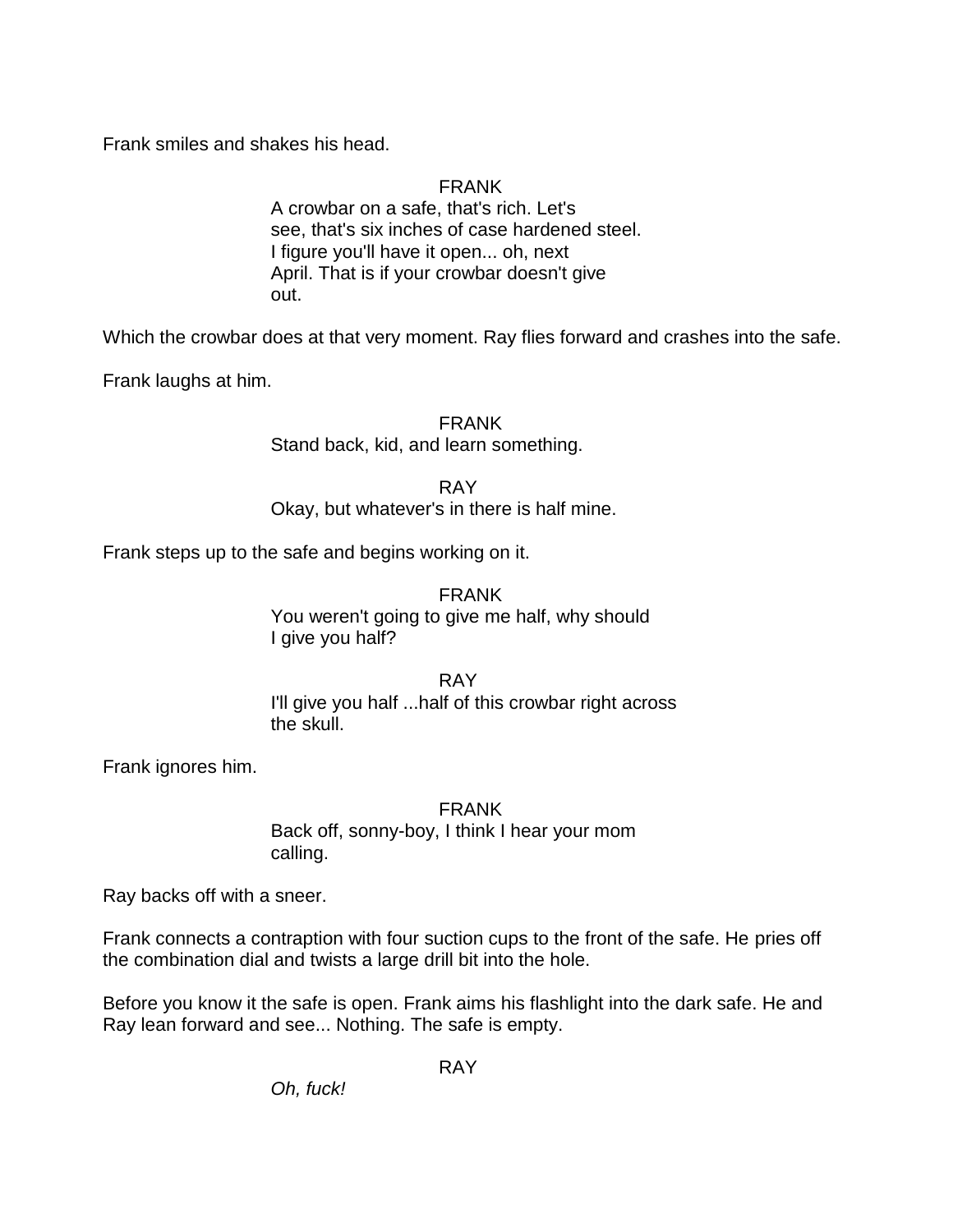#### FRANK

It's all yours, pal.

Frank goes over to one of the rows of glass jewelry cases and begins cutting with a glass cutter, then tapping gently with the metal end.

#### FRANK

(Mumbling to himself) Typical. No matter how much, you plan there's always something that goes wrong. You work and you work and you work and what do you get? Heartache.

#### RAY

#### (Snotty)

Cry.

Frank looks at Ray, then goes back to carefully tapping on the glass.

Ray snorts.

#### RAY

#### The hell with that!

He takes the crowbar half, smashes the glass in the other row of cases and putting jewels into his pockets.

Frank is still tapping away.

FRANK Make enough noise and we'll get caught!

RAY Stay here long enough and you can be sure you'll get caught. Let's see who gets more?

DISSOLVE TO:

#### INT. LEONARD WOODWARD'S OFFICE - EVENING

Woodward sits nervously behind his desk.

Secreatry #1 pops her head in the door.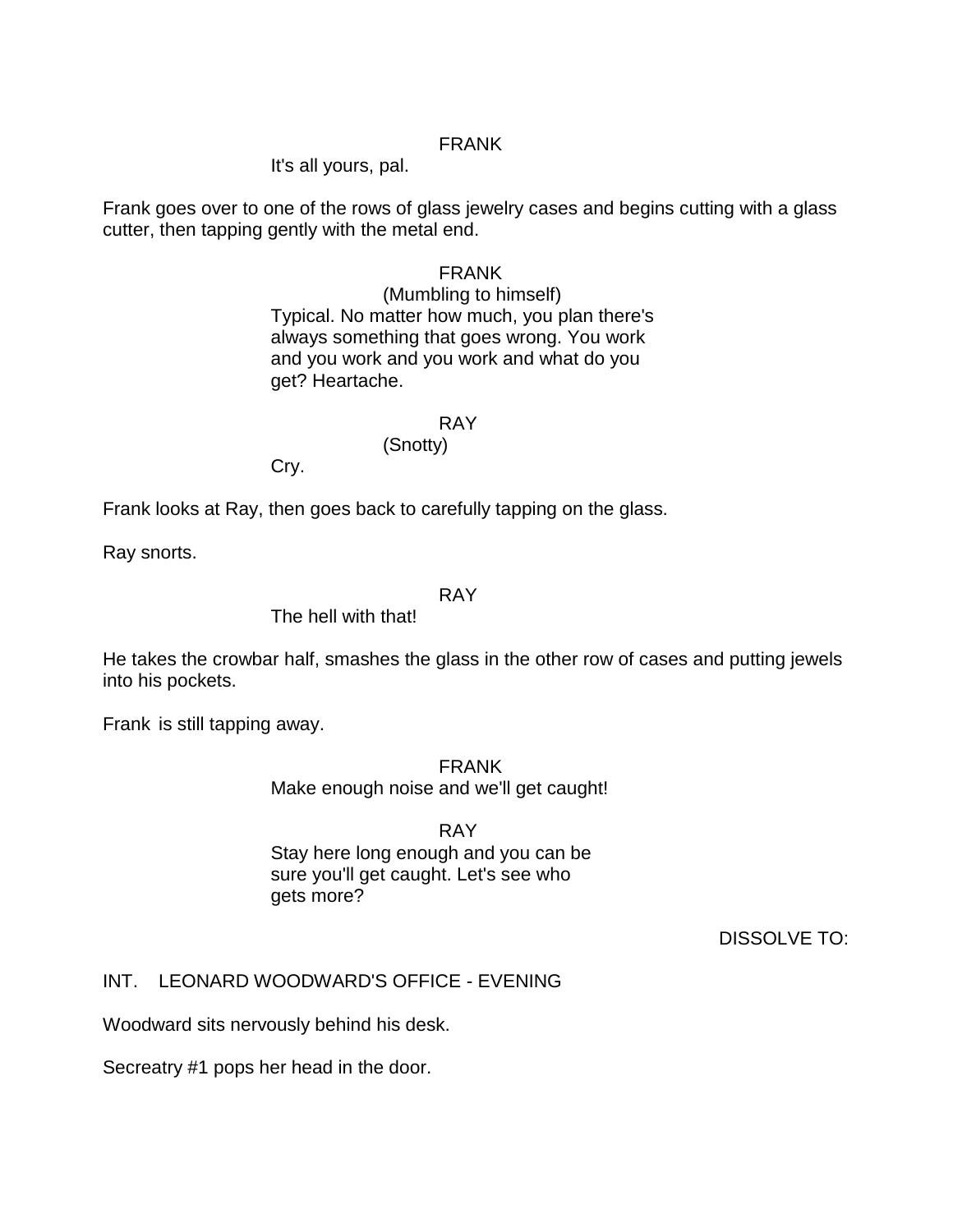#### SECRETARY #1 Goodnight, Mr. Woodward.

#### WOODWARD

Goodnight, Cindy.

Cindy leaves and shuts the door.

Woodward opens the drawer of his desk and takes out a pair of black leather gloves. He puts them on.

Suddenly the door opens. Woodward quickly hides his hands in his lap as Charles Campbell steps in. He walks up to Woodward's desk and looks him in the eye.

#### CAMPBELL

Leonard, you sly devil.

Woodward gets tense.

## WOODWARD

What do you mean?

## CAMPBELL

Come on...

Woodward gulps. Campbell smiles knowingly.

#### CAMPBELL ...The Perkinson account. That was a helluva transaction.

Woodward shrugs humbly.

## WOODWARD

Well...

Campbell thrusts out his hand.

## CAMPBELL

Put 'er there.

There is an awkward pause as Woodward secretly pulls off his right glove and shakes Campbell's hand.

CAMPBELL

Goodnight, Leonard.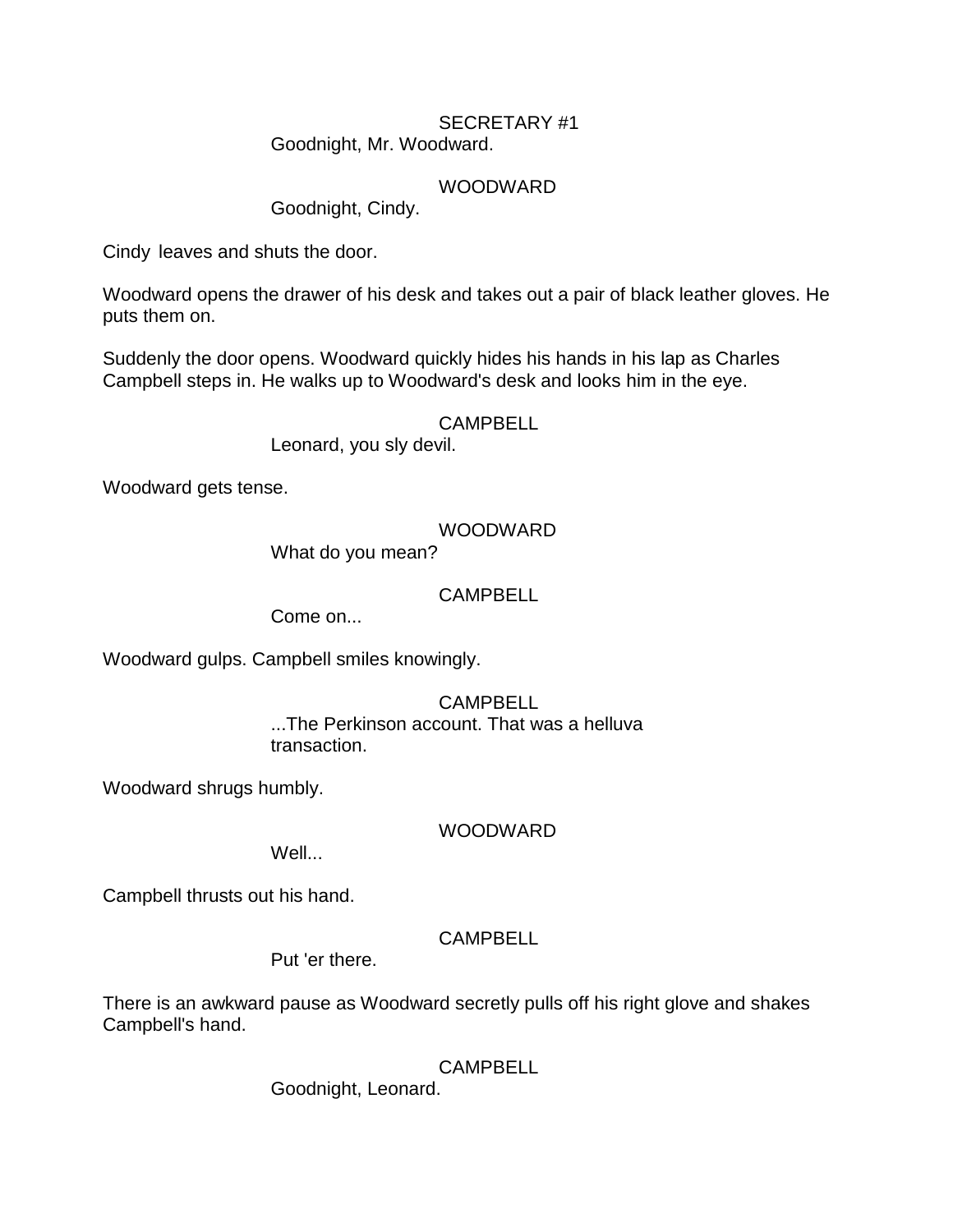## WOODWARD

Goodnight, Charles.

Campbell leaves the office.

Woodward sighs and puts his right glove back on. He stands, picks up his steel briefcase and leaves the office.

INT. HALLWAY OUTSIDE WOODWARD'S OFFICE - EVENING

Woodward comes out the door of his office. He looks both ways up the long hallway. It is vacant.

He walks quickly up the hallway and stops in front of a door marked, "VAULT ROOM."

Woodward looks all around, sees no one, then opens the Vault Room door.

On the doorjamb, covering the lock, is a piece of masking tape. Woodward peels it off, rolls it into a ball and puts it in his pocket.

INT. VAULT ROOM - EVENING

Woodward enters the Vault Room. There is a video camera mounted up at the top of the wall aiming at an enormous steel vault.

Woodward opens his briefcase and takes out a large magnet.

He slides along the wall where the video camera is mounted. When he is directly below it he reaches up and sticks the magnet to the side of the camera.

# INT. LOBBY OF THE OFFICE BUILDING - EVEING

At a console in the building's lobby sit two SECURITY GUARDS. Surrounding them is high tech video equipment with ten TV monitors.

The monitor marked, "VAULT ROOM" blinks off leaving a black screen. One of the Guards notices.

> GUARD #1 Aw, now what the heck's going on with this monitor?

> > GUARD #2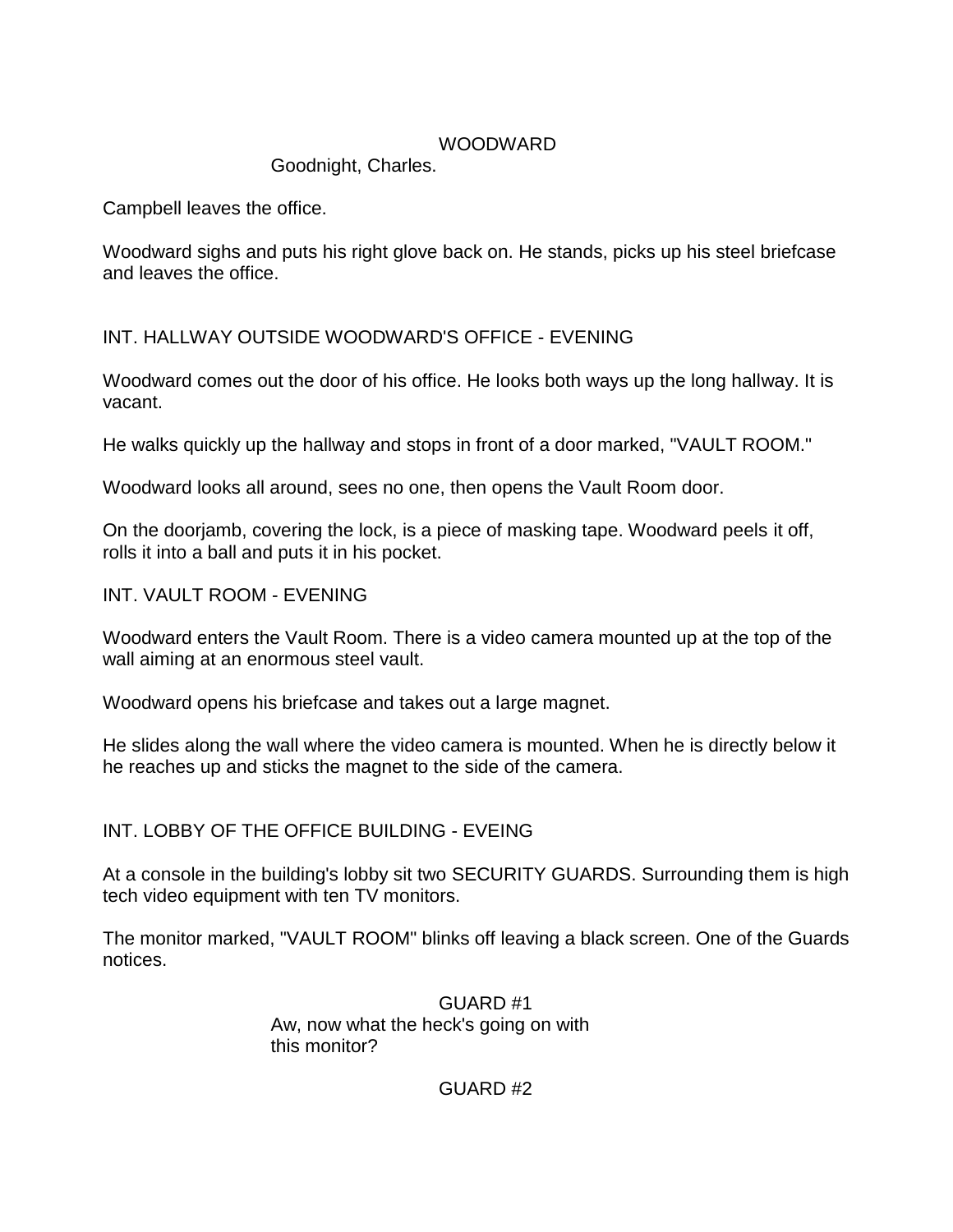## Play with the vertical hold button.

Guard #1 begins turning a knob on the monitor.

INT. VAULT ROOM - EVENING

Woodward produces a wire bracket from his briefcase. He attaches it to the lens of the video camera.

Woodward then takes a color 8x10 photograph of the vault room from his briefcase.

He attaches the photograph to the bracket in the front of the camera lens.

INT. LOBBY OF OFFICE BUILDING - NIGHT

The two Guards are still screwing around with the blackedout monitor.

## GUARD #2

Smack it.

## GUARD #1 Aw, that never works. I'm gonna have to go up there.

Guard #1 stands and puts his walkie-talkie on his belt.

INT. VAULT ROOM - EVENING

Woodward removes the magnet from the side of the video camera.

INT. LOBBY OF OFFICE BUILDING - EVENING

Guard #2 smacks the screen of the monitor and just at that moment the picture comes back on--the empty vault room--as still as though it were a photograph.

## GUARD #2

Works every time.

Guard #1 sits back down.

INT. VAULT ROOM - EVENING

Woodward goes up to the giant steel vault. He opens a panel door on the front of the vault revealing a digital display with a multitude of buttons. He punches in a code.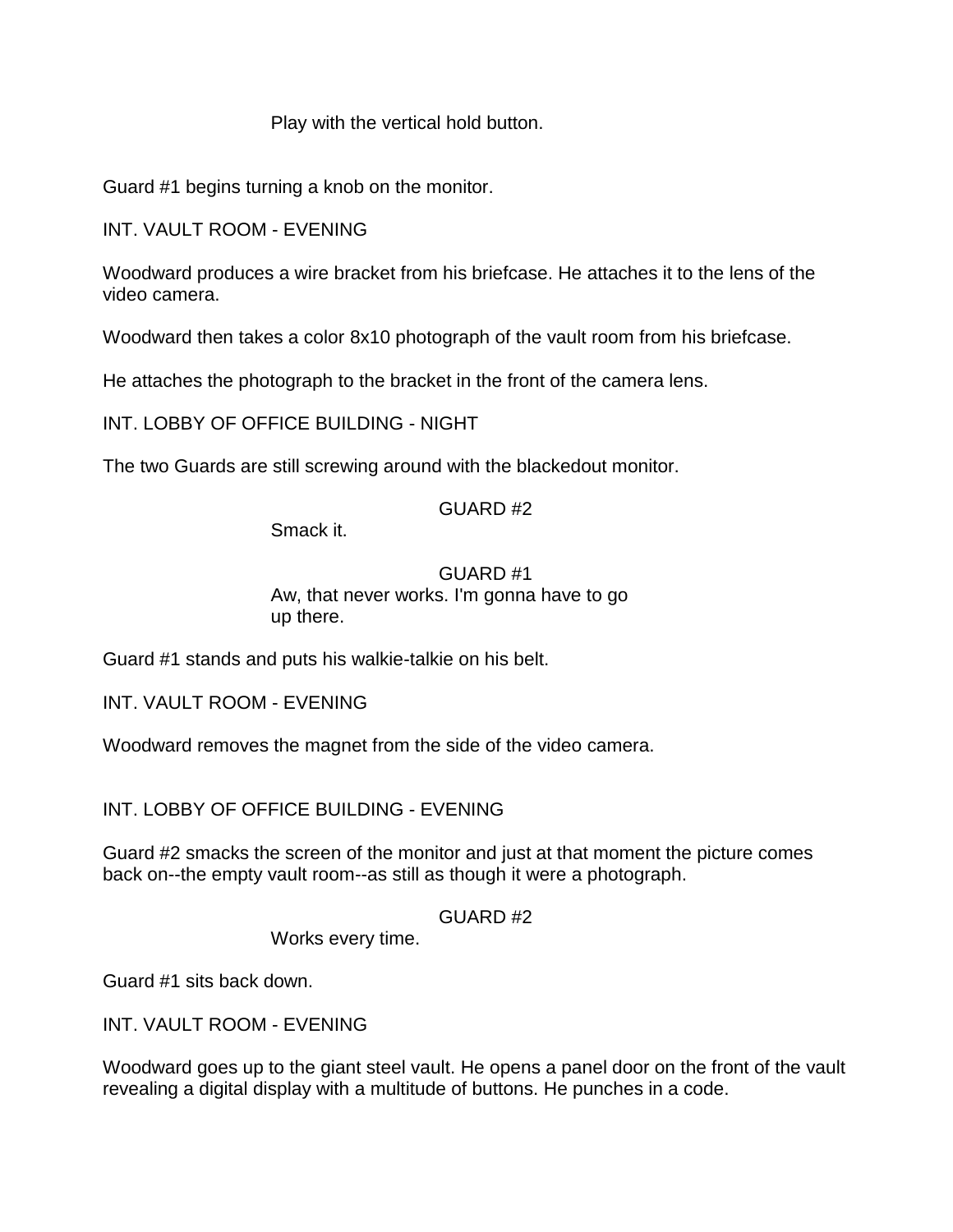INT. LOBBY OF OFFICE BUILDING - EVENING

The two guards are looking at the monitors. They can plainly see that the Vault Room is empty and the vault undisturbed.

In the monitor beside the Vault room, marked "Tenth Floor," both Guards are watching an old CLEANING MAN slowly clean in front of the elevators.

> GUARD #2 Look at that old fart. Slow as molasses in January.

INT. VAULT ROOM - EVENING

Woodward finishes messing with the digital lock, hits a red button and there is the low rumbling hiss of the massive bolts sliding back.

Woodward grabs the giant steel handle and pulls the vault door open. This creates a vacuum in the room.

The photograph attached to the video camera is sucked off the bracket and floats to the floor, unbeknownst to Woodward.

INT. LOBBY OF OFFICE BUILDING - EVENING

The two guards are drinking coffee and not facing the monitors.

In the "Vault Room" monitor we can see Woodward open the vault door, pick up his briefcase and go into the vault.

INT. INSIDE THE VAULT - EVENING

Woodward locates the bags of money.

He opens his briefcase revealing rows and rows of packets of money. He picks one up and flips through it. Only the top and bottom bill are real, everything in between is just cut newspaper.

Woodward begins exchanging the fake packets of money for the real ones from the bag.

Meanwhile, the giant steel door is slowly closing behind him.

## WOODWARD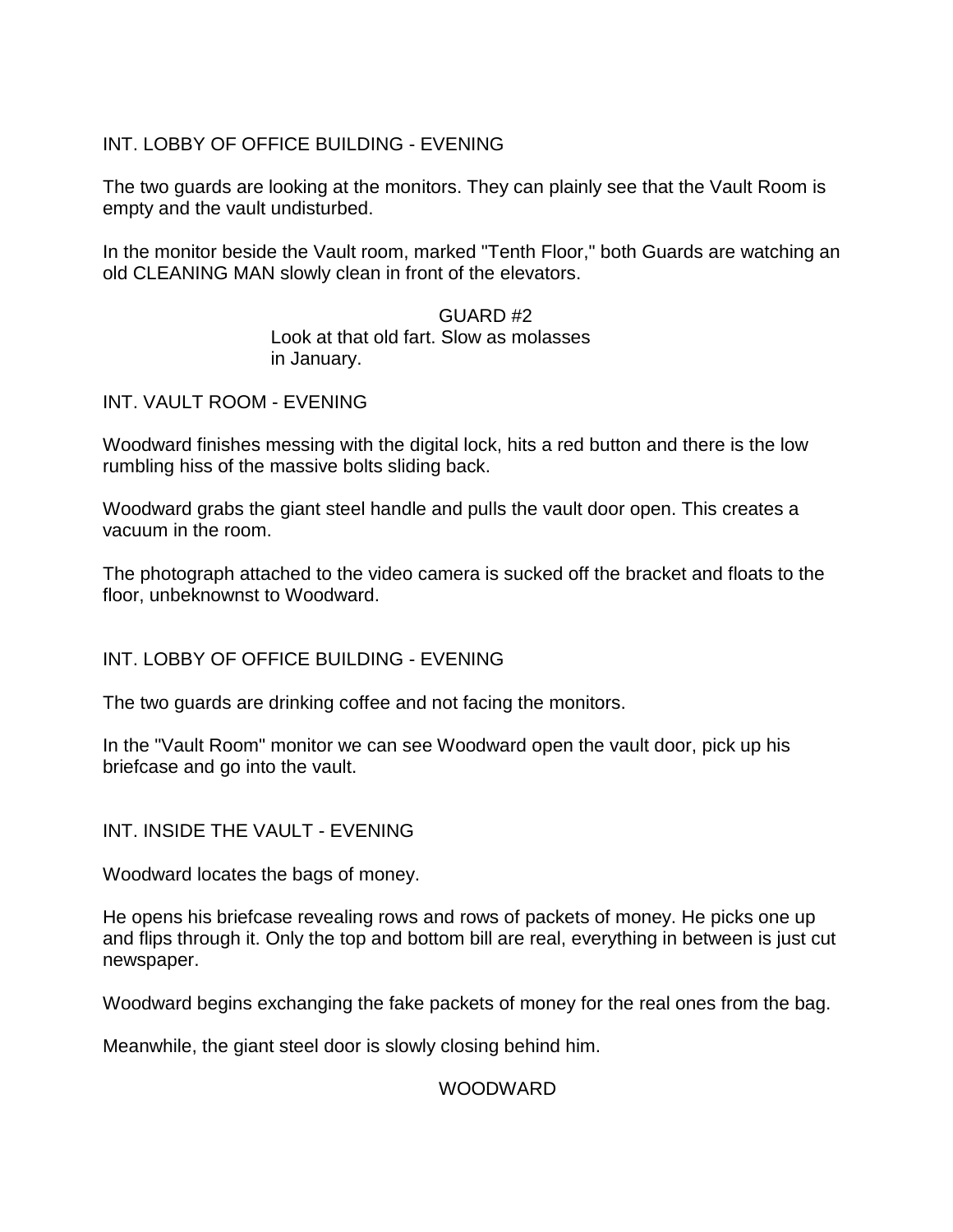## (To himself)

One million.

He continues exchanging the money.

The vault door continues to swing shut.

## WOODWARD

(To himself)

Two million.

Woodward closes the money bag, then snaps his briefcase closed.

He turns and sees that the vault door is about to shut him in. His eyes widen in horror.

INT. LOBBY OF OFFICE BUILDING - EVENING

The two guards turn and look at the monitors.

The monitor showing the Vault Room looks completely normal. The vault door is closed. Nothing is amiss.

The Guards turn away.

## GUARD #1 How about another cup of coffee, Dan?

## INT. VAULT ROOM - EVENING

The vault door looks like it's completely closed, but wait... What's that sticking out of the crack? It's Woodward's fingers which are being crushed. We can hear him inside the safe moaning.

INT. INSIDE THE VAULT - EVENING

Woodward is in excruciating pain as he slowly pushes the vault door open.

Once it's open he sees the photograph on the floor.

He nearly gags in panic as he looks directly into the lens of the video camera.

INT. LOBBY OF OFFICE BUILDING - EVENING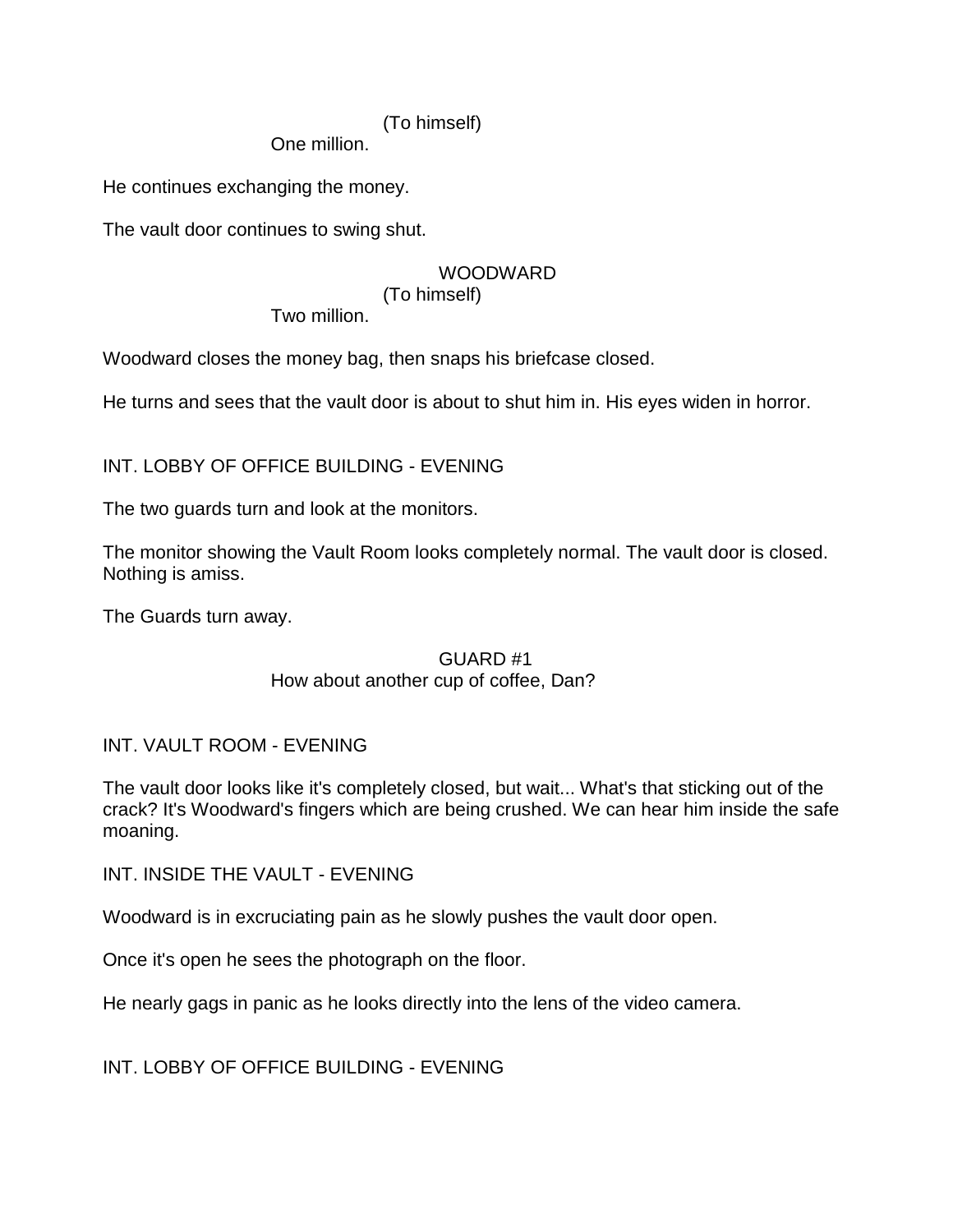The two guards are not watching the monitor as Woodward can be seen standing right in the middle of the Vault Room looking right into the camera.

#### IN THE MONITOR

Woodward dashes over, shuts the vault door, grabs his briefcase and leaves.

One second later he reappears in the Vault Room. He picks the photograph up off the floor, reaches up and grabs the bracket off the video camera, then leaves the Vault Room ...

...Just as both guards turn and look at the monitors.

GUARD #1

Slow night.

GUARD #2

Sure is.

## INT. HALLWAY IN BUILDING - EVENING

Woodward steps into the hallway from the door marked "VAULT ROOM." He takes a deep breath and puts his hand against his heart. He takes a moment to calm down, then slowly walks up the hall.

As he comes around a corner he comes face to face with the old Cleaning Man.

#### WOODWARD (Startled)

*Ahhh!*

#### CLEANING MAN Goodnight, Mr. Woodward.

Woodward is furious.

#### WOODWARD

(Mean)

*Oh, fuck you!*

The Cleaning Man is shocked and offended.

Woodward stomps away.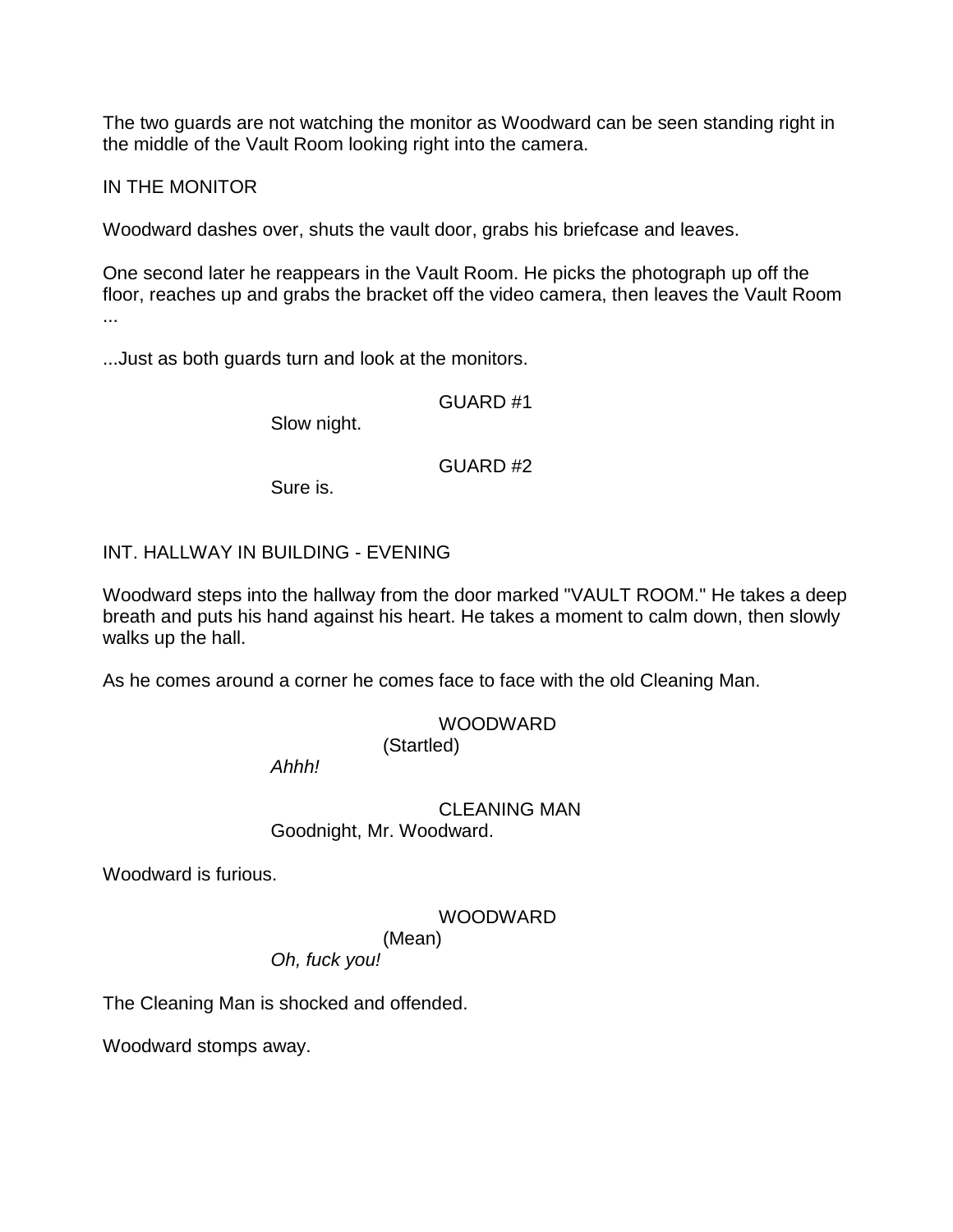# INT. ELEVATORS ON THE TENTH FLOOR - NIGHT

Woodward arrives at the elevators. He pushes the down button, but it does not light up.

A sign beside the elevator states that "The hours of operation are: 7:00 A.M. to 8:30 P.M."

Woodward looks at his watch. It is 8:32.

## WOODWARD

#### (Exasperated)

Of all the...

Woodward turns and sees a door with a sign above it reading, "STAIRS."

The old Cleaning Man is just coming by with his mop and bucket.

WOODWARD. Is there another way down beside the stairs?

The old Cleaning Man shakes his head.

CLEANING MAN Nope. Just the stairs.

## WOODWARD

Shit!

Woodward enters the door marked, "STAIRS."

INT. TENTH FLOOR STAIRWELL - NIGHT

Woodward enters the stairwell. He sees "10" stenciled on the wall.

He looks down the stairs. It's a million miles down.

He shakes his head and starts down the stairs.

INT. FIFTH FLOOR STAIRWELL - NIGHT

We hear clinking and clanking of feet coming down metal stairs. Woodward steps into view with his suit coat over his arm and sweat stains soaking his shirt.

INT. FIRST FLOOR STAIRWELL - NIGHT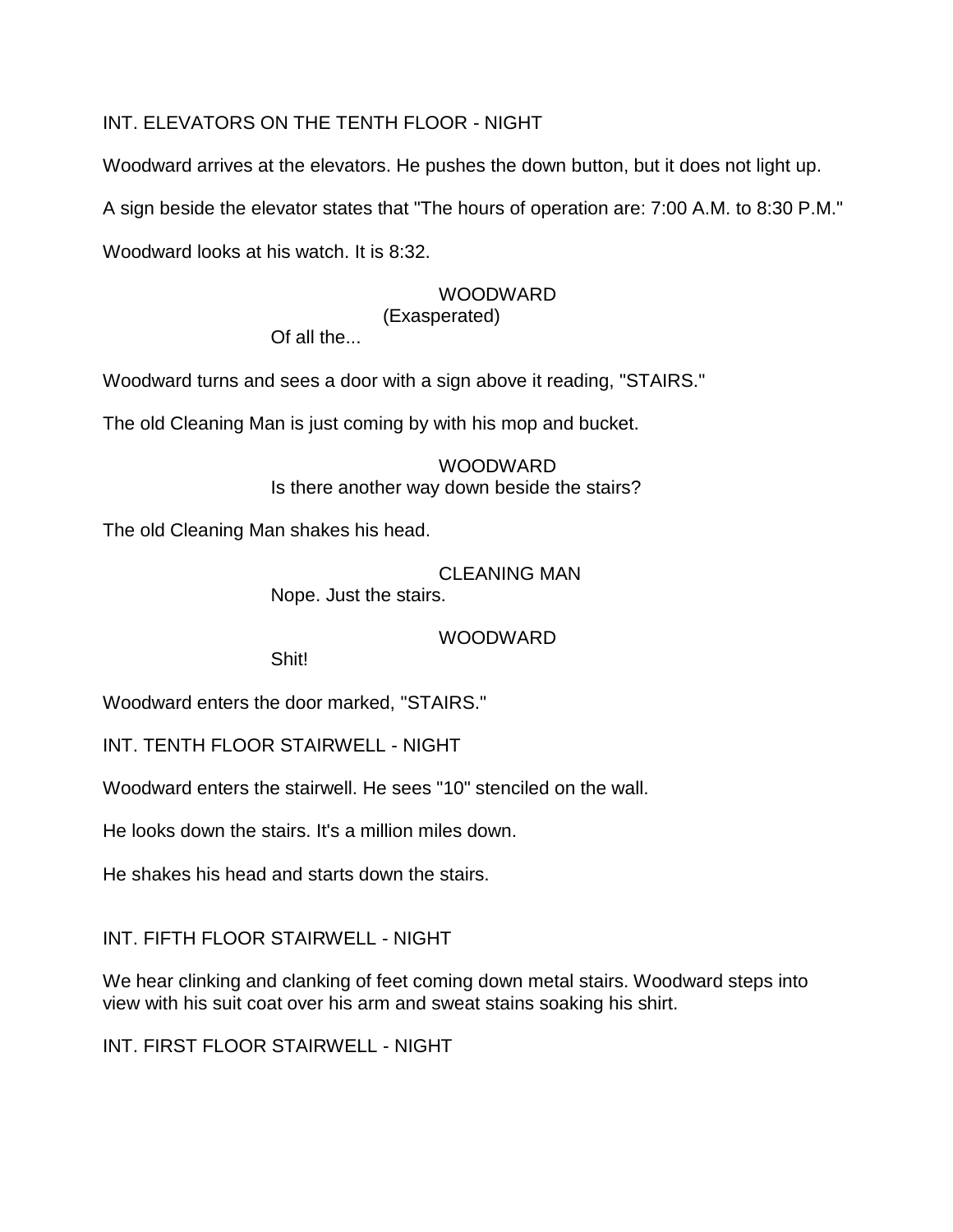Woodward arrives at the bottom and is huffing and puffing, totally out of breath. He puts his suit coat back on and regains his composure. He opens the door to the lobby.

INT. LOBBY IN THE OFFICE BUILDING - NIGHT

Woodward comes out the door into the lobby. He sees the old Cleaning Man walk by with his mop and bucket. Woodward is stunned.

> WOODWARD How did you get down the stairs before me?

## CLEANING MAN

(smiles) Freight elevator.

Woodward is beyond words as he watches the old Cleaning Man walk away.

Woodward walks across the lobby. As he passes the two Guards at the video console he waves his hand.

## WOODWARD

(Calmly) Goodnight, gentlemen.

GUARDS 1 & 2 (In unison) Goodnight, Mr. Woodward.

Woodward exits the building.

EXT. THE BANK BUILDING PARKING LOT - NIGHT

Woodward gets outside and quickly, though not too quickly, crosses the parking lot. He arrives at his mint brown 1950 Mercedes-Benz convertible.

He puts the briefcase in the car and is about to get in himself when he sees a smudge on the car's finish. He takes out his handkerchief, breathes on the smudge and wipes it off. He gets in the car and drives away.

DISSOLVE TO:

## EXT. LAKEFRONT JEWELERS - LATER THAT NIGHT

Five cop cars sit outside the jewelry store with their flashers going.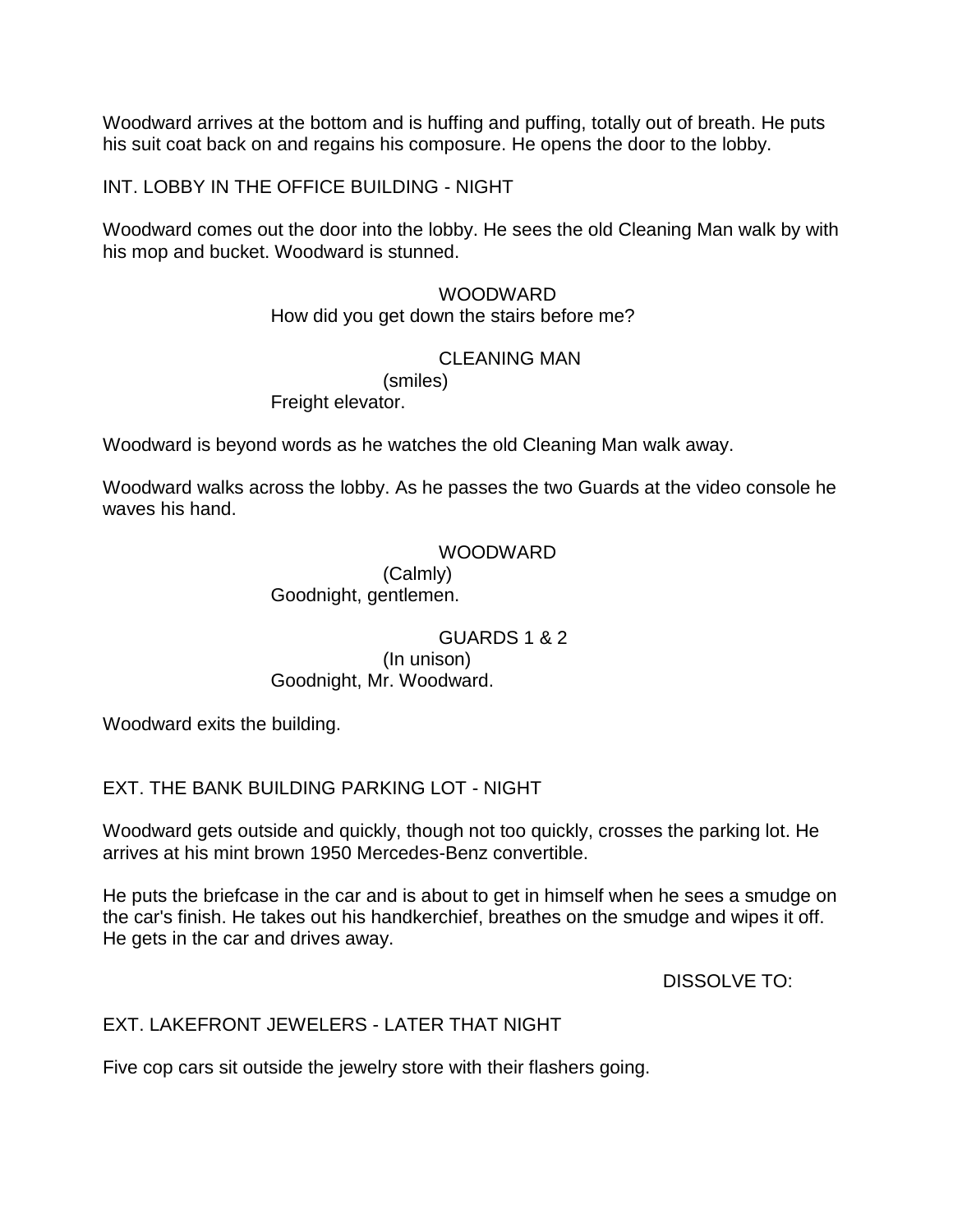A black unmarked sedan pulls up and out steps POLICE LT. WOODROW TOBIAS, Jr., a disheveled, fifty-five year old man in a wrinkled overcoat. Tobias takes a beat up old leather cigar case from his pocket. He puts a big fat cigar in his mouth and lights up. A uniformed COP waves to him.

## COP #1

'Evening, Lieutenant. You still smokin' those stinky cigars?

## **TOBIAS** You still wearing that cheap cologne?

Lt. Tobias enters the store.

INT. LAKEFRONT JEWELRY STORE - NIGHT

Lt. Tobias walks through the store. Pictures are being taken, they are dusting for prints, inspecting the damage.

Another COP walks past.

## COP #2 Hey, Tobias, what're you still doing around? I thought they retired you.

## TOBIAS End of the week. What's it to you?

## COP #2

Touchy.

Tobias approaches a DETECTIVE who is looking at a broken glass case. The Detective looks up.

## DETECTIVE

It looks like two guys hit this place at the same time.

A camera flashes.

## LT. TOBIAS

Any prints?

DETECTIVE They've got to get the film processed first.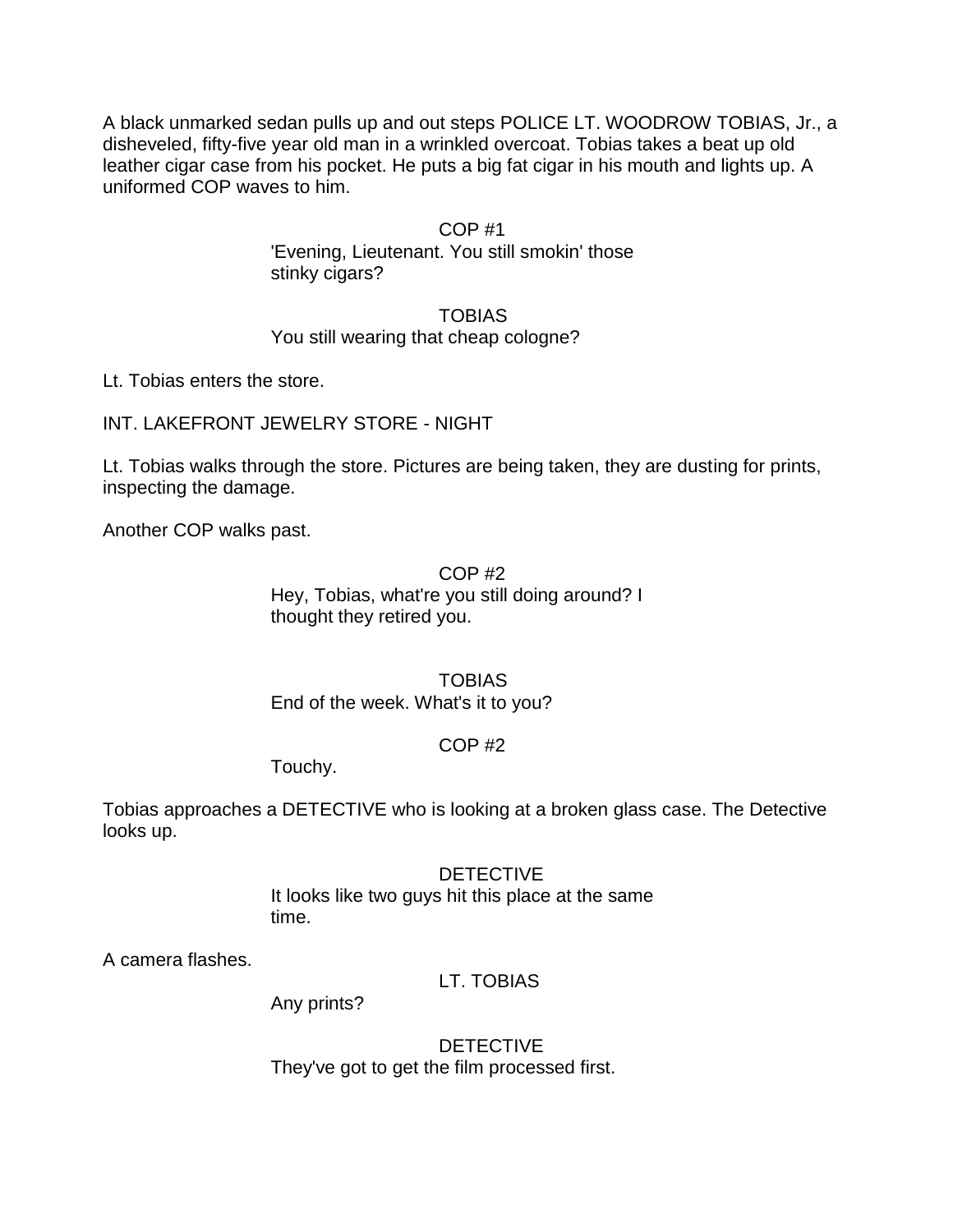## LT. TOBIAS

(Flatly) Fingerprints.

The Detective gets embarrassed.

#### **DETECTIVE**

No, they wore gloves, Lieutenant.

## LT. TOBIAS

Uh-huh.

## **DETECTIVE**

It's a damn shame about you being forced to retire early. It's a stupid rule.

#### LT. TOBIAS

You'd think thirty years on the force would get you some kind of security, but there is no security. That's just the way it is.

Lt. Tobias looks up at the hole in the ceiling.

#### LT. TOBIAS

Has anybody bothered to inform the tenant in the apartment upstairs?

#### DETECTIVE

Not yet...

Suddenly a fat man falls through the hole and crashes to the showroom floor.

EXT. TIMES SQUARE - NIGHT

42nd Street and Broadway. Masses of people, bright lights, taxi cabs, movie theaters.

Leonard Woodward steps into a phone booth. He inserts a quarter in the phone and dials a number that he has written on the back of a crumbled cigarette pack. Above the number is the name, "Mickey Gratiot."

As the phone is ringing, Woodward smells something foul, looks down and sees a pile of crap. He is horrified and just as he is about to hang up the phone is answered.

MICKEY (O.S.)

Last Chance Bar & Grill.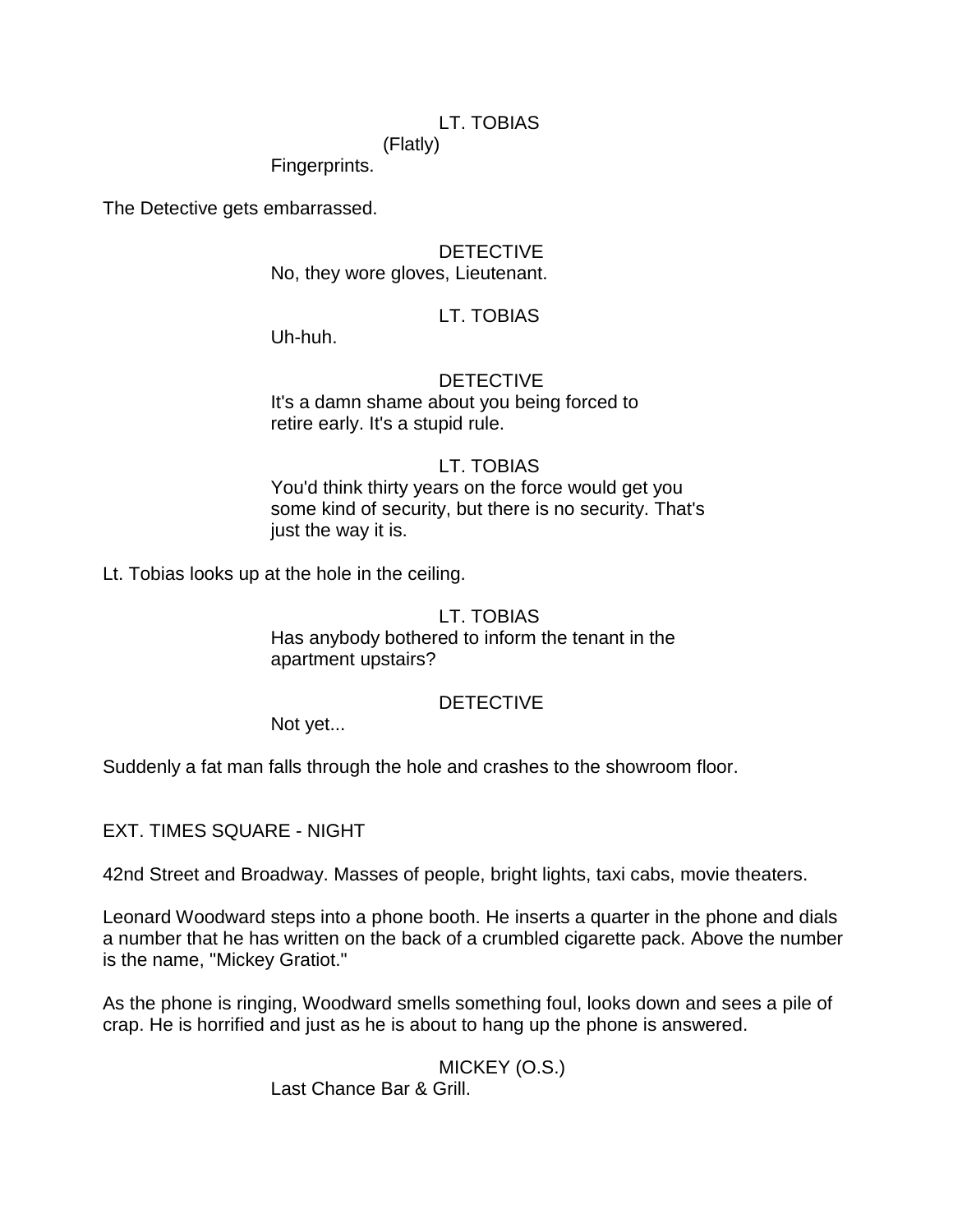#### WOODWARD

To whom am I speaking?

#### MICKEY (O.S.)

This is Mickey. Hold on, the damn answering machine went on...

The smell in the phone booth is unbearable. Woodward goes the length of the phone cord out the door.

## INT. THE LAST CHANCE BAR & GRILL

The bar is dark, smokey, empty and quiet with just a few diehards at a few tables and one old man at the bar. He is MICKEY GRATIOT, a fence, a con-man, a low-life. He looks like Burgess Meredith and wears a hearing-aid. He finishes messing with the answering machine.

#### **MICKEY**

Go ahead.

WOODWARD (O.S.) Mickey Gratiot, I got your name from Joe Steiner.

**MICKEY** Oh, yeah? How's old Joe?

WOODWARD (O.S.)

He's fine.

**MICKEY** 

So, what can I do for you?

WOODWARD (O.S.) I need two guys to do a job.

## **MICKEY**

What kind of job?

WOODWARD (O.S.) Robbing an armored car. It will all be engineered from the inside.

**MICKEY** If you want the best it'll cost ya. Fifty grand.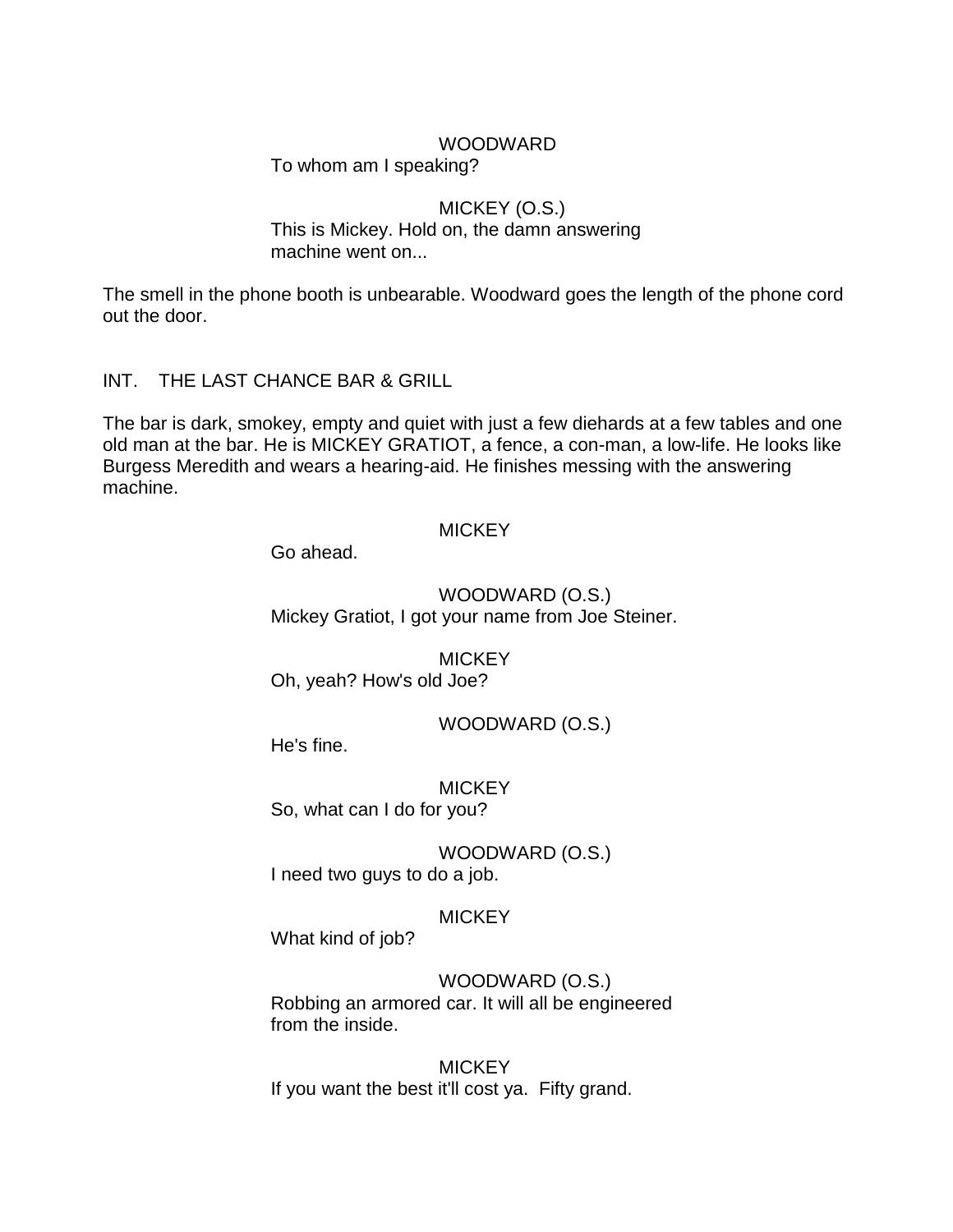## WOODWARD (O.S.)

Well... I don't think I necessarily need the best, it's a pretty simple job.

**MICKEY** The next best are forty grand.

WOODWARD (O.S.) Well... How about the next best after that?

#### **MICKEY** This must be some easy job. I can get ya two guys for say... thirty grand.

## WOODWARD (V.O.) That's fine. I'll have a messenger get you the money and instructions right away.

EXT. TIMES SQUARE - NIGHT

Woodward hangs up the phone, steps out the door and takes a deep breath. He smells his clothes and winces. He quickly leaves Times Square.

EXT. LAST CHANCE BAR & GRILL - NIGHT

The Last Chance Bar & Grill is a ratty little dive under a freeway overpass.

A green 1964 Impala pulls into the parking lot and Frank gets out. On his rear bumper is a faded, peeling Humphrey/Muskie sticker. Frank goes into the bar.

INT. BAR – NIGHT

Frank approaches Mickey's table.

## FRANK

Evening, Mick.

**MICKEY** Sure, what kind of drink would you like?

Frank pauses, then speaks louder.

FRANK No, no. Are you open for business.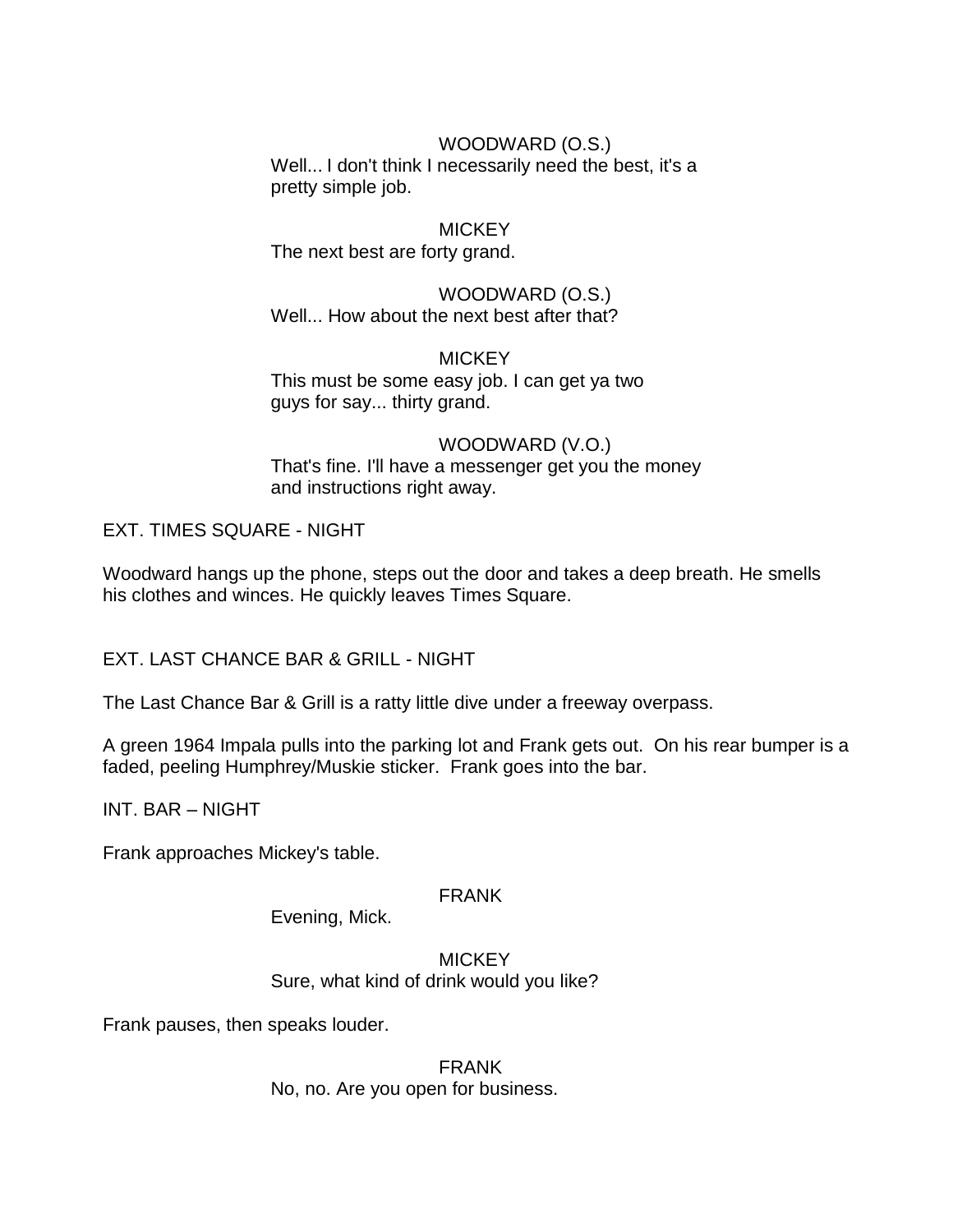Mickey speaks a little too loud as well.

## **MICKEY**

## Legal or illegal?

Frank looks all around in a panic, however no one seems to be listening. He puts his fingers to his lips.

#### FRANK

#### Could we go in the back?

## **MICKEY**

Speak up, my hearing aid don't seem to be working. Hey, I got an idea, let's go in the back. It's too goddamn noisy in here to talk.

Frank looks at the juke box which is not on. It is completely quiet.

#### FRANK

Sure, Mick.

Frank follows Mickey into the back.

BACK ROOM - NIGHT

It's a dingy little room with a desk that has a million cigarette burns on it. Mickey sits behind the desk.

Frank shows him his stolen jewelry and Mickey puts a jeweler's loop in his eye and inspects it.

#### **MICKEY**

I'm kinda overstocked on jewels right now. Sort of a glut on the market. I thought you were gonna get that big emerald that was worth a million bucks.

## FRANK

Well it wasn't there. (To himself) Story of my life.

Mickey laughs, then looks down at the jewels.

**MICKEY**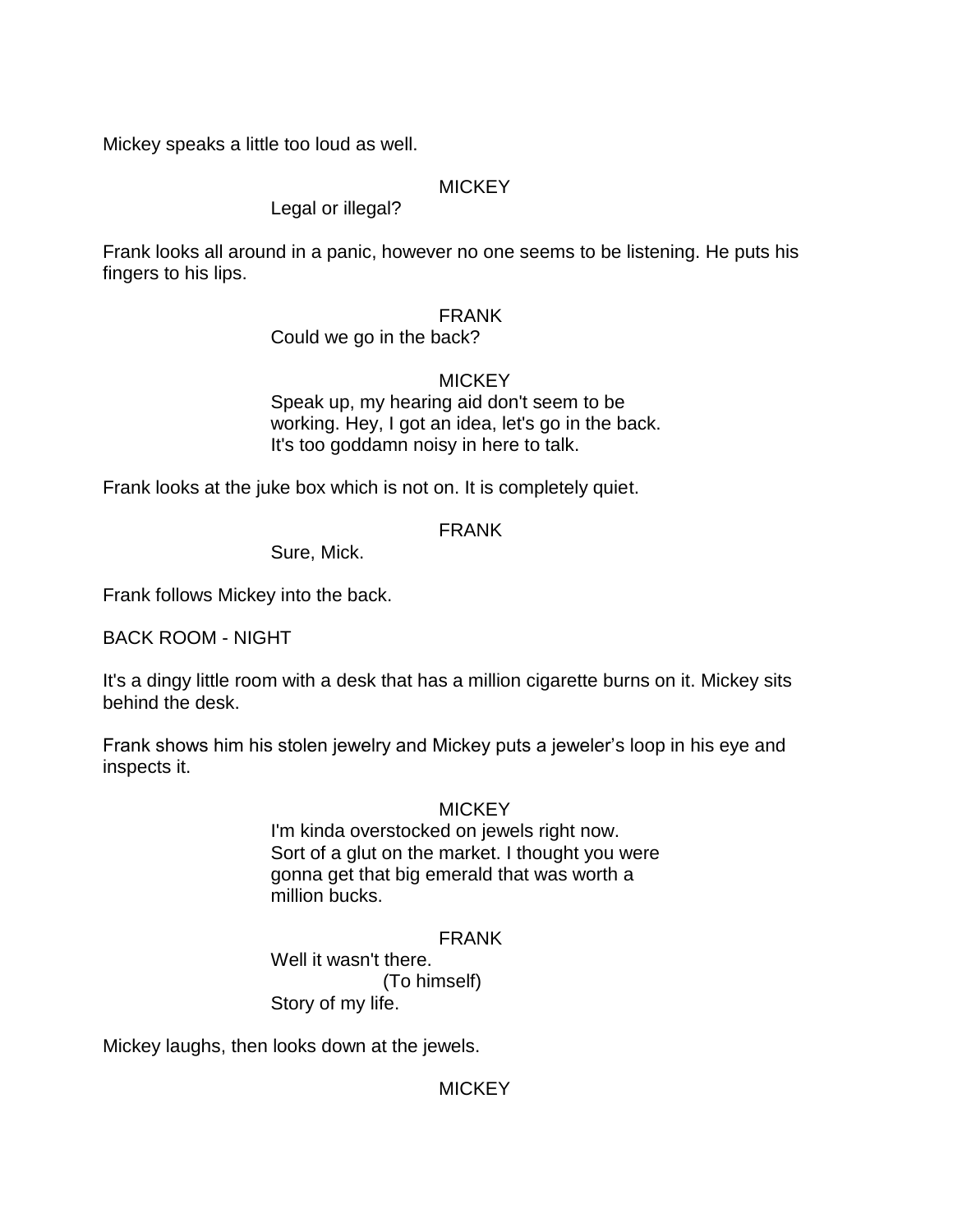I'll give ya six hundred bucks for this stuff.

FRANK

I want eight hundred.

#### **MICKEY**

Five-seventy-five.

FRANK (Confused) Five-seventy-five?

**MICKEY** (Relenting) OK, six hundred. But that's it.

Frank shakes his head, not sure of what just transpired.

FRANK

I'll take it.

**MICKEY** I have a job for you. Interested?

#### FRANK

You know it.

#### **MICKEY**

All right. Meet Ben Haggerty tomorrow at ten A.M. at the reference desk of the New York public library.

FRANK Ben Haggerty? Isn't he kind of old.

**MICKEY** Heck no, he's two years younger than me.

# FRANK But

you're in your eighties.

# **MICKEY**

Do you want the job or not?

FRANK All right, all right. How much does it pay?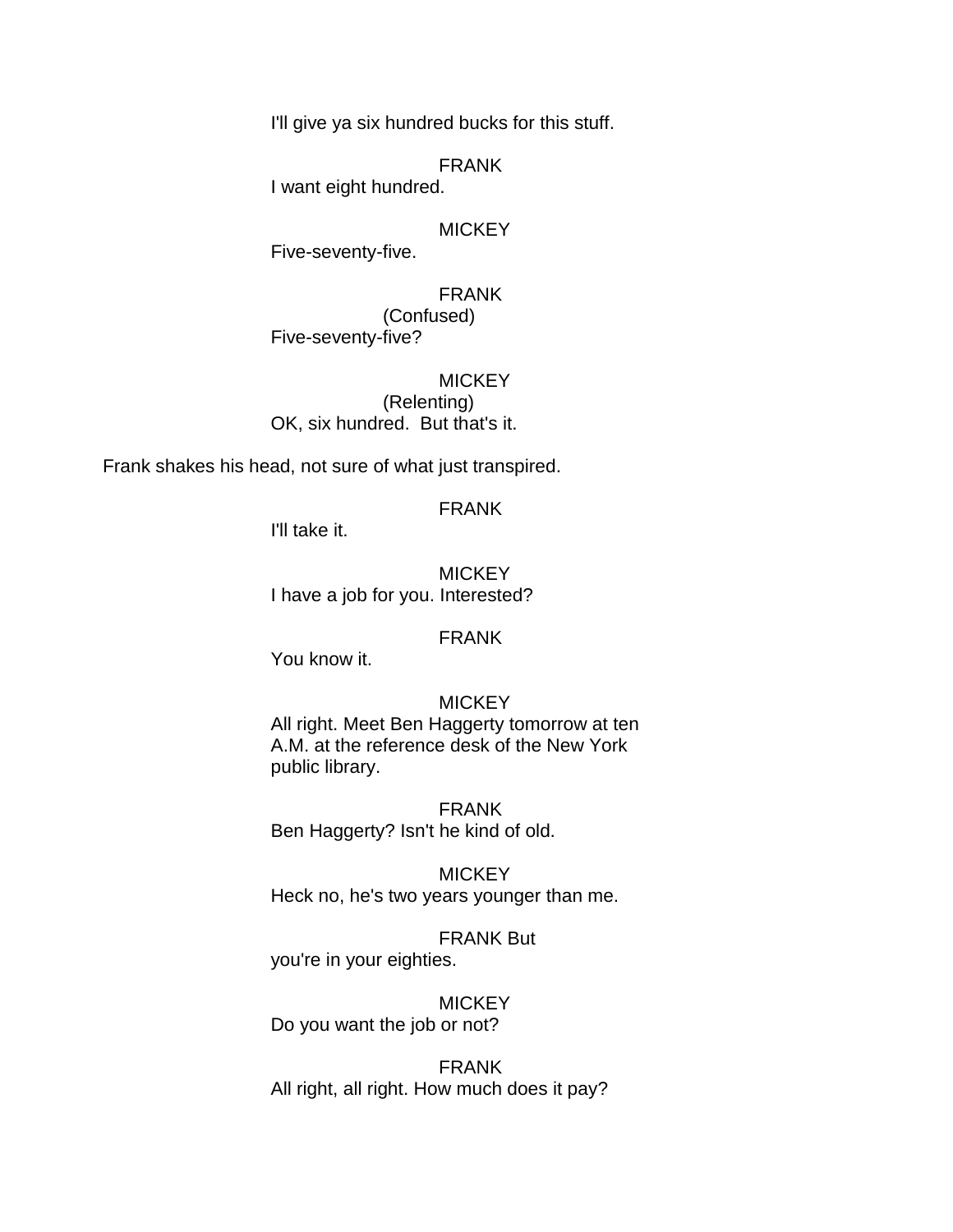#### **MICKEY** Ten grand. Five up front, five on delivery. Ben's got all the dope.

#### FRANK

Right.

Frank stands and leaves.

INT. BAR - NIGHT

Frank comes walking out of the back room just as Ray comes out of the Men's room. Frank points at Ray.

> FRANK *You!* What are you doing here?

RAY What's it to you? I just got rid of those jewels.

FRANK Oh yeah, how much did you get?

## RAY

(Wary) Eight hundred. How much did you get?

Frank shrugs.

FRANK

Eight hundred. You see, we came out pretty even.

Mickey steps out into the quiet bar from the back room and sees Frank.

**MICKEY** Don't spend that six hundred bucks all in one place, Frank.

Frank grimaces and Ray looks at him.

RAY Pretty even, huh? Face it, pops, you're second best. You're all washed up.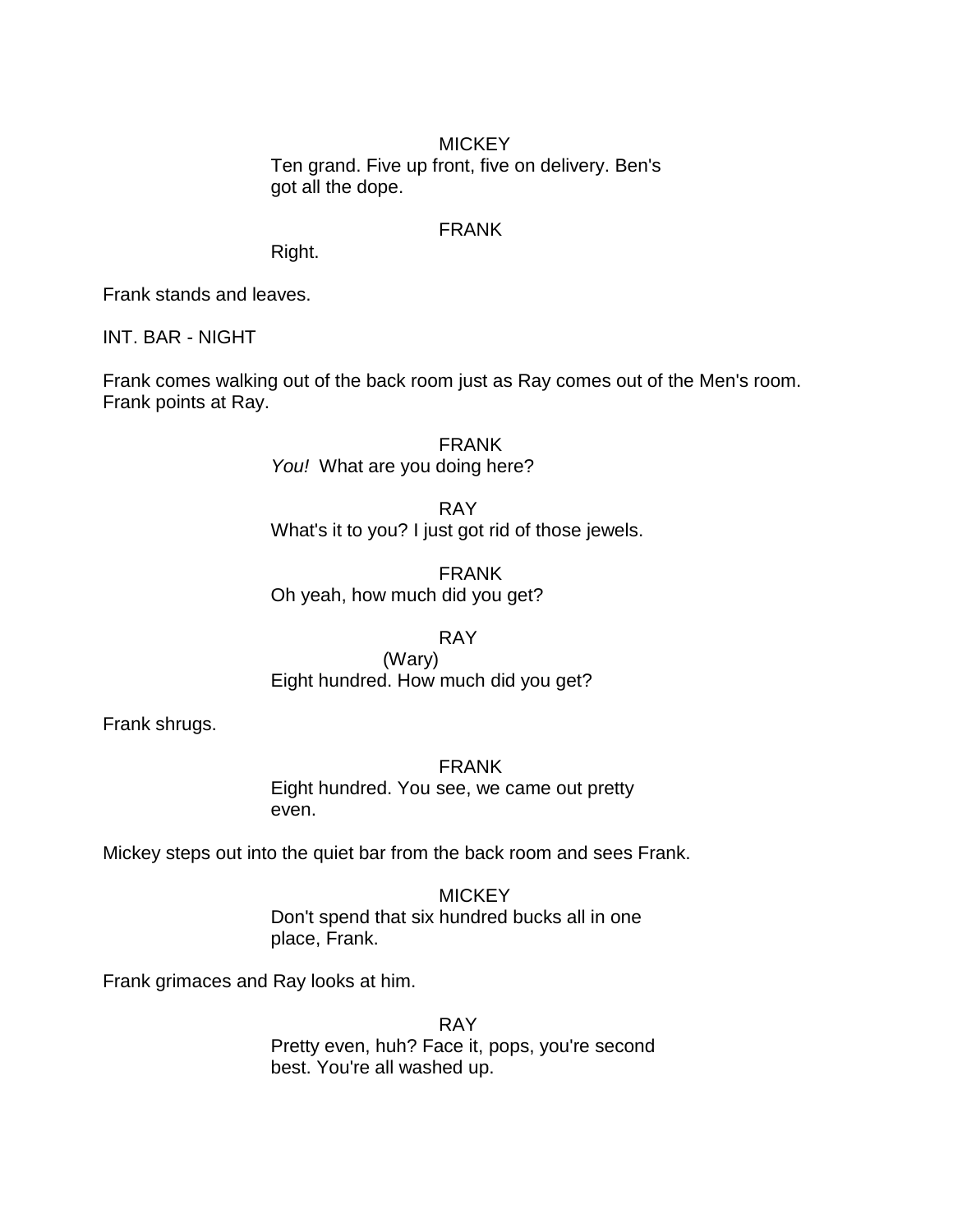Frank ignores Ray and.goes to the bar.

#### FRANK

#### Gimme a shot of Chivas.

Ray follows him to the bar and begins to laugh.

#### RAY

And you're the one with all the experience and fancy tools. Let me buy you a drink, I can afford it.

Ray motions for the bartender. Frank sneers.

#### FRANK

I buy my own drinks.

#### RAY

You know, Frank, there's two kinds of people in the world-the kind that tap on the glass and the kind that smash it. You know what I mean?

Frank's left eyebrow begins to twitch slightly.

## FRANK

You're buggin' me, kid. You're really buggin' me.

Ray sticks his face into Frank's face.

RAY What are you gonna do about it?

Frank gets his shot and downs it, then turns to Ray.

FRANK Nothing, punk. You're not worth it.

Frank eyes glare as he turns to leave.

## FRANK

(To the Bartender) Put it on my tab.

## **BARTENDER**

You ain't got a tab.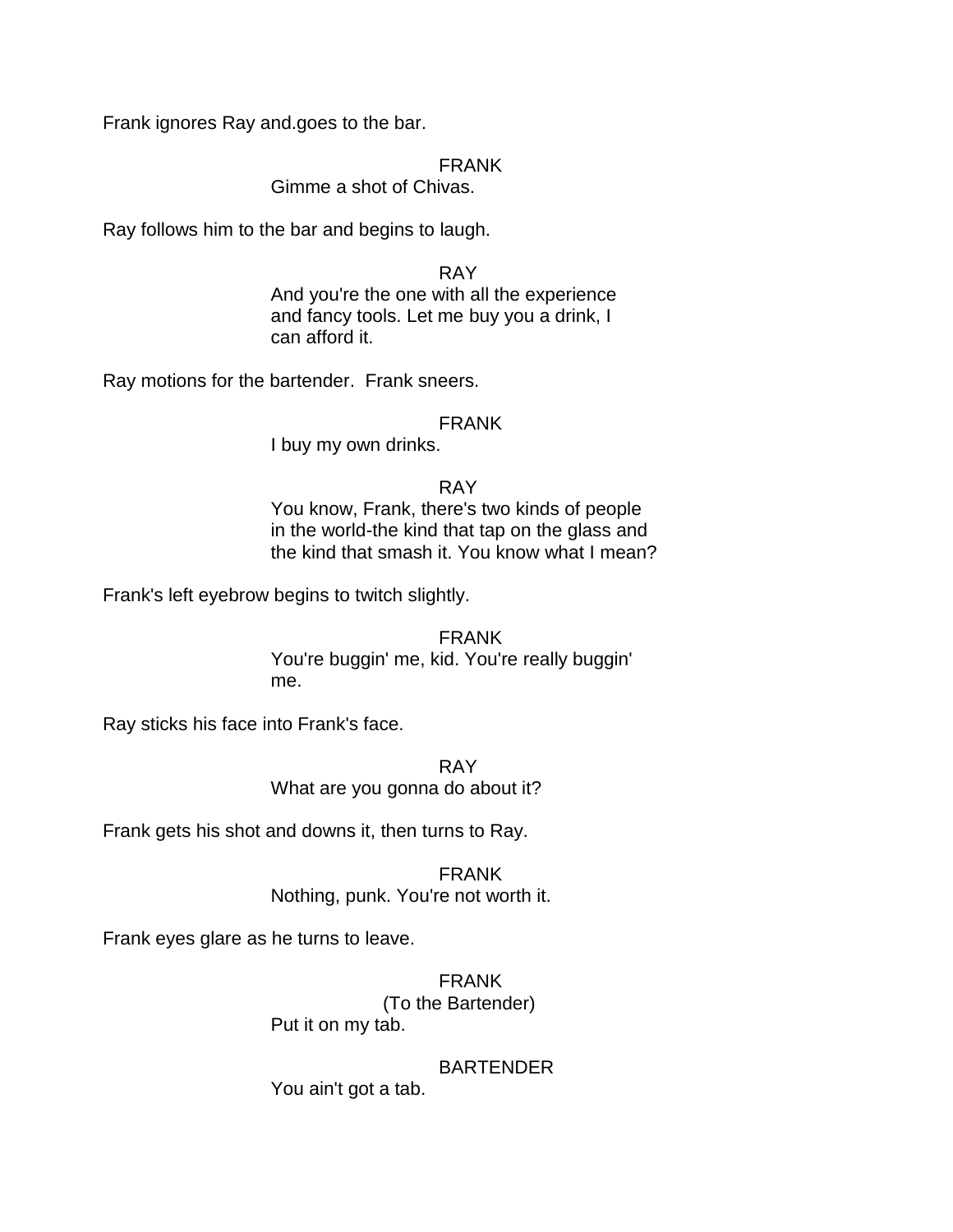Frank stops, rolls his eyes, reaches into his pocket and pulls out a ten dollar bill. He slaps it on the bar.

#### FRANK

Here!

Frank turns and leaves the bar.

Ray turns grinning to Mickey.

#### RAY

#### What kind of faggot is he?

Mickey's got his hearing aid firmly in his ear and shakes his head.

#### **MICKEY**

You don't know who he is, do you?

#### RAY

What do you mean? He's some second-rate thief.

#### **MICKEY**

No! He's a third-rate thief, but he used to be a first-rate boxer. He was a contender for the title.

#### RAY

Him? I didn't know that.

## **MICKEY**

That's because you're young and stupid! You kids don't know nothin' anymore. Frank Ryan was a mover, he was climbin' up the ranks headin' for the top. He was a fightin' machine. He had fists like pig-iron. That's what they called him.

#### RAY

(Confused) They called him "Pig-Iron Fists?"

## **MICKEY**

No! Iron Fists. Iron Fists Ryan. He could've gone the distance.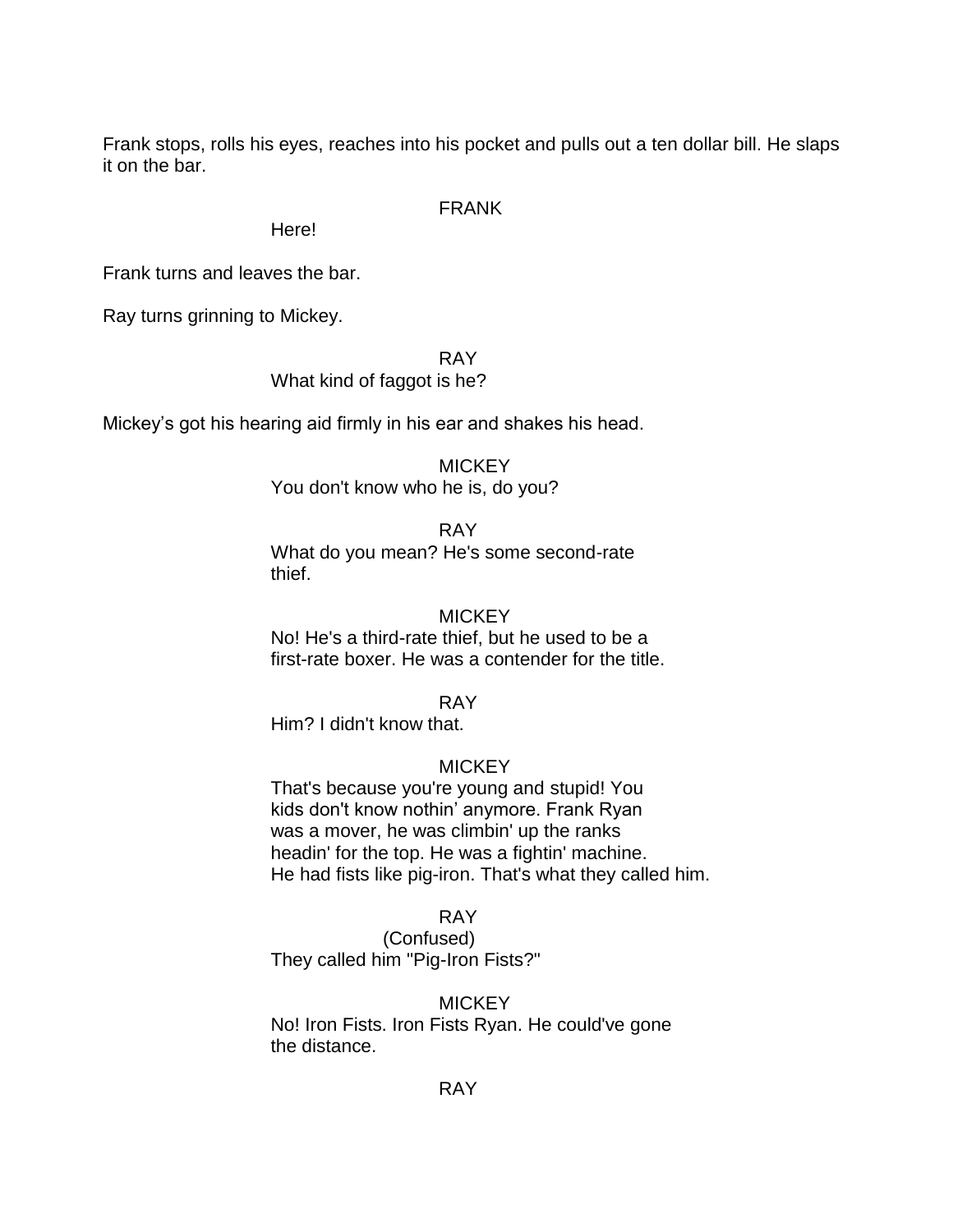Well, what happened?

#### **MICKEY**

It was the winter of '78, Madison Square Garden, Ryan versus O'Neil.

The bell on the cash register rings.

#### **MICKEY**

It had been fourteen rounds of non-stop fleshpounding action, when suddenly Ryan comes through with a devastatin' right hook to O'Neil's temple. O'Neil spins around like a top and goes crashin' down to the canvas like a sack of potatoes. And he don't get up. Someone starts hollerin', "Is there a doctor in the house?"

Ray is wide-eyed and leaning forward.

#### RAY

Did he kill him?

#### **MICKEY**

No. But O'Neil never walked again! He had brain damage!

#### RAY

What happened to him?

#### **MICKEY**

He went into politics. Frank Ryan never put on boxing gloves again. He never went back in the ring. A great career, nipped in the bud! He let it eat him up inside and quit! He's a quitter and that's why he's nothin'!

#### RAY

You're bein' pretty hard on him, aren't you? I mean he crippled a guy in the ring, that's a pretty good reason to quit.

#### **MICKEY**

(Intensely) There's never a reason to quit! *Never!*

The bartender hollers to Mickey.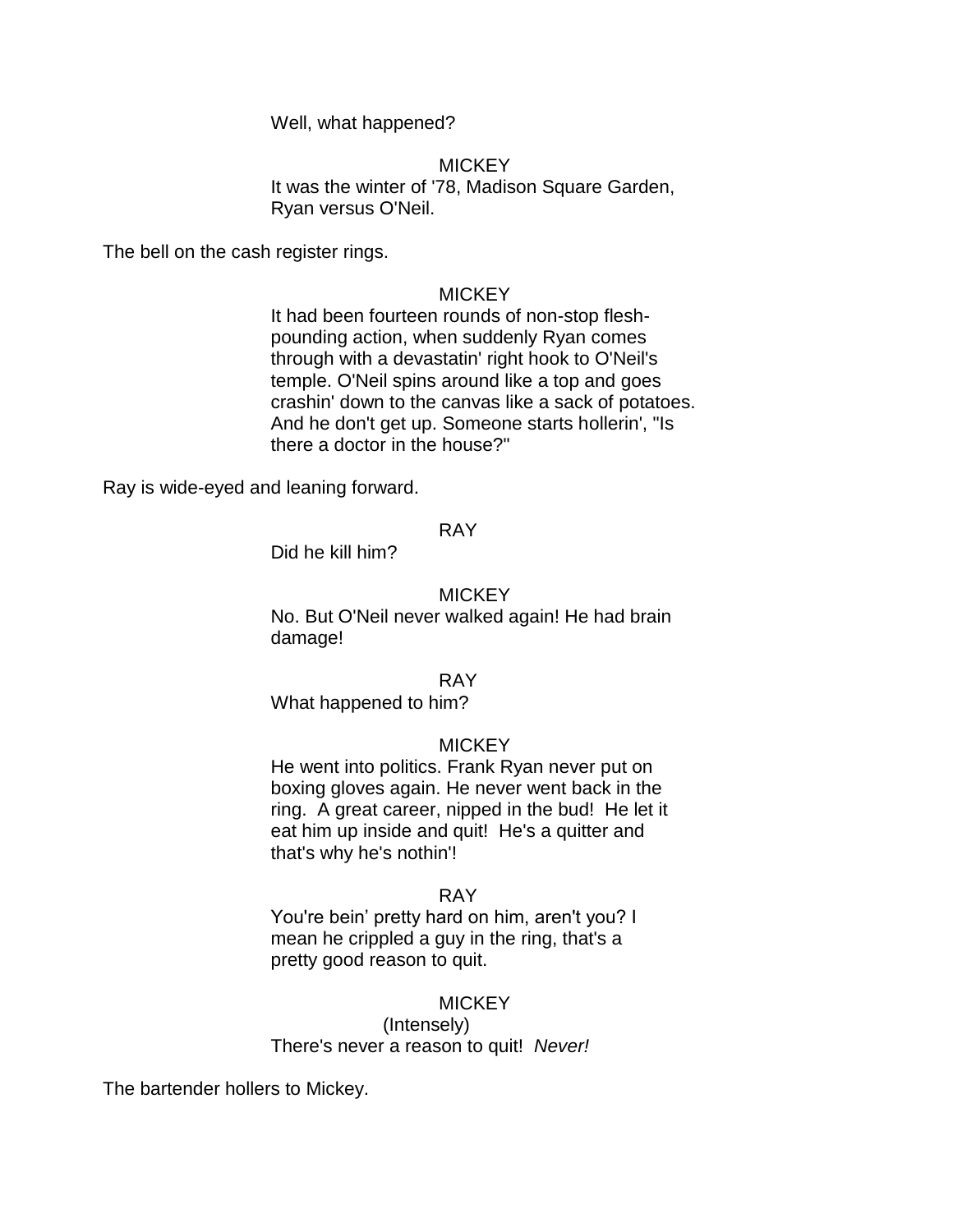## BARTENDER

Hey, Mickey, it's 5:00.

Mickey stands up and shrugs.

#### **MICKEY**

Quittin' time.

DISSOLVE TO:

## EXT. NEW YORK PUBLIC LIBRARY - DAY

Frank walks up the huge stone steps to the library past many people. He goes in the front door.

INT. NEW YORK PUBLIC LIBRARY - DAY

Frank walks through the hushed silence of people reading.

He steps up to the reference desk. A pretty young REFERENCE LIBARAIAN sitting behind the desk looks up at him.

## REFERENCE LIBRARIAN

(Whispering) May I help you?

## FRANK

(Whispering)

No thanks.

Frank leans back on the desk and looks around.

He sees two giggly teenage girls talking to each other. Suddenly a stern-looking, female LIBRARIAN wearing half-glasses appears behind them. She makes an awful face and puts her fingers to her lips.

#### LIBRARIAN

(Whispering) Shhh! This is a library!

The teenage girls immediately become embarrassed and stop talking.

The Librarian continues to stalk the library. She sees Frank and walks up to him.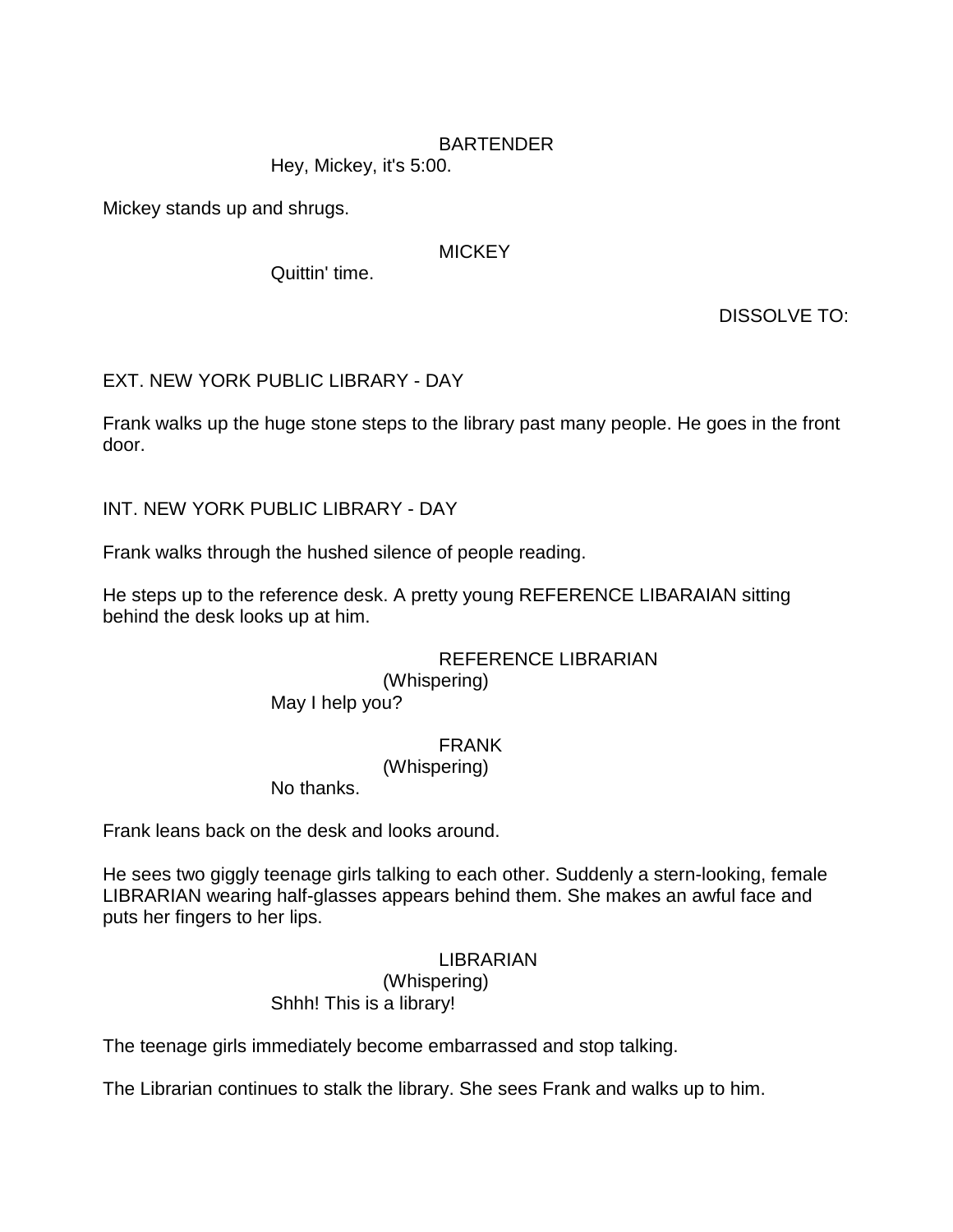#### LIBRARIAN

Is somebody helping you?

#### FRANK

I'm waiting for someone.

#### LIBRARIAN

There's no loitering.

The Librarian does an about face and stalks away.

Frank turns and sees Ray walking up. Frank furrows his brow.

Ray sees him and approaches.

## FRANK

(Whispering) What're you doing here? I didn't know you could read.

#### RAY

Shove it up your ass!

The Librarian turns from across the library and looks at Frank and Ray.

## LIBRARIAN

Shhh!

Everyone looks at Frank and Ray for a second, then goes back to their reading.

FRANK (Whispering) Look, I've got to meet somebody, so why don't you make yourself scarce.

#### RAY

Ben Haggerty, right?

FRANK Yeah. How did you know?

RAY

I'm here instead of him.

FRANK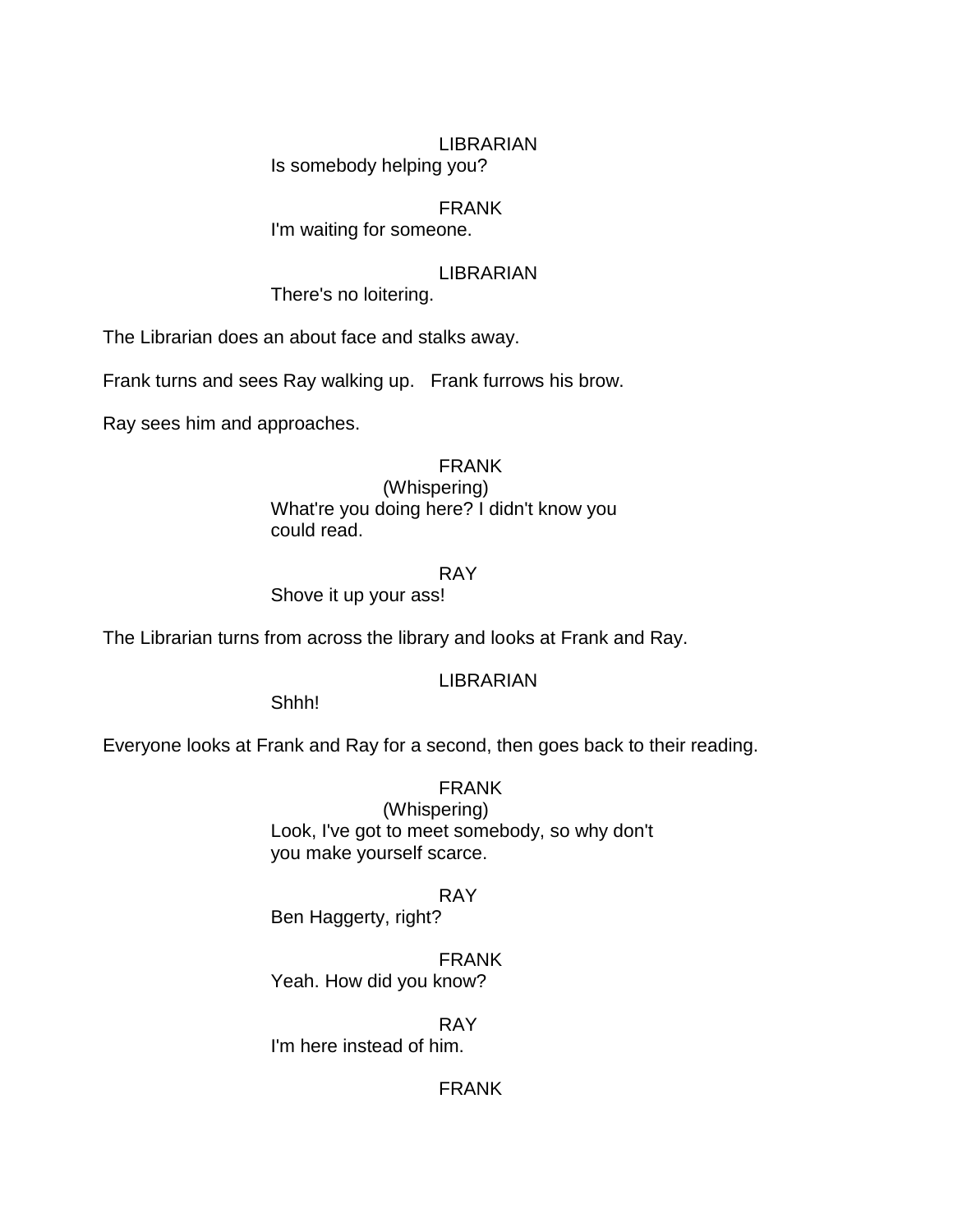What happened to Ben?

RAY He died. Heart attack, or something.

FRANK Poor son of a bitch. So now I'm stuck with you, huh?

RAY No, *I'm* stuck with *you!*

FRANK Neither of us is stuck with anyone. I'm not working with you.

RAY (Offended) Oh, yeah? Why not?

Frank's eyebrow starts to twitch.

FRANK 'Cause I don't like you.

RAY But what about the job?

Frank starts to walk away.

FRANK I'll find somebody else to do it with.

Ray comes after him.

## RAY

Hey, that's not fair.

Frank turns to him with an intense expression.

FRANK Whoever said life was fair, punk!

The Librarian is now scowling at them.

LIBRARIAN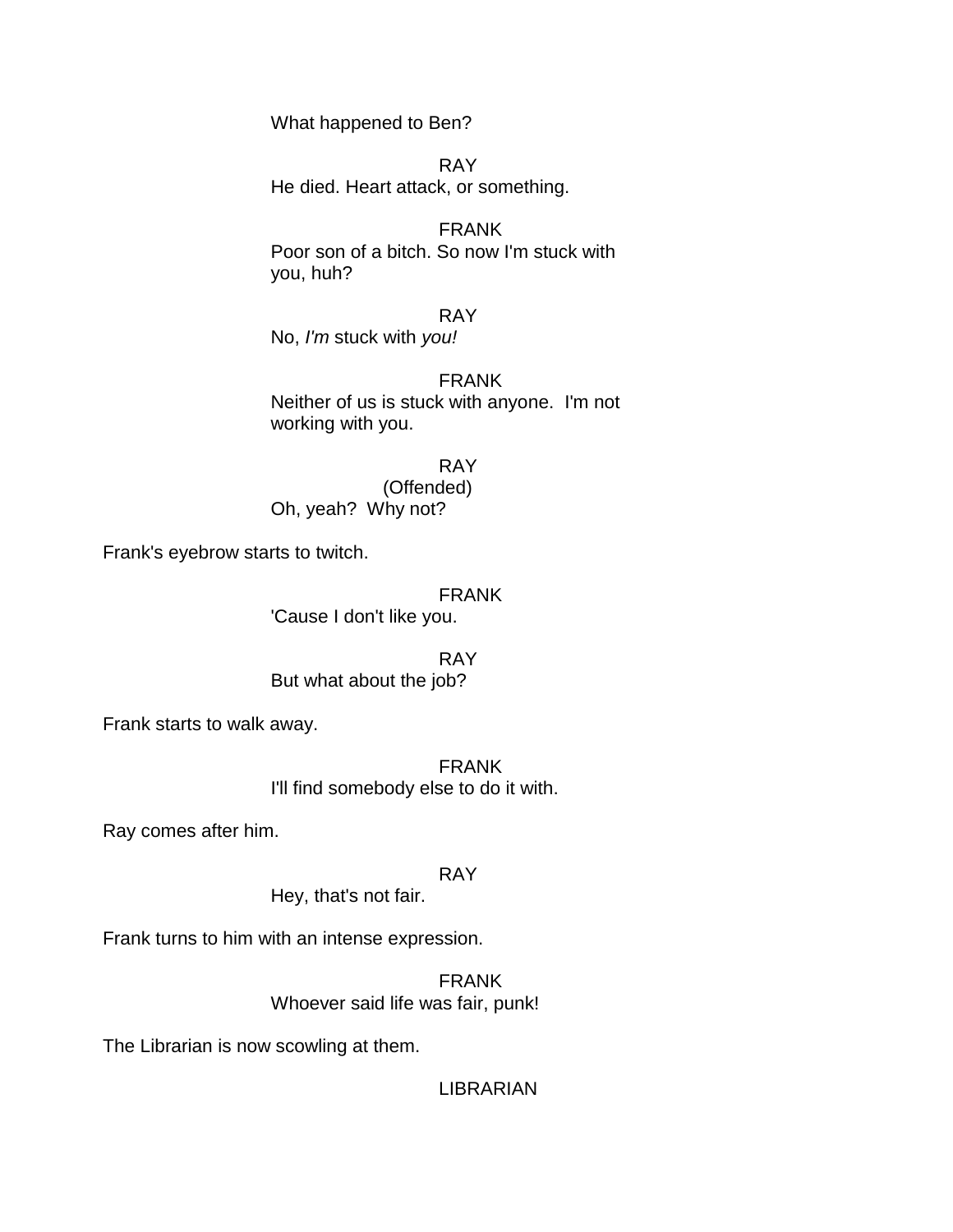## (Loud whisper) Will you please be quiet!

Frank turns to her and speaks loudly.

FRANK (Pissed) *Blow it out your ass!*

The Librarian is shocked.

Everyone in the library begins to applaud.

Frank quickly leaves. Ray chuckles.

INT. LAST CHANCE BAR & GRILL - DAY

Frank comes walking in and finds Mickey in the same spot at the bar.

FRANK What's the idea of setting me up with that little turd?

**MICKEY** Well, didn't you two do that jewelry store together?

FRANK Not together, at the same time.

**MICKEY** He's young, he's eager. What's wrong with that?

FRANK He's inexperienced and has a bad attitude.

**MICKEY** Oh, and you have a good one?

FRANK Well, I'm not workin' with him. That's final.

**MICKEY** All right, I'll try to find someone else, but there ain't a helluva lot a time.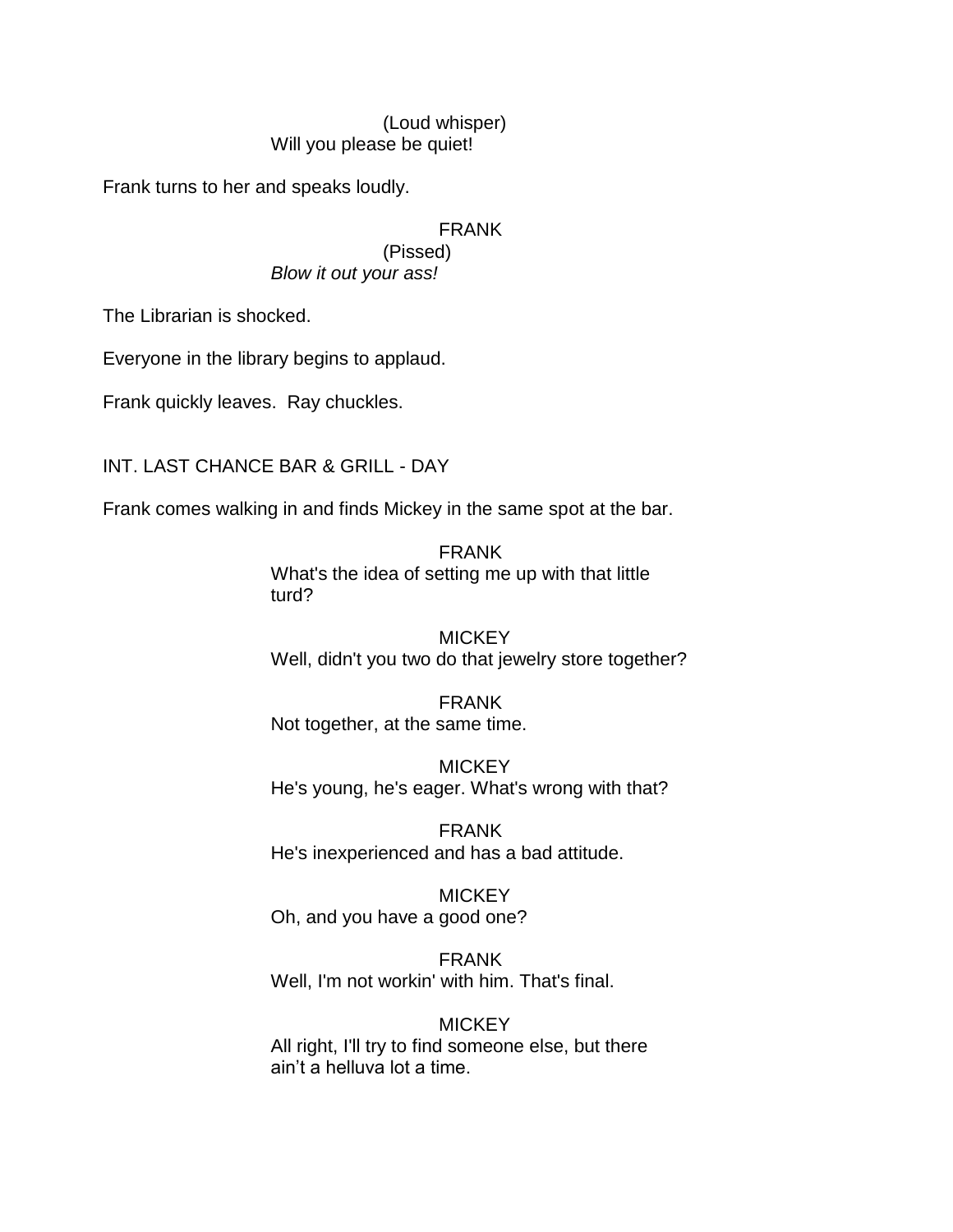## FRANK

That's swell, Mick, uh, can I get that five thousand now?

Mickey shakes his head.

## **MICKEY**

Not 'til the job's confirmed.

Frank throws his hands up in the air.

# FRANK

(Exasperated)

Fine.

Frank walks away.

#### **MICKEY**

Ya know, I remember when you used to be kinda friendly.

## FRANK Really? I don't remember back that far.

# INT. NOVELLA'S BEAUTY SALON - DAY

It is a tacky little beauty salon done in shades of faded pink and yellow. The chairs are vinyl and the long row of hair dryers look like they are from the 1950's.

Frank enters and looks around.

He finally spots a beautician with the name tag IRENE. She is blonde, thirty-two, slim and attractive. She is just putting an old woman under the hair dryer. She sees Frank and they meet at the Mr. Coffee machine.

## IRENE

You're late.

#### FRANK There was a lot of traffic.

IRENE Two weeks late. Do you have the money?

# FRANK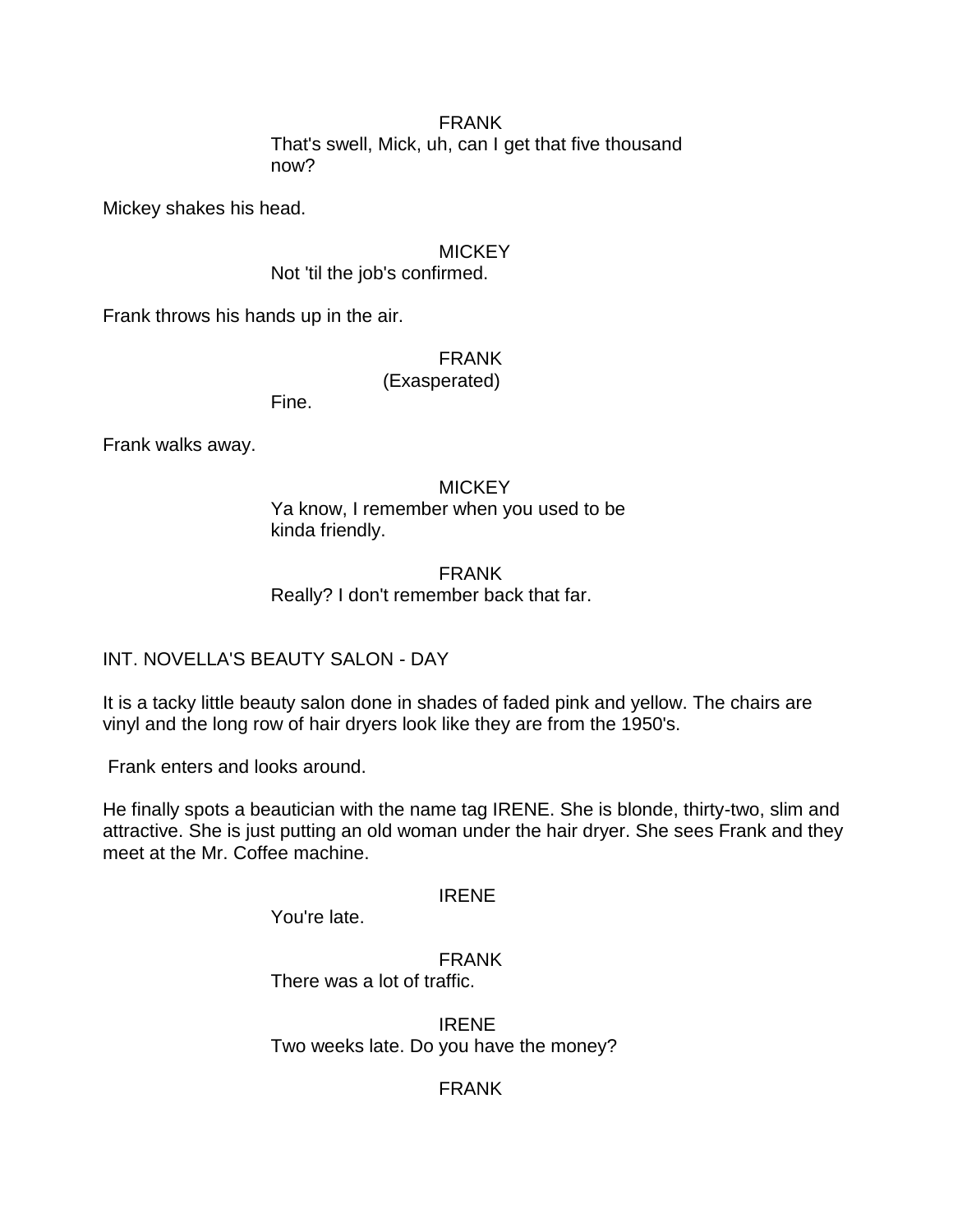Yeah.

He hands her a wad of bills. She counts it and looks up at Frank.

# IRENE

Six hundred? You're four months behind in your alimony payments. I was depending on at least two thousand dollars.

### FRANK

Well, I had some trouble. I couldn't put it together. I should have it in a day or two.

#### IRENE

(Sarcastically) If you don't get caught first.

FRANK Let's not get into that again, okay?

IRENE Fine. I've got to get back to work.

She starts to turn and he takes her arm.

# FRANK

Hold on.

Irene turns back. Frank looks her in the eye.

#### FRANK

What happened to us?

## IRENE

It wasn't us, it was you. You gave up. You used to have dreams, you were going to take the world by storm. Where did all that go?

FRANK That went down in the 14th round with O'Neil.

## IRENE

(Pleading) That was ten years ago, Frank. Why can't you just let it go and get on with your life?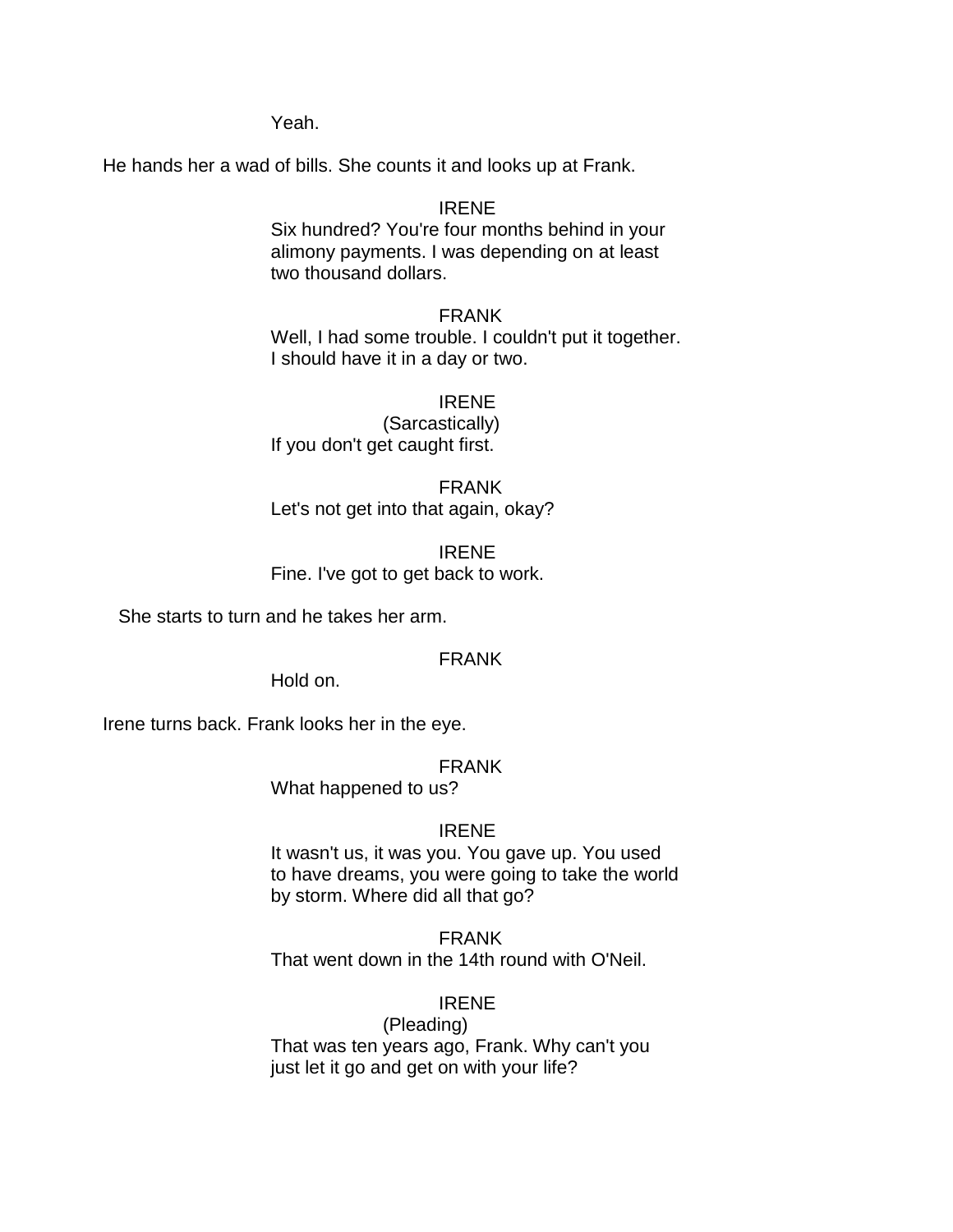# FRANK

(Flatly) Because I can't.

Frank turns to go.

### IRENE

And you'll have the rest of the money in a couple of days?

#### FRANK

Yeah. See ya, baby.

Frank leaves.

EXT. A ROW OF BROWNSTONES IN BROOKLYN - DAY

Frank's house is one of a zillion brownstones that all look exactly the same.

INT. FRANK'S BASEMENT - DAY

The basement serves as Frank's shop, the gym and the laundry room. There is a work bench with a wide array of tools, a vice and a lathe. There is also a weight bench, free weights, and a small nautilus machine.

The walls are covered with framed photographs of Frank in his boxing heyday.

Frank wears only black gym shorts and is repeatedly pressing a heavy barbell. His muscles are straining and sweat covers his hairy body. Bobby Darin sings "BEYOND THE SEA" on the stereo.

The phone rings and Frank answers it.

## FRANK

Hello.

MICKEY (O.S.) Frank? This is Mickey.

FRANK Yeah, Mick, how's it going?

MICKEY (O.S.) I can't get anyone else for this job. If you want it you've got to work with that kid.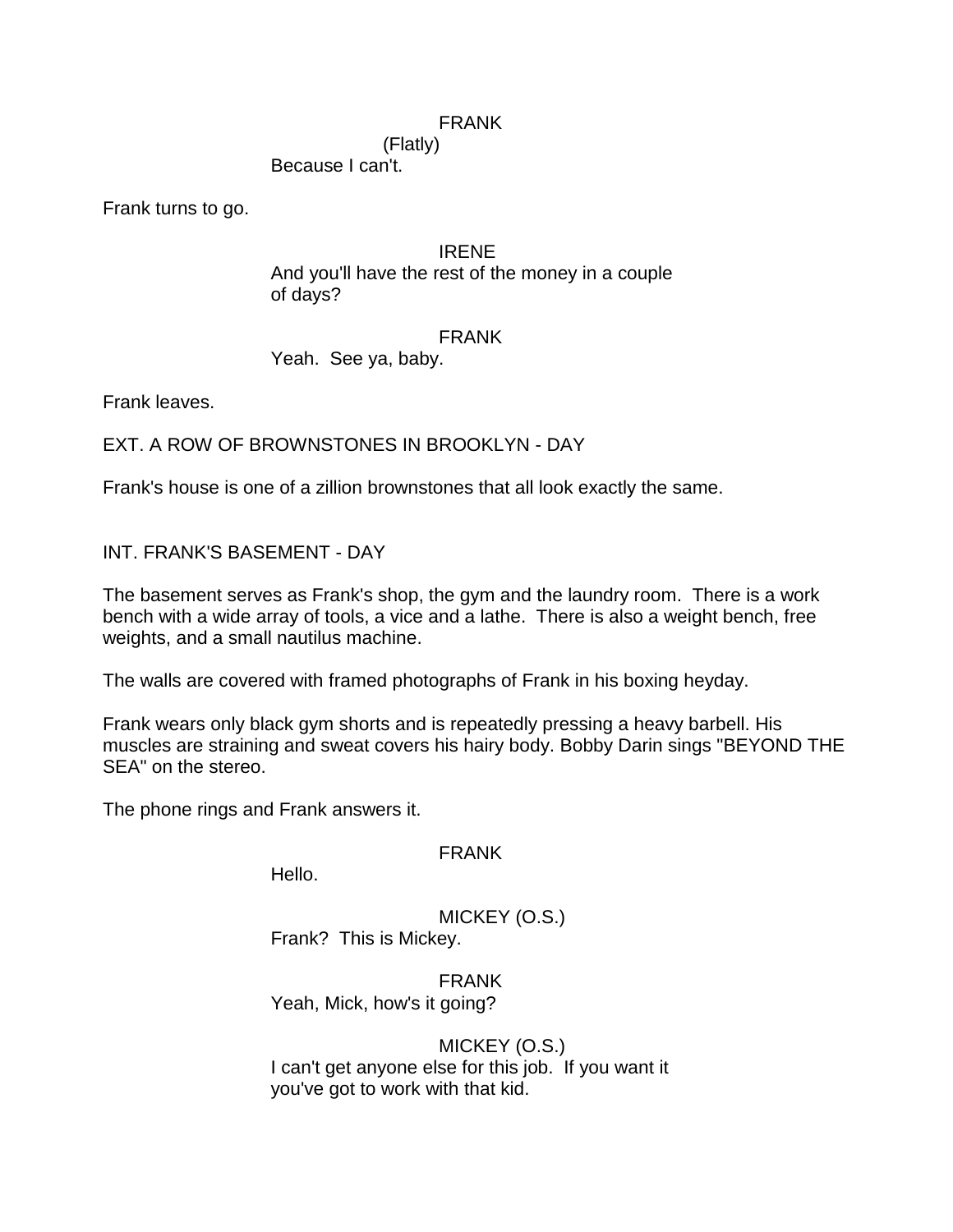Frank rolls his eyes and groans.

# FRANK

## (Exasperated)

Fine.

# MICKEY (O.S.) Okay. Meet him at tenth and Avenue D in an hour.

EXT. TENTH ST. AND AVE. D - DAY

Frank pulls up to Tenth St. and Avenue D. It is a terrible neighborhood. There are burntout cars up on blocks and garbage on the street. He stops at the corner and gets out of his car. He looks at his watch. He looks up and a RASTAFARIAN with dreadlocks is standing there.

> RASTA Ups, downs, coke, smack, loods?

> > FRANK

Hit the road.

# RASTA

Pussy?

FRANK What did you call me?

RASTA Whatever you want, you got.

# FRANK

Good. Get lost.

The Rastafarian splits.

Frank looks back down at his watch, then looks up and he is surrounded by a Puerto Rican street gang. There are five tough-looking members. The leader, PACO, steps forward.

> PACO Hey, man, what're you doing on our street?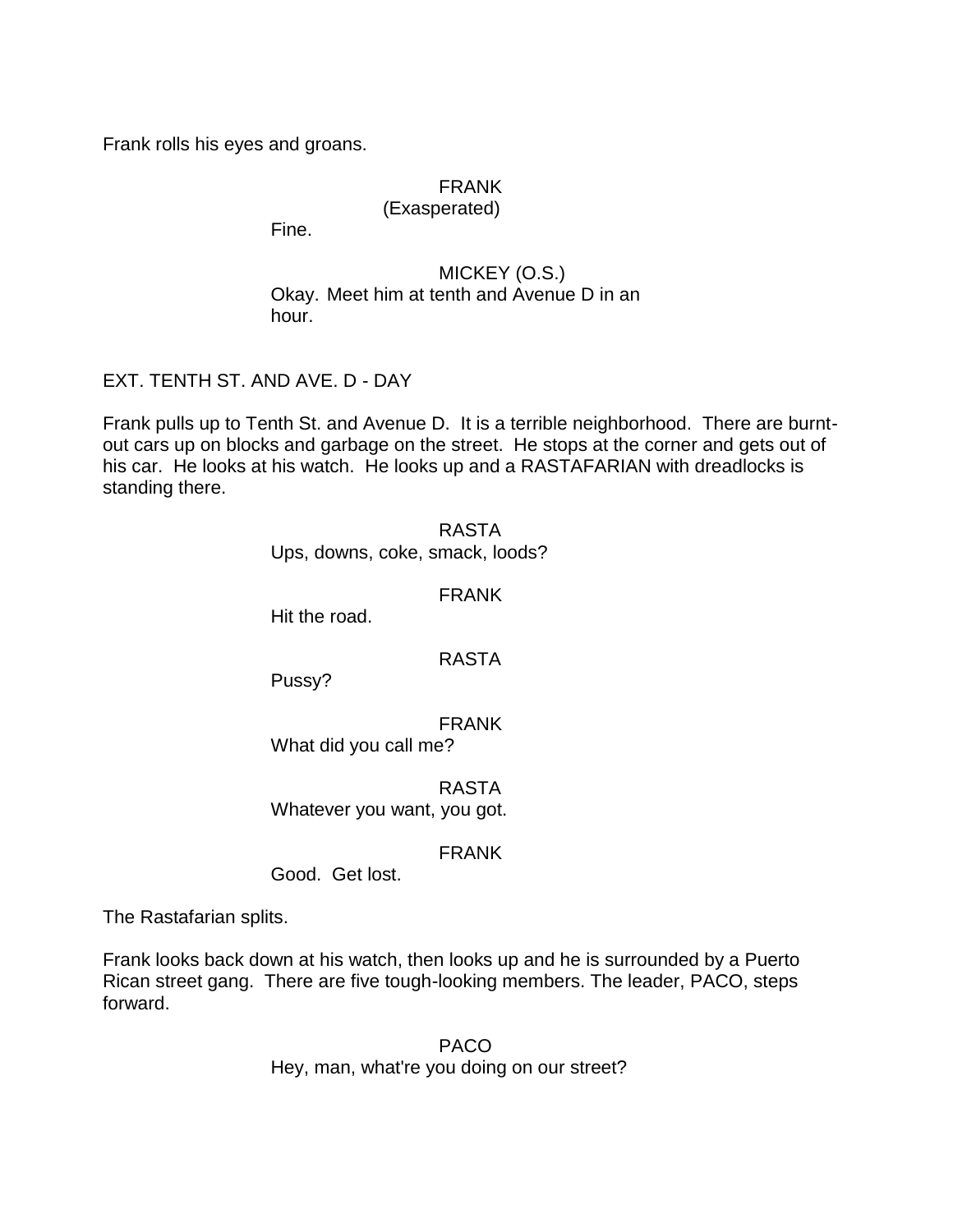# FRANK

What's it to you?

PACO Oooh, tough-guy. It's going to cost you twenty bucks just to stand here.

# FRANK

What if I don't pay?

PACO In most circumstances we'd just steal your car, but your car ain't worth twenty bucks.

The whole gang starts to laugh. Frank's eyebrow begins to twitch.

# FRANK

Get lost.

Paco doesn't like this answer. He and the gang move in on Frank and start pushing him. Frank does nothing to resist. He is pushed from one gang member to the other to the other.

## PACO

Come on, fight!

# GANG MEMBER #1

Fight you faggot!

But Frank won't fight and keeps getting pushed.

Suddenly several of the gang members are pushed aside. Ray steps up beside Frank. Ray gestures to Paco.

RAY

# Come on, motherfucker!

Paco steps forward and Ray let's him have an incredible combination of punches: a right, a left, an uppercut and a haymaker. Paco is knocked senseless. Ray turns to the other gang members..

## RAY

Who's next?

The rest of the gang backs off. They take the dazed and bloodied Paco with them.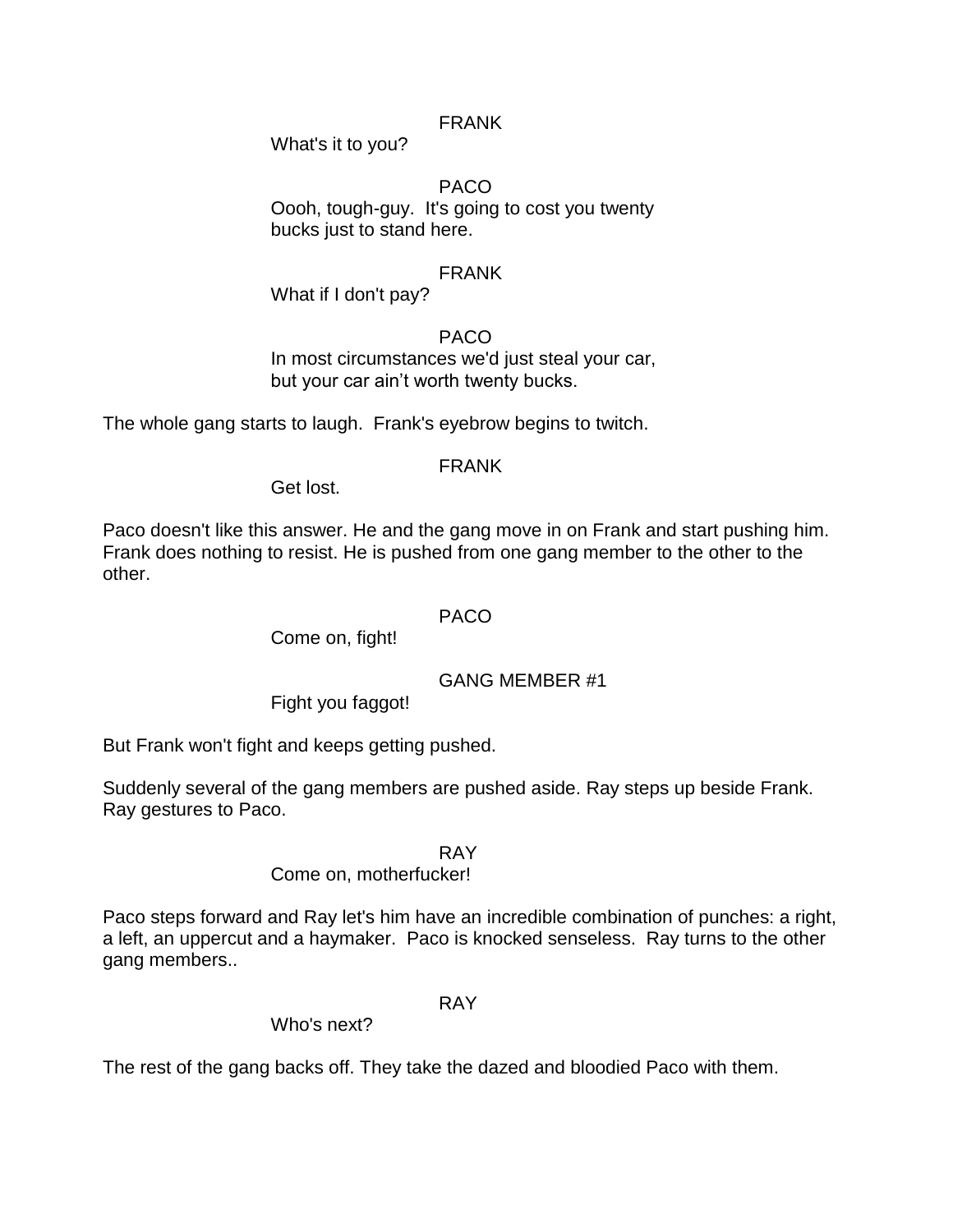Frank turns to Ray rather impressed.

FRANK Nice work. Where'd you learn to box?

RAY

On the street. You all right?

## FRANK

I'm fine. They'd've stopped soon when they saw I really wasn't going to fight.

## RAY

#### (Skeptical)

Oh, sure they would've. These are the kind of guys that beat up old ladies for their welfare checks. Let's go to my place. I've got the plans and stuff there.

#### FRANK

Fine. Let's get out of this shitty neighborhood. Where do you live?

Ray points to the decaying building behind them.

## RAY

Right here.

Frank sighs.

## FRANK

All right, but remember, I don't like you or the idea of working with you.

## RAY

Then why are you?

# FRANK Because I'm stuck. Now let's get to it.

They go inside.

INT. RAY'S APARTMENT - DAY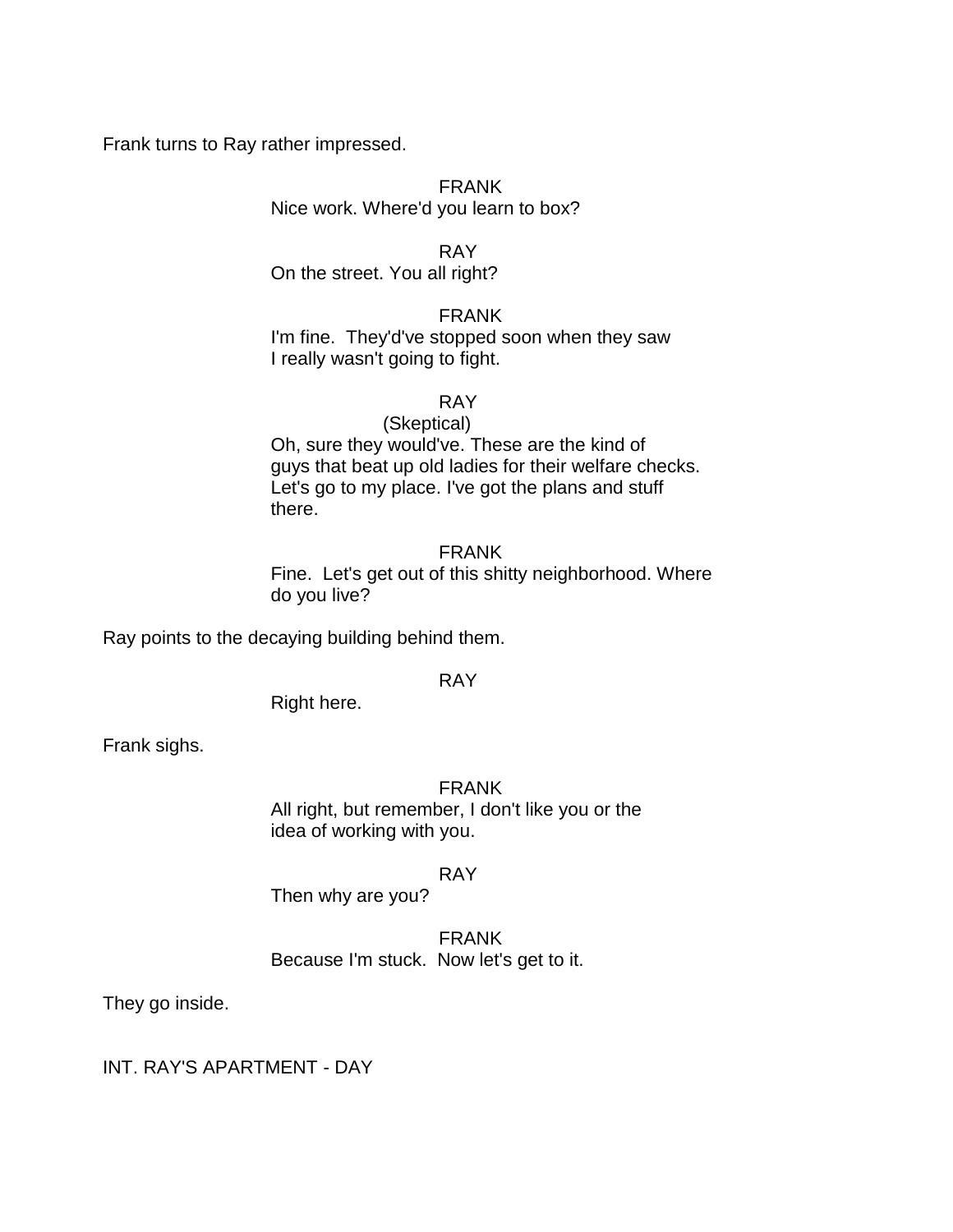Frank and Ray enter Ray's apartment. It's a real rat-hole. Ray picks up a Bud tall-boy off the table and takes a slug.

> RAY I bet I know what you could use. A cold one.

# FRANK

Sure.

# RAY

Here.

Ray hands him the beer he's drinking. Frank takes it and sets it down on the table. Ray sits down at the table.

Frank goes to the window and looks out at his car.

EXT. RAY'S BUILDING - DAY

Frank sees his car, which is fine, however a street gang is hanging out on top of it.

INT. RAY'S APARTMENT - DAY

Frank steps away from the window.

# FRANK

I hope my car's okay. The last time I left it in this neighborhood my hood ornament got stolen.

RAY Why do you care about that piece of shit?

FRANK Hey! Watch it! It's a sixty-four. It's a classic.

# RAY

Hold on a second.

Ray goes over to a cabinet, opens it and reveals literally hundreds of car hood ornaments of all descriptions. He picks one out and tosses it to Frank.

> RAY '64 Chevy Impala. There you go.

Frank is surprised and puts it in his pocket.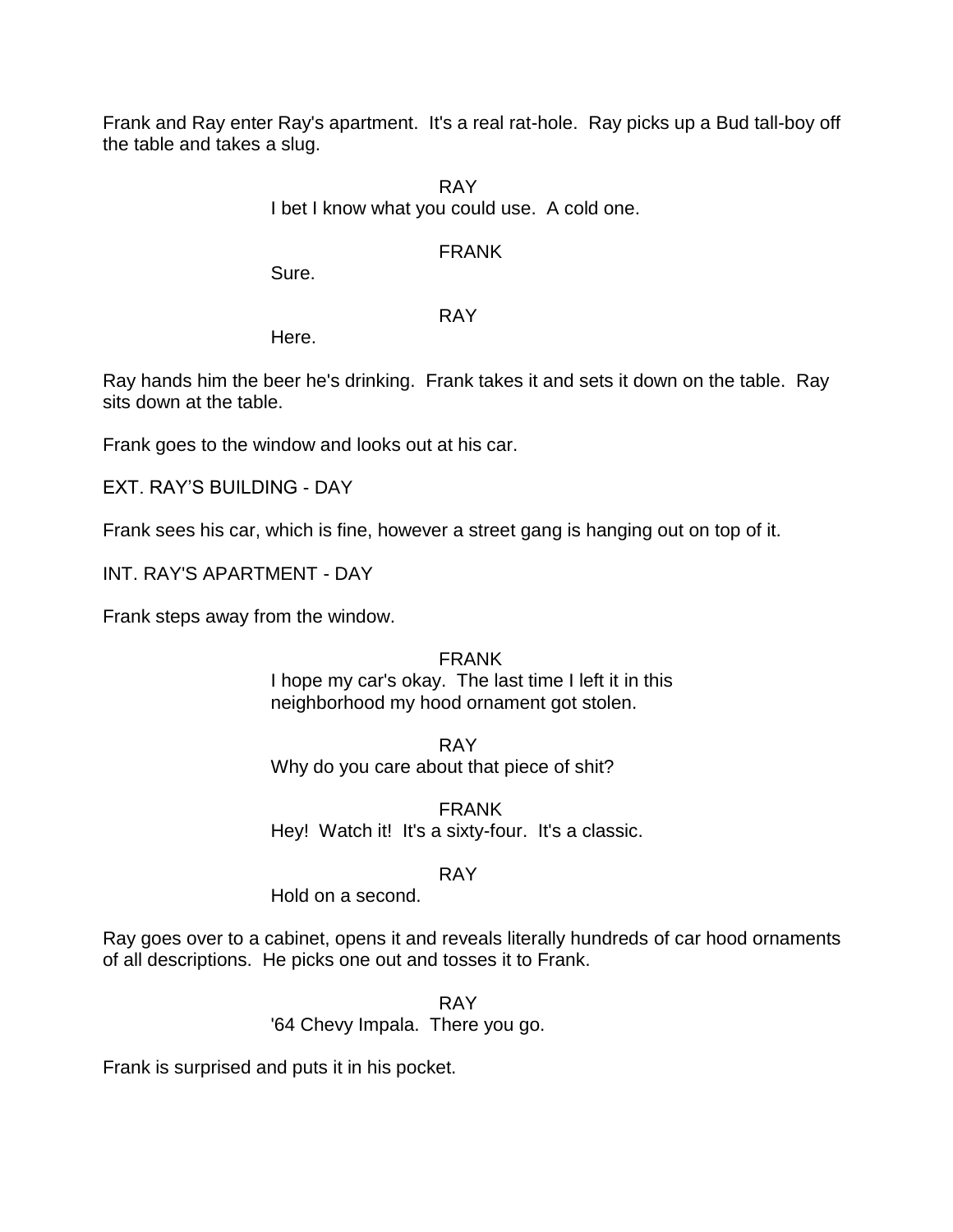### FRANK

Thanks. Now let's get down to business.

Ray takes out two envelopes full of money and tosses one to Frank.

RAY

Here.

Frank opens the envelope and looks at the money. Fifty one hundred dollar bills. Frank smiles.

# FRANK

(To himself)

Finally.

RAY

As soon as I get a chance, I'm gonna have this place carpeted.

# FRANK

Why don't you move?

RAY Why don't you get a new car?

# FRANK

Why don't you shut up. Now, what the hell are we doing here?

Frank removes the instructions from his envelope. Ray sits down at the table and follows suit.

They each look at a thick pile of papers, diagrams and schedules.

# FRANK

This guy is prepared.

Ray puts the papers aside.

RAY So, uh, I heard you used to be a boxer.

FRANK Where did you hear that?

RAY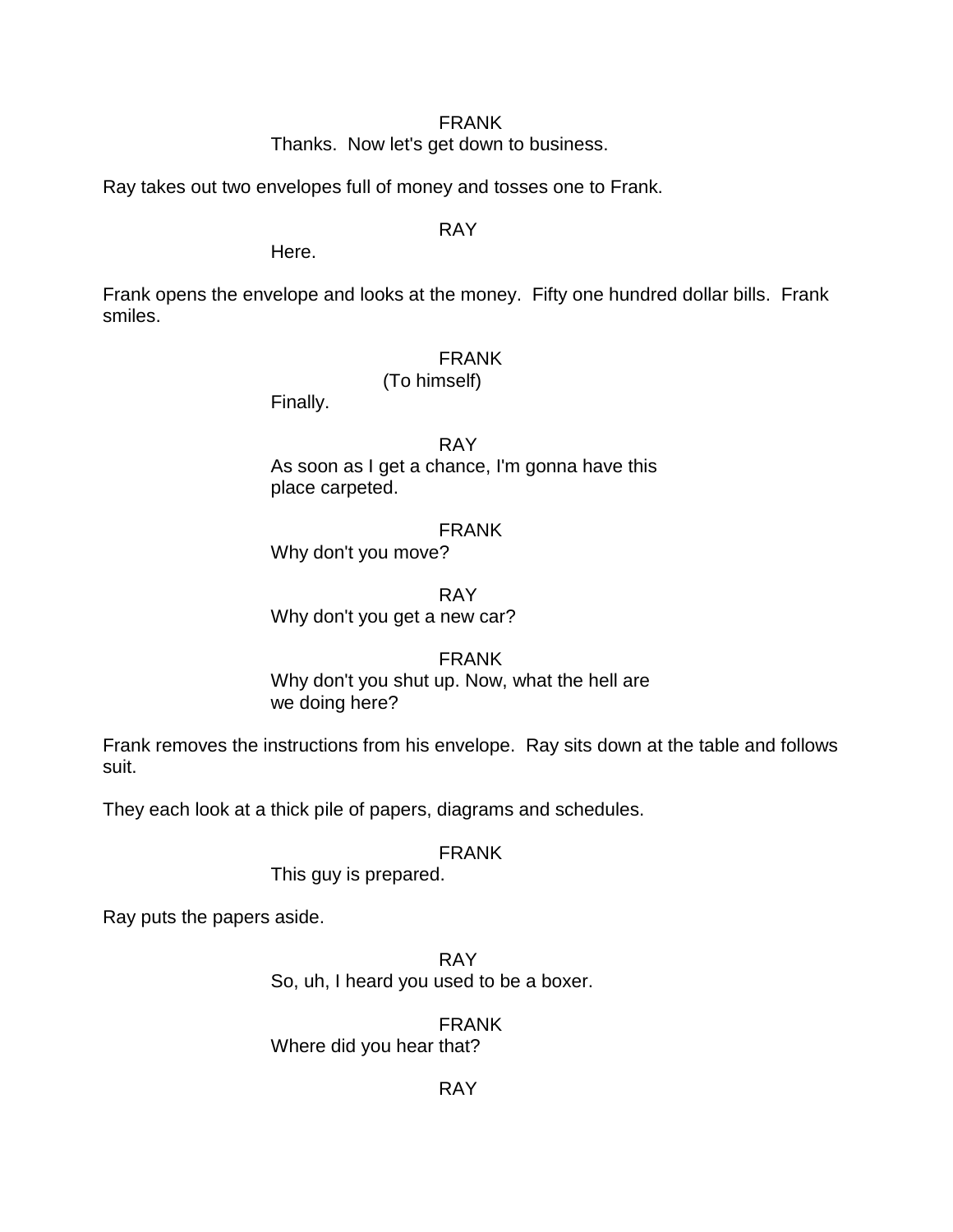From Mickey. He said you were a great fighter, that they called you "Pig Iron" Ryan.

Shaking his head.

## FRANK

"Iron Fists" Ryan and I don't like to talk about that.

RAY I've thought about going into boxing. Nothing serious, though.

FRANK You should take it serious, you've got, a great combination.

RAY

You really think so?

FRANK Hell yes. You should check out the Powerhouse Gym.

RAY Is that where you used to train?

# FRANK

Oh yeah. Five times a week I'd be down there, working with the weights, sparring, gettin' my balance. Then I started movin' up the ranks. I fought Gonzalas in '75, knocked him out in four rounds. I fought Locreccio in '76, he went down in two, then O'Neil in '78...

Frank expression suddenly changes.

## RAY

## (Interested)

Yeah, yeah.

# FRANK

(Flatly)

I don't like to talk about it. Let's go over these plans.

Frank takes a big swig of his beer and it's warm, possibly closer to hot. Frank swallows and winces.

Ray winks at him.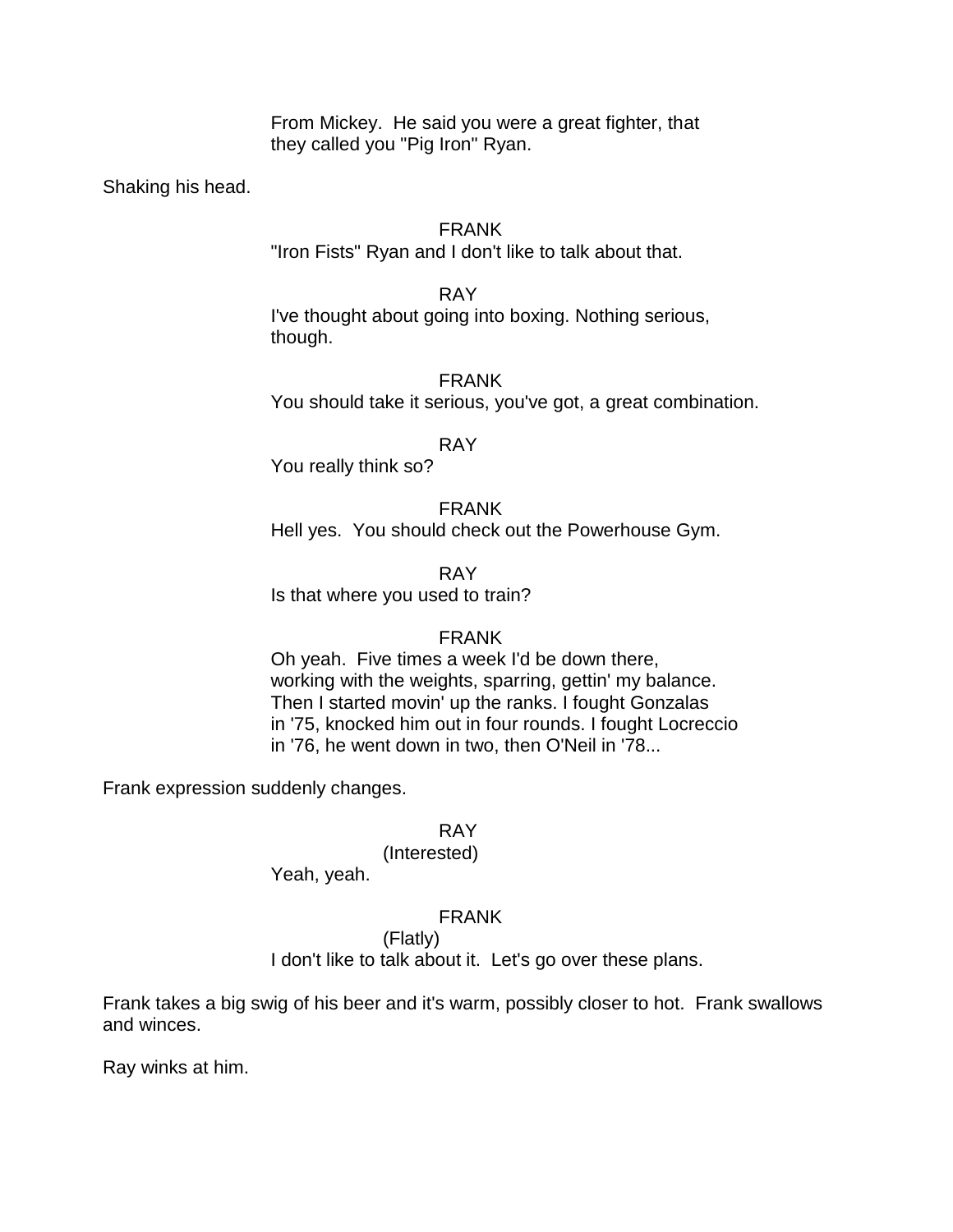## RAY How about another cold one?

DISSOLVE TO:

EXT. RURAL HIGHWAY - DAY

Frank's Impala drives up a rural stretch of highway.

INT. FRANK'S CAR - DAY

Frank drives and Ray sits in the passenger seat. The maps and diagrams lay on the seat between them.

> RAY I'm telling you, man, we should take my truck.

FRANK Are you kiddin' me? This is a four hundred four barrel. Zero to sixty in four seconds.

RAY (Skeptical) Sure. Let's see you do it.

Frank looks like he's getting angry.

# FRANK

Fine.

Frank pulls out into the passing lane and floors it.

EXT. RURAL HIGHWAY - DAY

Frank's car begins building speed. At the same time black smoke starts to billow out of the tail pipe.

INT. FRANK'S CAR - DAY

Ray is looking even more skeptical as the car's engine begins making strange noises.

In a moment the red oil light goes on and the car starts to shimmy and slow down. Ray glances at the speedometer.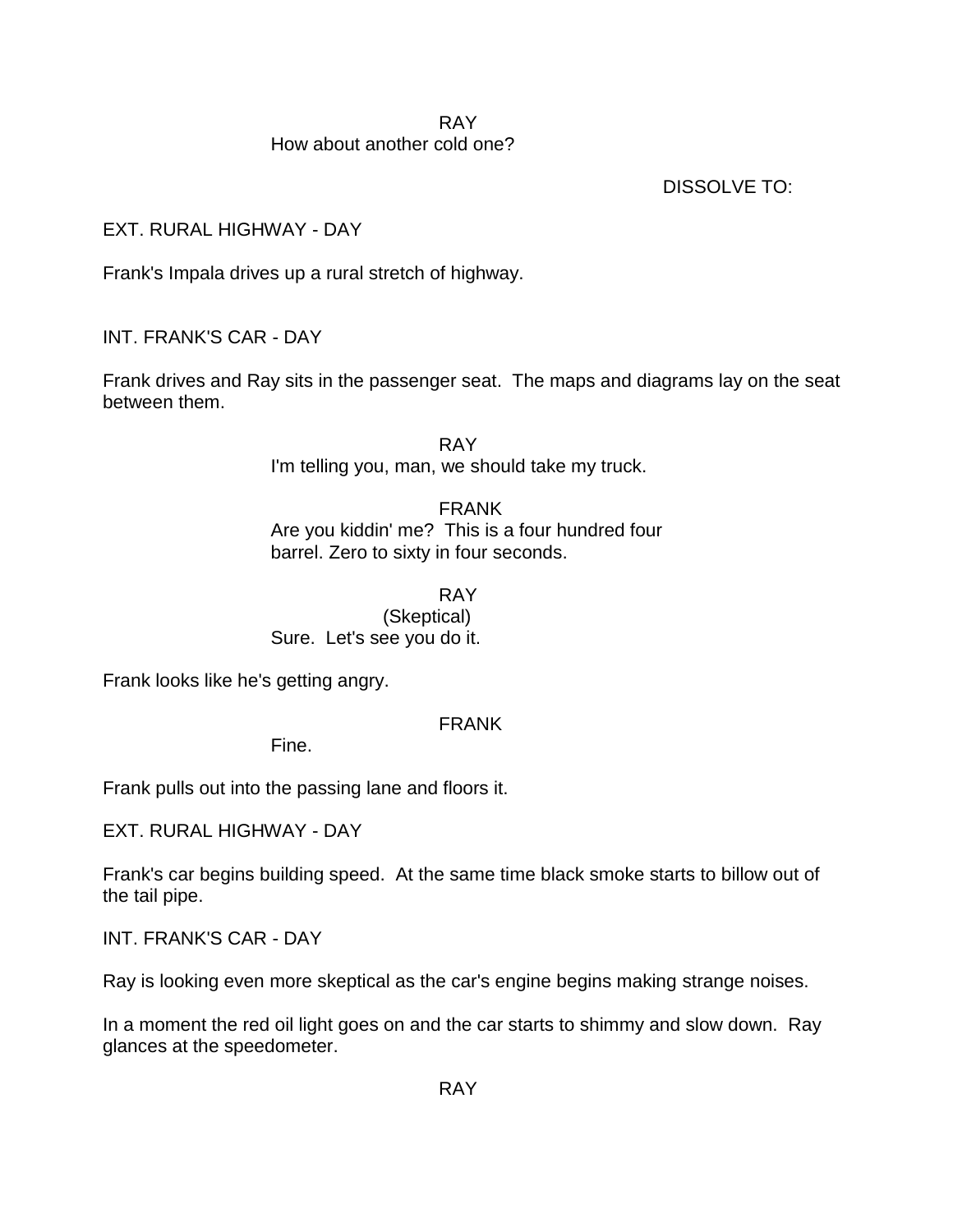Well, at least you made it to sixty.

## FRANK

(Angry) Keep making comments like that and you're not gonna make twenty-five.

RAY We'll take my truck, okay?

### FRANK

(Hesitant) Well... All right, but I drive.

RAY Like hell you will. The only one that drives my truck is me.

Frank shakes his head and sighs.

# FRANK

## (Exasperated)

...Fine.

RAY Why do you like this car, anyway?

#### FRANK

Sentimental reasons.

RAY The first time you ever got laid was in this heap, right?

FRANK I don't want to talk about it.

# RAY

The girls must love you.

FRANK Hey, who got laid in this car? Me or you?

# RAY

(Grinning)

I knew it.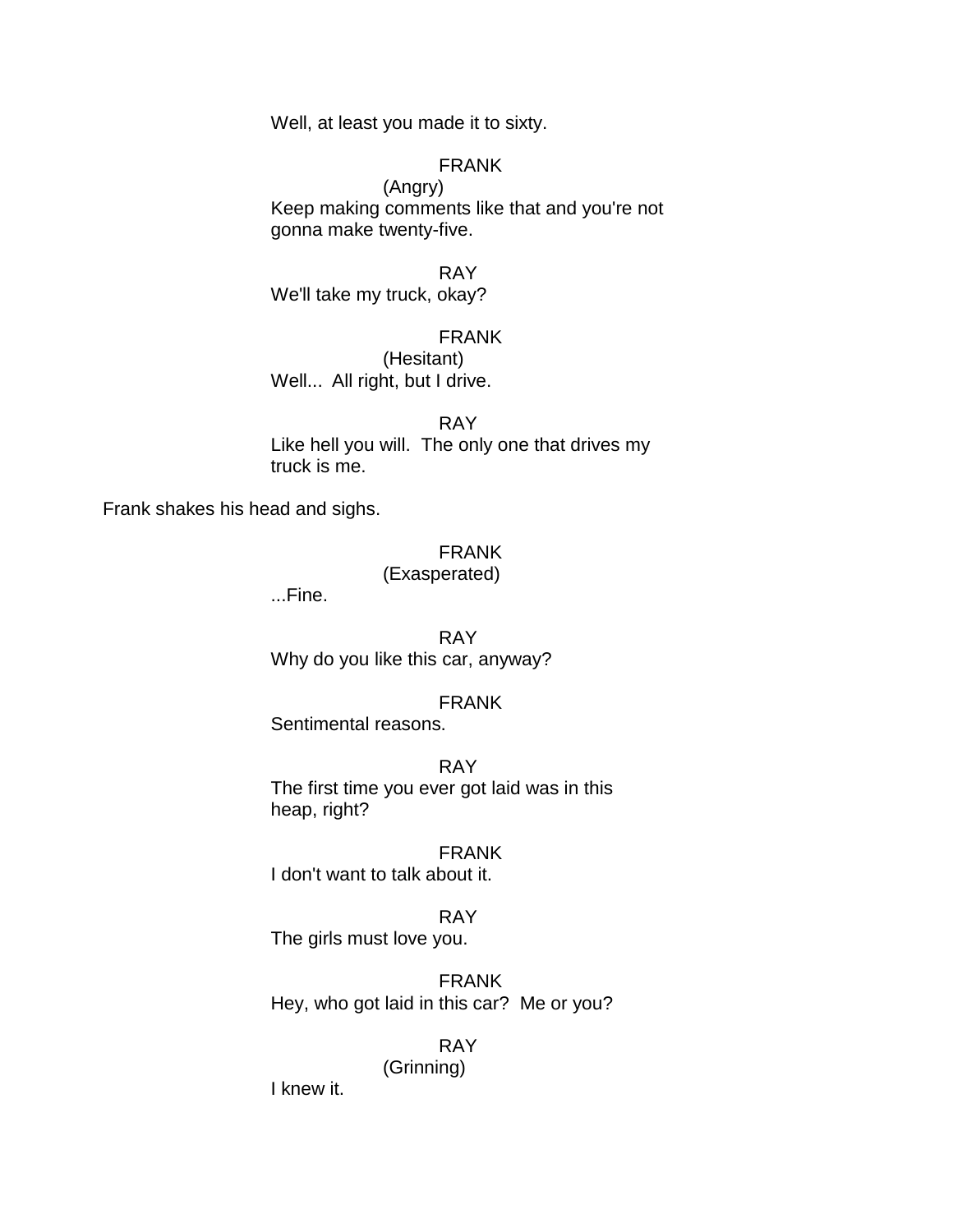Frank sees the detour up ahead and points.

FRANK

There's the detour.

EXT. THE DEERFIELD DETOUR - DAY

There is a detour set up at the Deerfield exit. Flashing lights and sawhorses veer cars off of the highway and onto a smaller road.

Frank's car is veered off onto the smaller road.

EXT. SMALLER ROAD - DAY

Frank's car drives up the road. They pass an abandoned gas station and see a little dirt road that goes behind a billboard. They turn off onto the dirt road.

EXT. DIRT ROAD BEHIND BILLBOARD - DAY

Frank's car stops. It is hidden behind the billboard.

INT. FRANK'S CAR - DAY

Frank and Ray look at the plans and diagrams.

# FRANK

This is a stupid plan. How're we supposed to get the armored car to stop?

# RAY

I think he wants us to shoot out the tires with a high-powered rifle.

# FRANK

I don't think that's a good idea. I don't think we should be going into this thing with weapons.

# RAY

Why not?

# FRANK

Because it might be the difference between five years in jail or twenty years.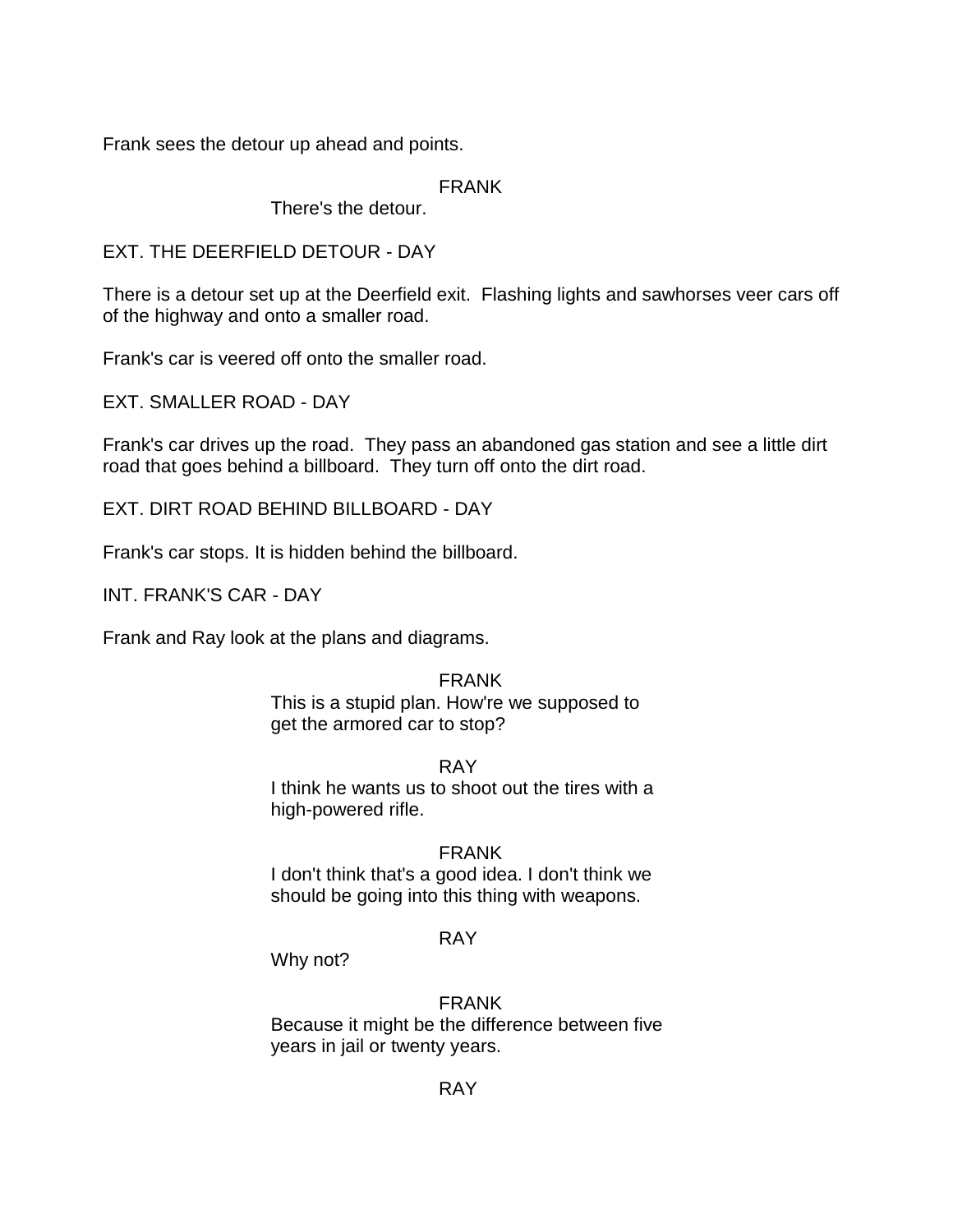Are you planning to get caught?

FRANK No, but a professional takes all contingencies into consideration.

Frank thinks for a second.

FRANK I've got a plan that I think might work.

RAY You *think* it'll work, or you *know* it'll work?

FRANK

I don't think, I know.

RAY

(To himself) I don't think you know, either.

DISSOLVE TO:

EXT. THE 1ST INTERNATIONAL BANK OF N.Y. - LOADING DOCK - DUSK

At the loading dock, behind the bank, an armored car sits with it's back doors open. Guards with shotguns stand around watching as, two other guards come out of the bank with sacks of money and load them into the armored car.

Leonard Woodward watches apprehensively. He nervously lights a cigarette. Charles Campbell stands beside him and notices the cigarette.

> CAMPBELL I thought you quit smoking?

WOODWARD Quitting is a sign of weakness.

CAMPBELL No, smoking is a sign of weakness.

WOODWARD

(Uninterested)

Whatever.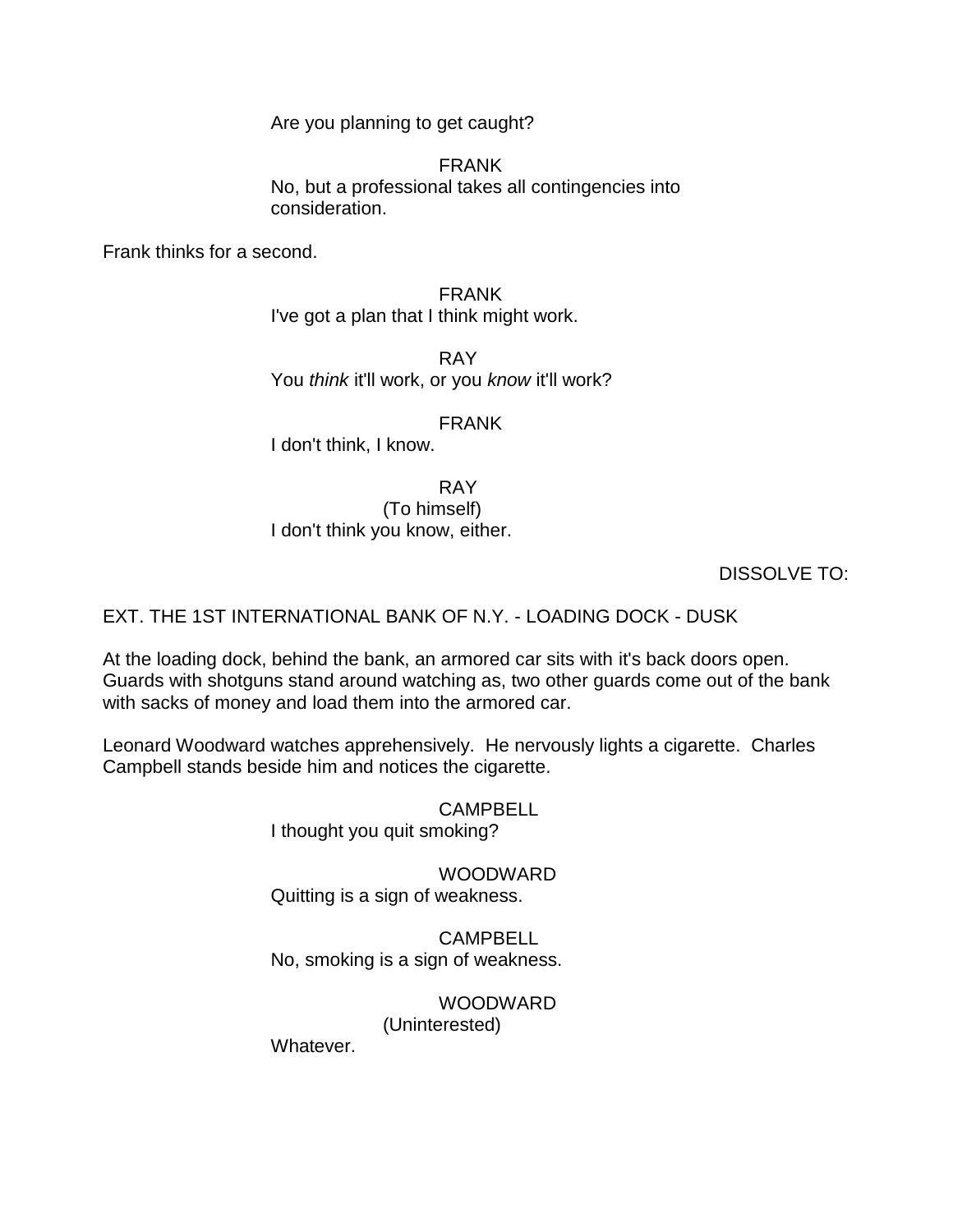One of the guards mistakenly drops a sack of money. When it hits the ground it opens and several packets of money drop out.

Woodward gasps.

# WOODWARD

# Be careful with that, you idiot!

The guard picks up the packets of money and returns them to the sack.

# GUARD #1

I'm sorry, Mr. Woodward.

The sack goes into the armored car. The back doors are shut and locked.

Leonard Woodward wipes the perspiration from his brow and breathes a sigh of relief.

DISSOLVE TO:

# EXT. THE DEERFIELD DETOUR - NIGHT

On Interstate 26 there is a detour set up at the Deerfield exit. Flashing lights on sawhorses veer the cars off the Interstate and through the small rural town of Deerfield.

EXT. ABANDONED ROAD BEHIND BILLBOARD - NIGHT

Ray and Frank sit in Ray's truck wearing orange jump suits and smoking cigarettes.

To their left is the Interstate and to their right is an abandoned gas station. They watch as an occasional car is detoured off the main highway and down the road in front of them.

Frank looks at his watch and sees that it is 9:00.

Frank points his finger at the road.

# FRANK

Now.

At that moment the armored car with "FIRST INTERNATIONAL BANK OF NEW YORK" on its side veers off the Interstate and onto the exit. Frank turns to Ray.

FRANK

Ready?

RAY

Yeah.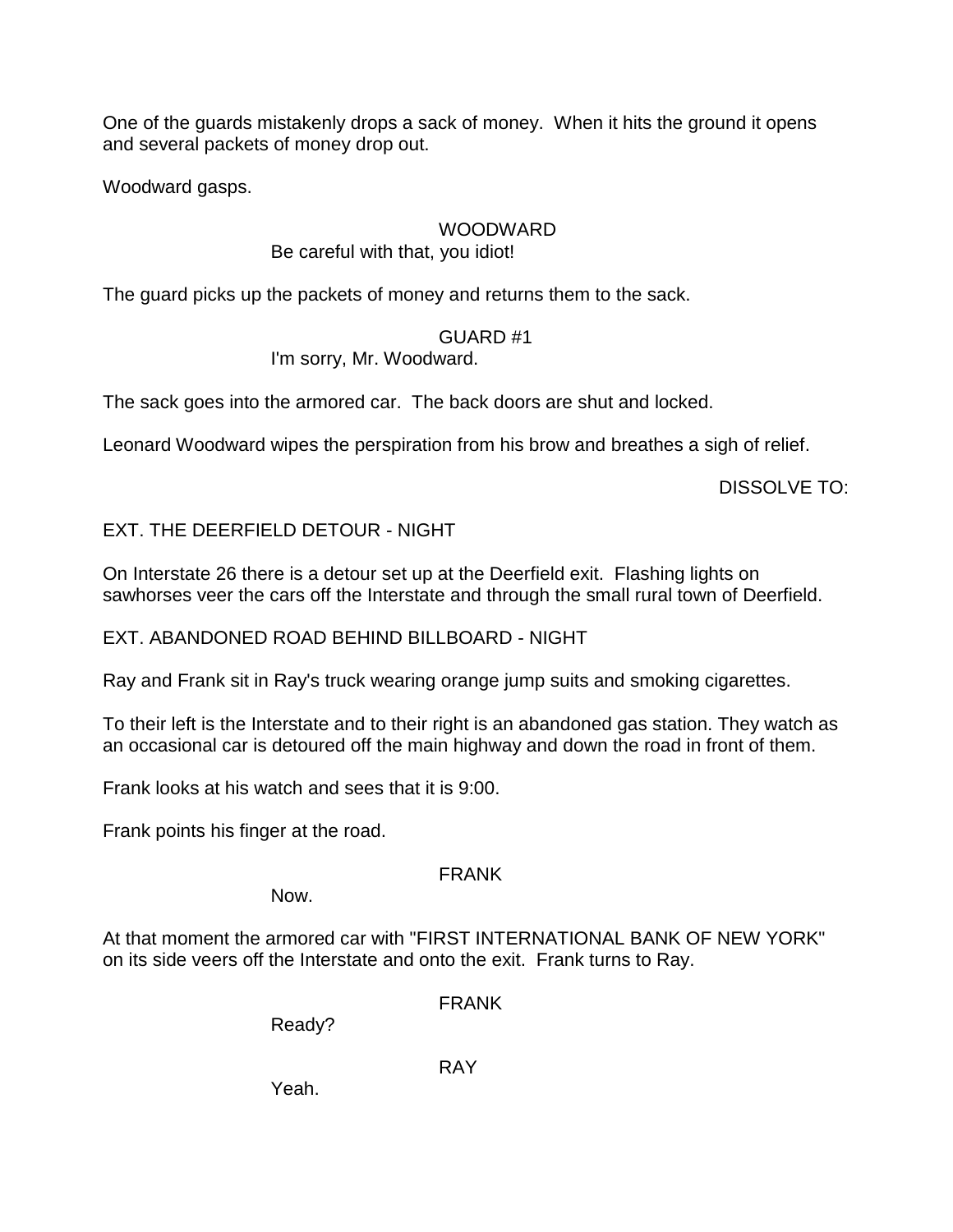# FRANK

Got the stockings?

# RAY

Uh-huh.

Ray reaches into a bag and takes out two packages of stockings. Frank rips his open and sees...

# FRANK

These are panty-hose.

# RAY

So?

Frank shrugs and puts the panty-hose on his head. His face is flattened and looks ridiculous. The two legs form rabbit ears. Ray looks at him and starts to laugh.

# FRANK

Shut up.

Ray and Frank jump out of the truck. Frank disappears around back.

Ray puts on an orange hardhat, picks up a sawhorse with a flashing arrow on it and walks out into the middle of the road.

Ray sets up the sawhorse so that the armored car, which is approaching, is veered off the road onto the abandoned strip of road running up to the deserted gas station.

As the armored car nears the new detour Ray waves them over. The armored car does just as it's told, turning onto the rutted road.

Once the armored car has passed, Ray picks up the sawhorse, tosses it in the back of the truck. He quickly puts the panty-hose over his head and runs up the abandoned road.

INT. ARMORED CAR - NIGHT

The driver begins bouncing up and down as he drives over the ruts.

The guard in the back slides open the little slot between them.

# GUARD

Where the hell are we?

# DRIVER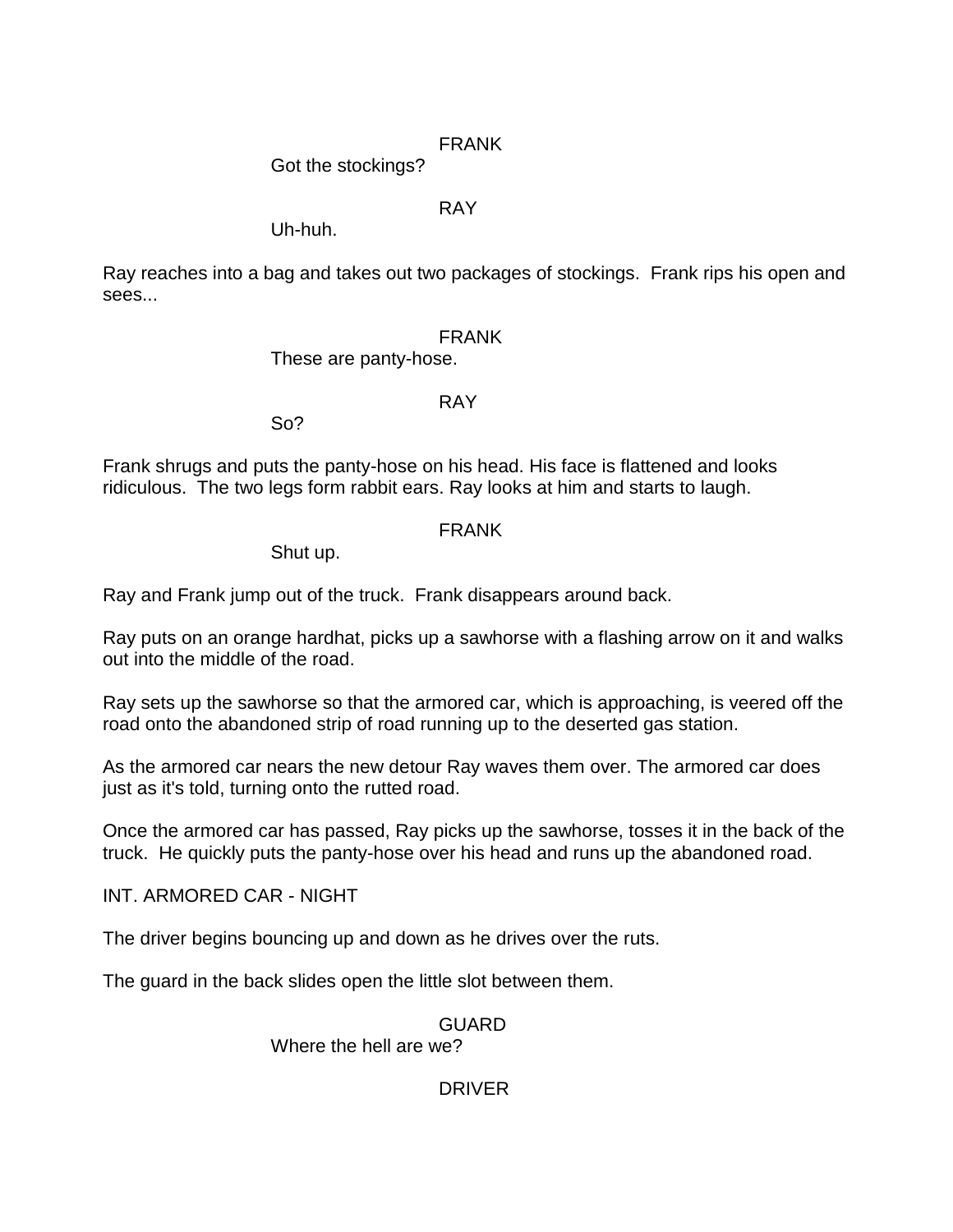It's this screwed up detour they told us about.

GUARD Well, slow down will ya, you're bouncing the shit outta me.

Suddenly someone runs into the road in front of them and the armored car runs them over.

## DRIVER

*Oh, shit!*

He slams on the brakes and the armored car skids to a halt.

## **GUARD**

What's going on?

# DRIVER

(Panicked)

I just hit somebody.

EXT. ARMORED CAR - NIGHT

The driver gets out of the cab. He goes around to the front of the truck and sees someone pinned under his wheel, horribly contorted.

As he gets closer he sees that the contorted figure under the wheels looks strikingly like Richard Nixon!

## DRIVER

(Shocked) Oh my God, I've killed Richard Nixon!

INT. ARMORED CAR - NIGHT

The Guard in the back, a pump shotgun in his hand, is in a panic.

## GUARD

(Agitated)

What's goin' on? What's happening?

In the slot in the side of the armored car the Driver's face appears and the Guard sees him.

DRIVER (O.S.)

I think I just killed a guy.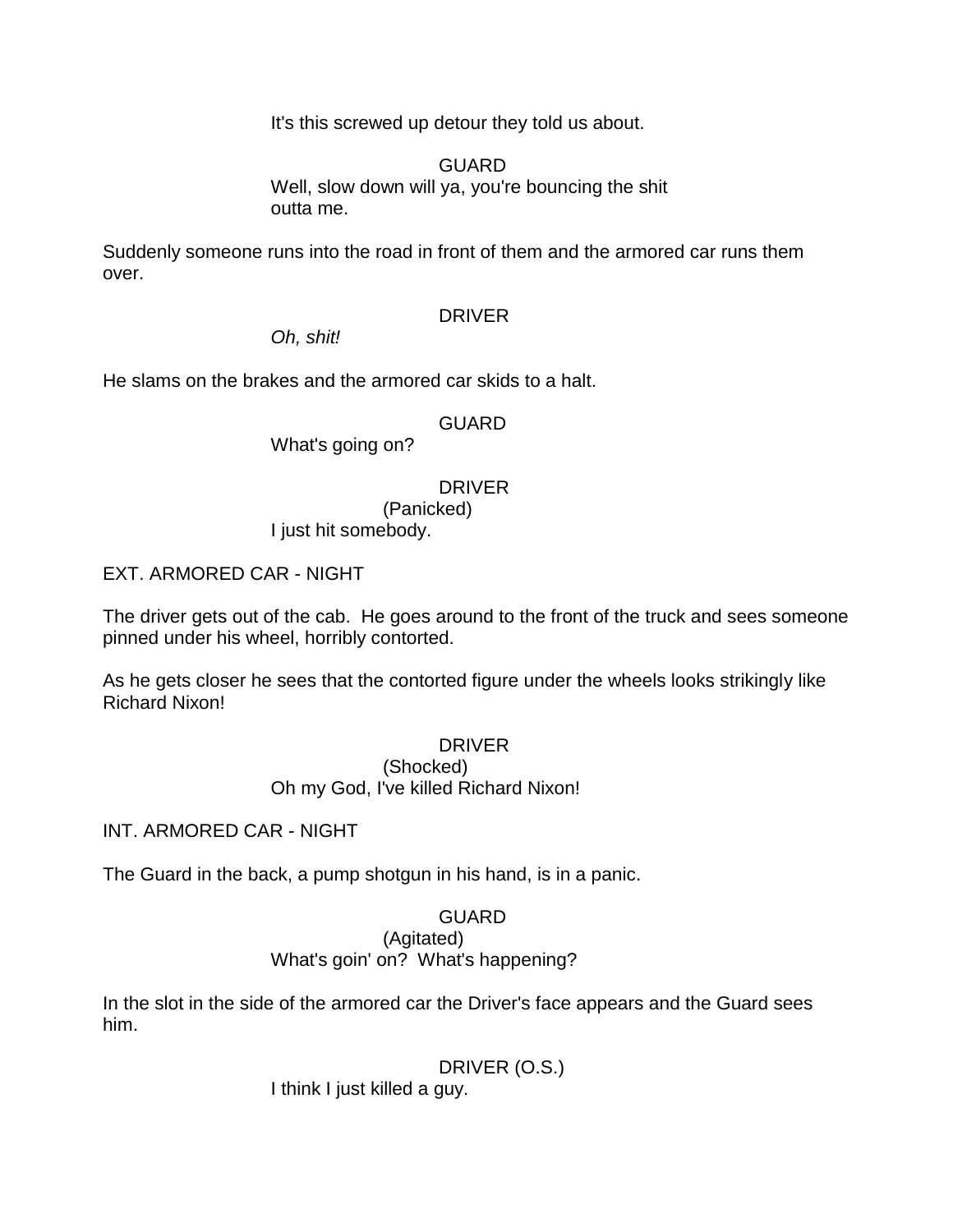# **GUARD**

# Jesus Christ!

The Guard quickly unlocks the back door, opens it and there's Ray waiting with his fist pulled all the way back. Ray wallops him with a haymaker and knocks the Guard out.

EXT. ARMORED CAR – NIGHT

Frank is holding the unconscious Driver up to the slot in the side of the armored car. He drops his body beside a life-size dummy with a rubber Richard Nixon mask on.

INT. ARMORED CAR – NIGHT

Ray and Frank climb into the back of the armored car and begin unloading the bags of money. Ray pulls one of the bags open and sees big stacks of bills.

# RAY

Far out!

# FRANK

Will you get a move on, we'll have plenty of time to look at it later.

The two guards begin to moan.

They load the bags of money into the cab of the pickup and drive away.

INT. RAY'S TRUCK – NIGHT

Ray hauls up the road and Frank counts the money. He counts twenty packets of ten thousand dollars in each of the ten bags.

# FRANK

(Amazed) There's two million bucks here!

## RAY

Are you kiddin' me?

# FRANK

No. Two million bucks!

## RAY

Tits! What a haul!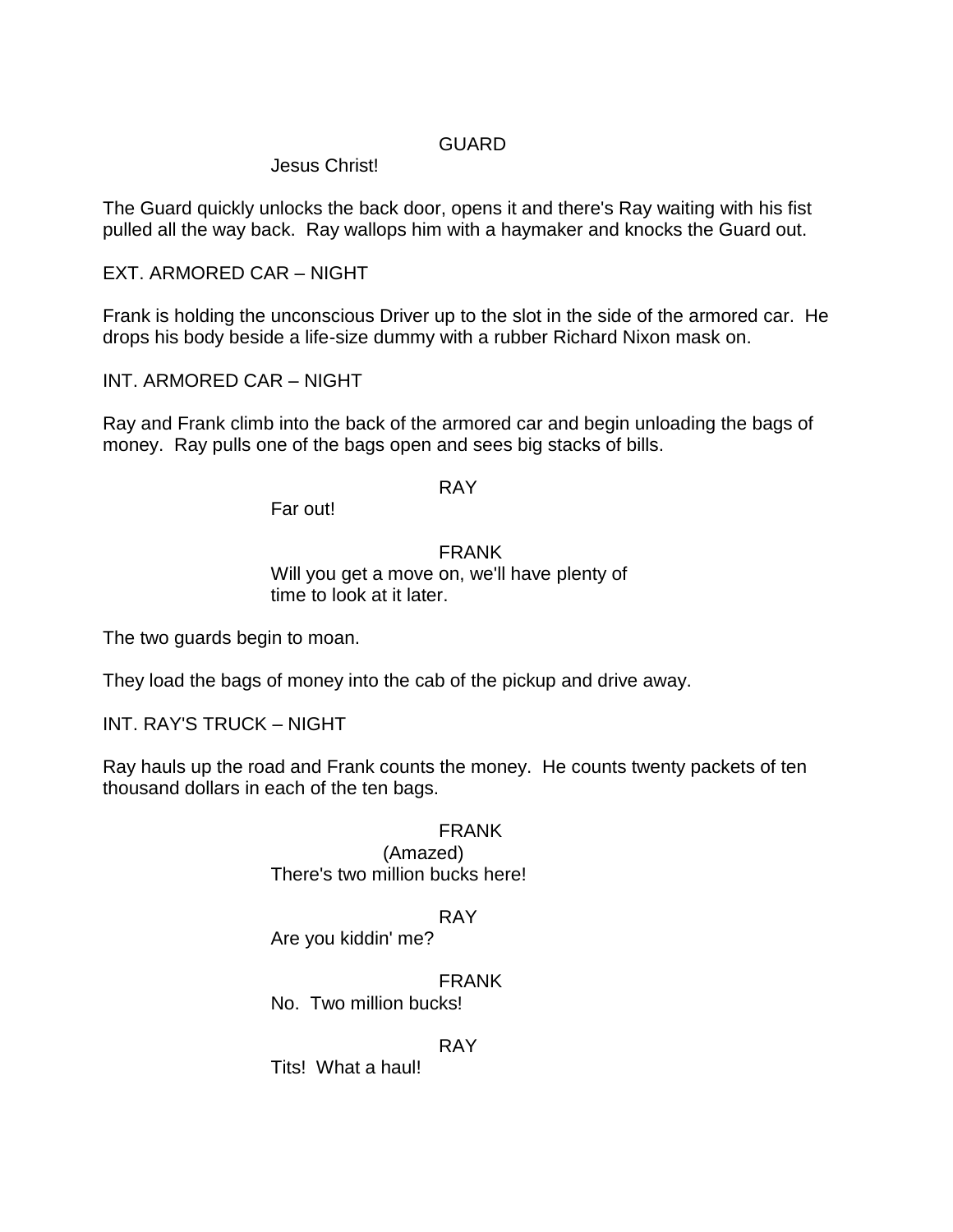They both begin to hoot and holler wildly.

EXT. TRAFFIC JAM – NIGHT

The truck arrives at a line of cars waiting to get off the detour and onto the freeway. They stop at the end of the line and also wait.

Behind them a pair of headlights approaches.

Neither Ray nor Frank notices as the headlights behind them get closer and we see that it is the armored car.

The two guards are rubbing their aching heads when they suddenly realize who is in front of them.

> RAY Man, I'd like to see the look on those guard's faces when they wake up.

Ray glances in the rearview mirror. He sees the armored car pull up behind them. The angry Guard points at him.

#### RAY

## Oh, shit! It's them!

Ray slams the stick shift into gear and floors it. The armored car goes after them.

EXT. ROAD BESIDE THE WOODS – NIGHT

The truck drives off the edge of the road and beside the woods, kicking up huge clumps of dirt with its big knobby tires.

They pass all of the cars sitting and waiting to get on the highway, then turns into the thick of the woods.

The armored car follows.

EXT WITHIN THE WOODS – NIGHT

Ray's truck blasts through the woods at a fast pace.

It becomes quickly apparent that armored cars were never meant to go four-wheeling. It bounces up and down, almost out of control.

The Guard fires his shotgun at the pickup truck, but he is bouncing so much that he can't take aim and instead blows branches off of the tops of trees.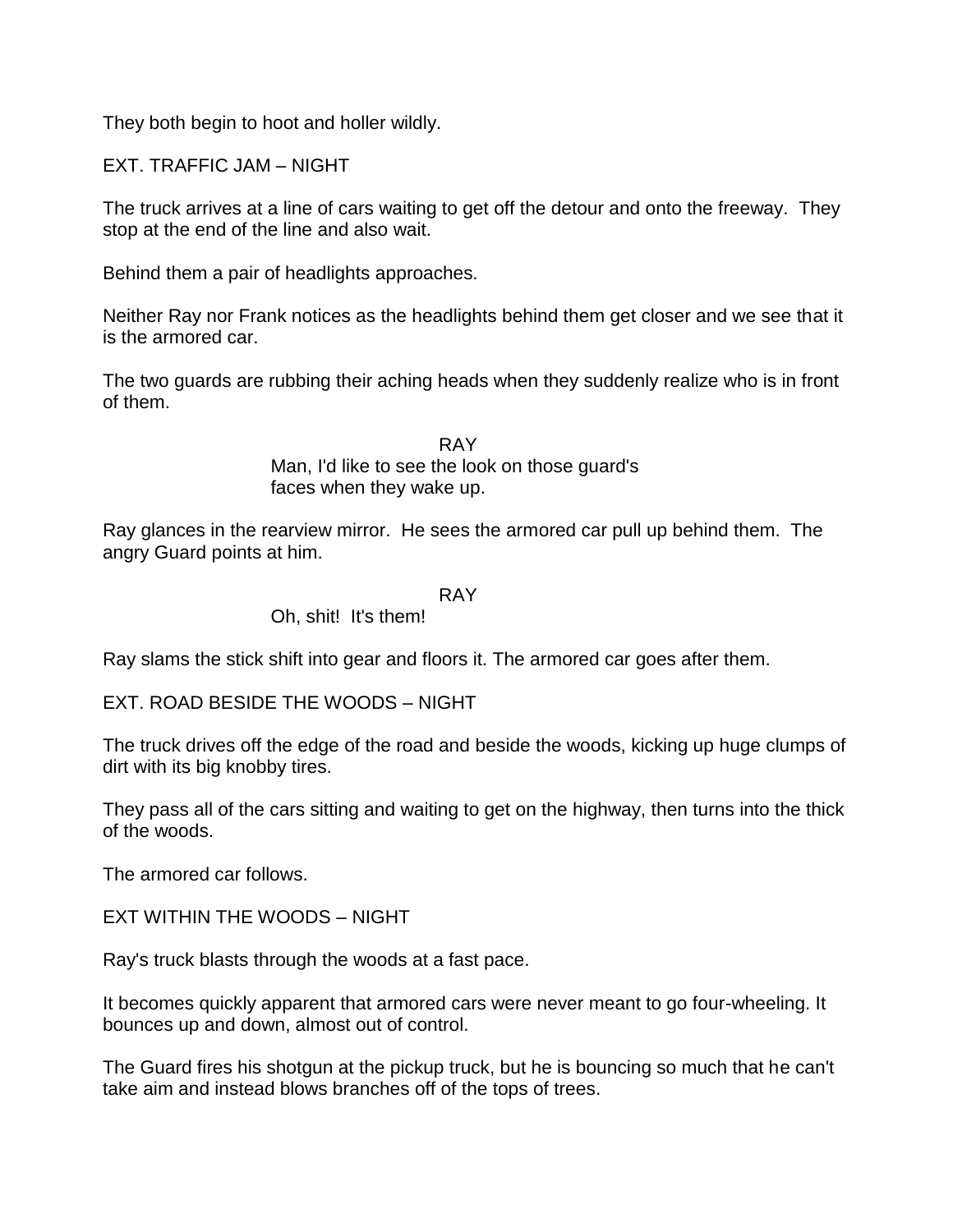It's very rough going for both vehicles and the armored car begins gaining on Ray and Frank.

Ray sees this in the rearview mirror and turns to Frank.

RAY Get out in the back of the truck and throw anything you can at them to slow 'em down.

Frank looks out the window at the trees and branches quickly rushing past.

FRANK (Alarmed) Out there? Are you crazy?

#### RAY

Just do it.

Frank opens the door and sees the ground zooming past. He crawls out onto the side of the truck and into the back.

Frank begins picking up boxes and throwing them at the armored car. Nothing seems to have much effect, so Frank throws a huge knobby spare tire at them, which dents the grill, but bounces off.

Ray sees this and winces.

Just then a large tree branch cracks Frank in the back of the head, knocking him on his face in the back of the truck. He gets back to his feet and crawls back along the side of the truck into the cab.

INT. RAY'S TRUCK – NIGHT

Ray yells at him.

RAY

(Pained)

That was my new Goodyear radial! It cost twohundred bucks! I could just kill you!

At which point Ray begins driving right toward a big rock.

FRANK

(Alarmed) Are you crazy? I'll buy you a new tire!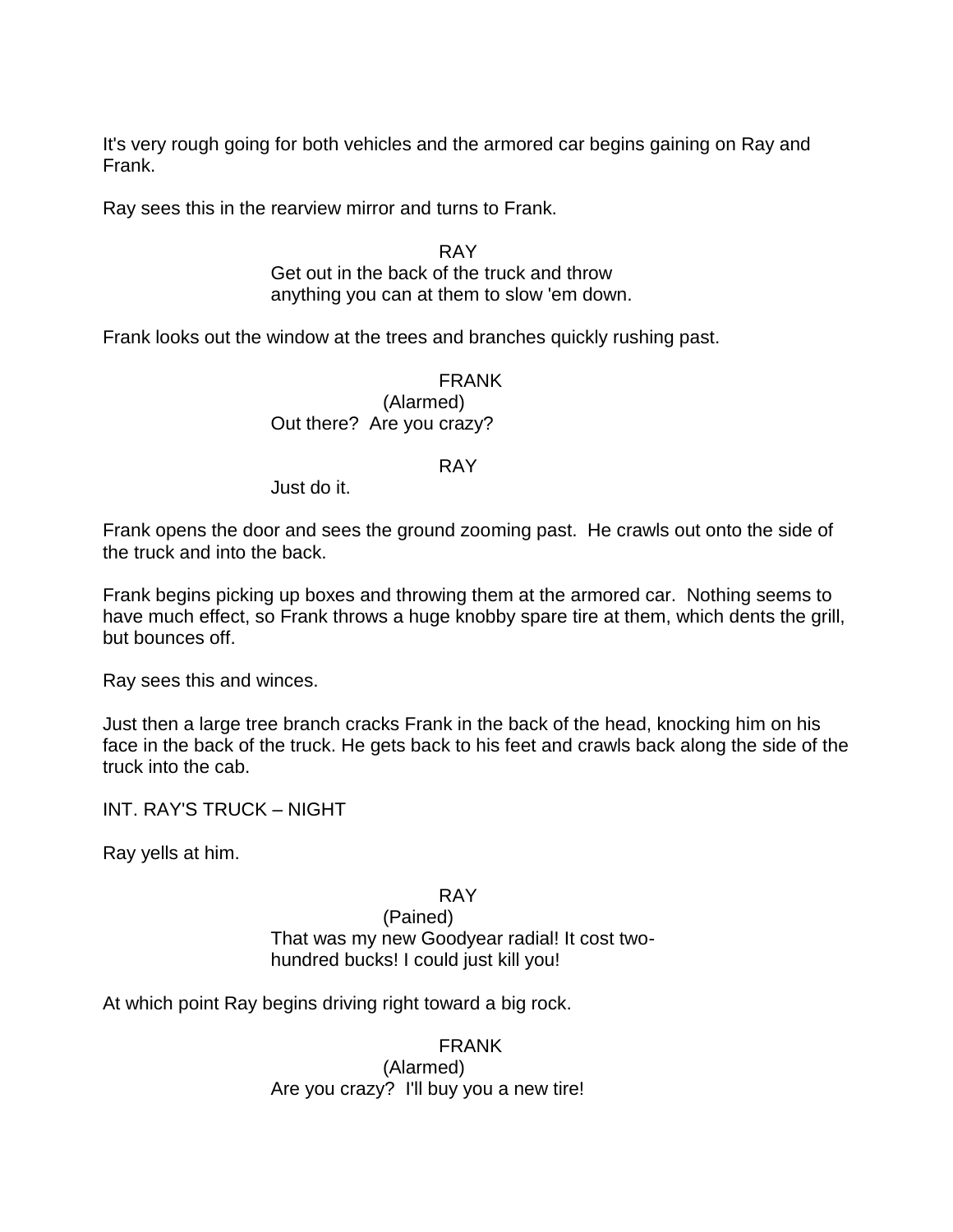Ray continues to drive right at the rock. Frank starts to holler.

The pickup truck has high enough clearance and goes right over the rock.

The armored car does not have anywhere near that kind of clearance and crashes right into the rock. The back tires of the armored car buck into the air, then smash down. It's totaled.

INT. RAY'S TRUCK – NIGHT

Ray and Frank both look back at the destruction and scream with happiness.

FRANK Oh, man, I thought you were gonna kill us.

RAY

(With pride) Thirty-six inch clearance. Why do you think I stole this thing.

FRANK That was some pretty fancy footwork back there.

## RAY

(Shrugs) I've gotten myself outta worse.

# EXT. A SMALL GRASSY BLUFF – NIGHT

Ray's truck climbs up the bluff and they are back on the Interstate. Ray kicks it to the floor, burns rubber and they're gone.

INT. RAY'S TRUCK – NIGHT

Ray points up ahead.

RAY The drop-off is coming up on the right. Just past the train tracks:

Ray turns off at the exit and begins slowing down. Frank shakes his head

FRANK Wait a minute, we're gonna go give this two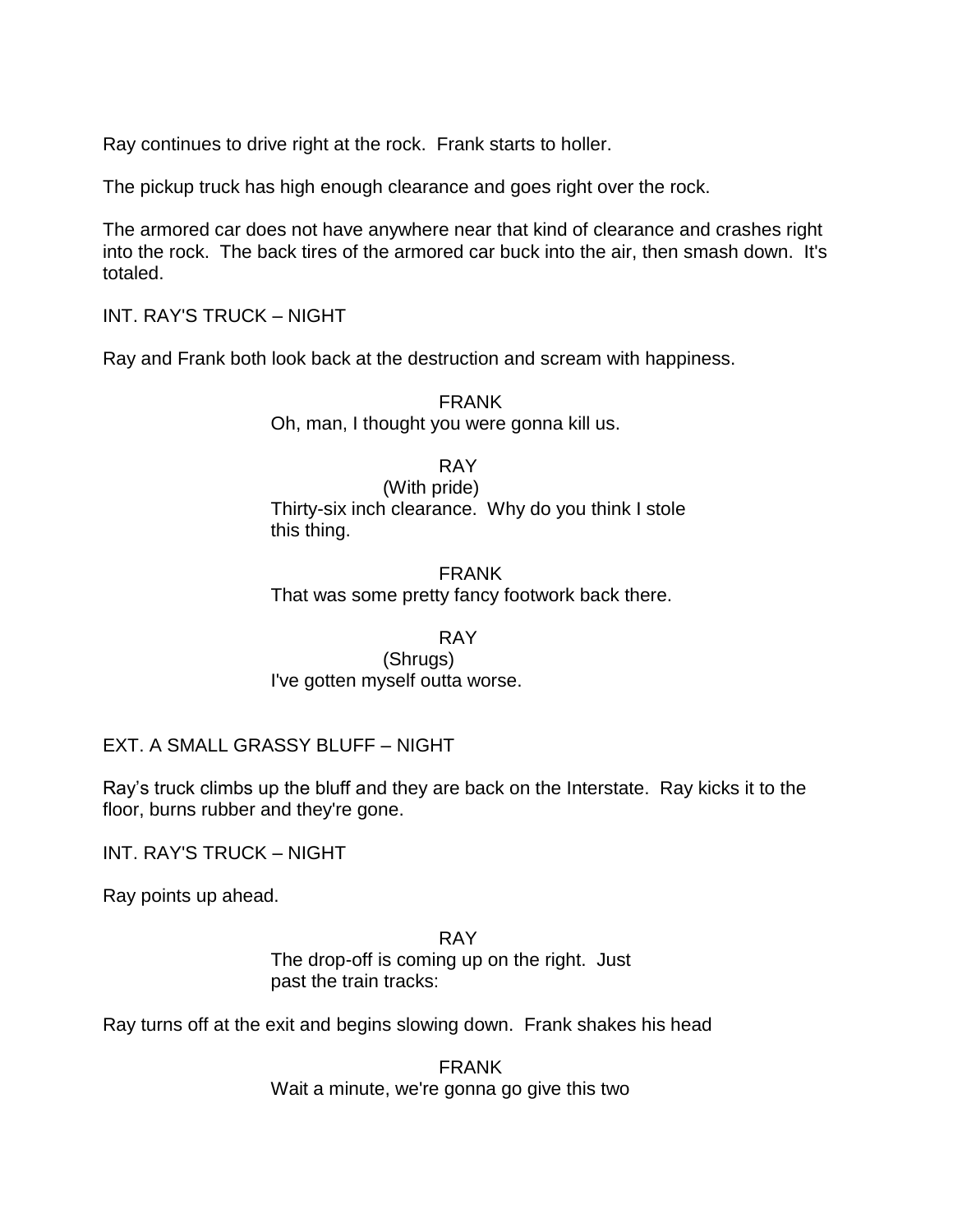million bucks away? After what we just went through to get it?

RAY Sure, what else are we supposed to do?

FRANK Keep it! We stole it, it's ours!

RAY Look, it's probably mob money, or something. They're probably watching us now.

Frank waves his hand at the dark deserted road.

FRANK You see anybody? And if it was the mob, what did they hire us for? I think we would be real assholes to give this money back.

RAY You're gonna get us killed. We gotta give it back.

EXT. TRAIN TRACKS – NIGHT

They arrive at some train tracks just as the bell is ringing, the gate has gone down and a train comes past.

FRANK

(Getting pissed) I don't give a shit what you want! You're nothin' but a stupid little punk anyway!

# RAY

(Pissed) Oh, yeah? Well you're nothin' but an old washedup, half-ass boxer!

FRANK You're makin' me real mad, kid!

RAY

Big deal! What're you gonna do about it? You don't even fight anymore!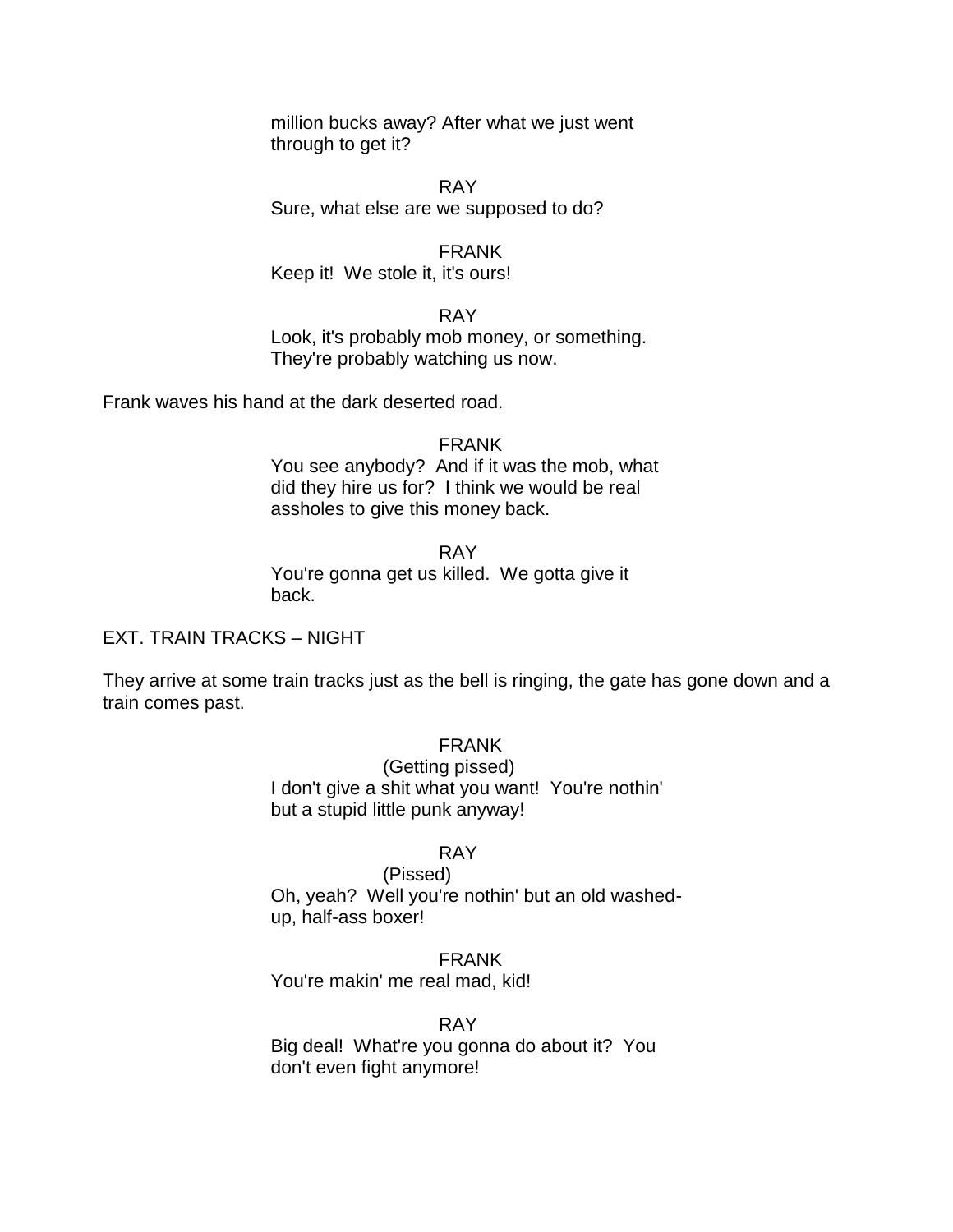They both glare at each other. The veins in Frank's temples throb.

FRANK I'm takin' my cut. You can do whatever you want with your half.

RAY

You're fuckin' me over, man!

FRANK

Who gives a shit about you!

Frank opens the sack and takes out a packet of money. He flips through it and his eyes widen in horror.

# FRANK

(Horrified) *This money is fake!*

# RAY

*What!?*

Frank holds the packet up to Ray's face.

# FRANK

Cut newspaper.

Frank looks closer at the real-looking top and bottom bills that sandwich the cut newspaper.

# FRANK

Counterfeit.

RAY

What the hell's goin' on?

When the caboose of the train passes it reveals eight police cars with their flashers and spotlights shining. A multitude of cops have weapons aimed at them.

> FRANK (Horrified)

*Holy*—

RAY

—*Shit!*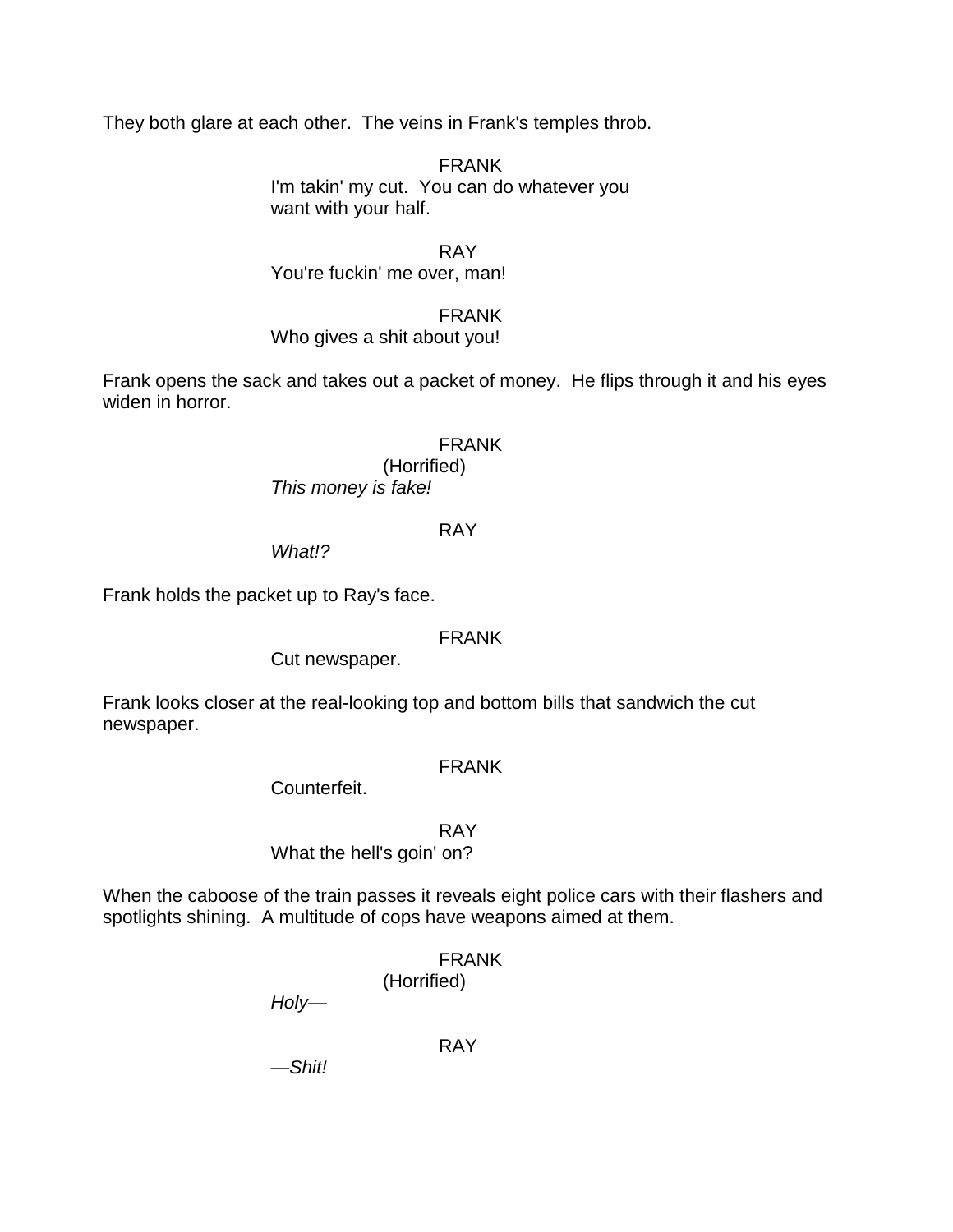# FRANK

# This is a set up!

Ray slams it in gear, puts the pedal to metal and makes a hard right turn up the dirt road next to the train tracks. He sprays a rooster-tail of dirt and rocks and tries to catch up with the train.

The eight police cars hit their sirens, cross the railroad tracks, make a left on the dirt road and give chase.

EXT. ROAD NEXT TO RAILROAD TRACKS – NIGHT

Ray has the truck at about 85-mph and begins to catch up with the caboose of the train. He goes from 85- to 100-mph, comes around a curve and up ahead the road ends at a cement wall.

Ray's and Frank's eyes widen in terror as Ray jerks the wheel and drives up onto the tracks.

INT. RAY'S TRUCK – NIGHT

Frank and Ray are having the living shit shaken out of them.

The ashtray pops out and lands on the floor. The glove box drops open and everything falls out.

## RAY

## (Yelling)

This is really bad for the suspension.

Frank turns and sees all the police cars following.

Ray sees the road reappear next to the railroad tracks. He swerves off the tracks and back onto the road.

EXT. ROAD NEXT TO RAILROAD TRACKS – NIGHT

Ray floors it and catches up with the train. He passes the boxcars one by one.

The police are still in close pursuit.

In the distance ahead is a large suspension bridge and a river.

Ray and Frank are neck and neck with the front end of the train.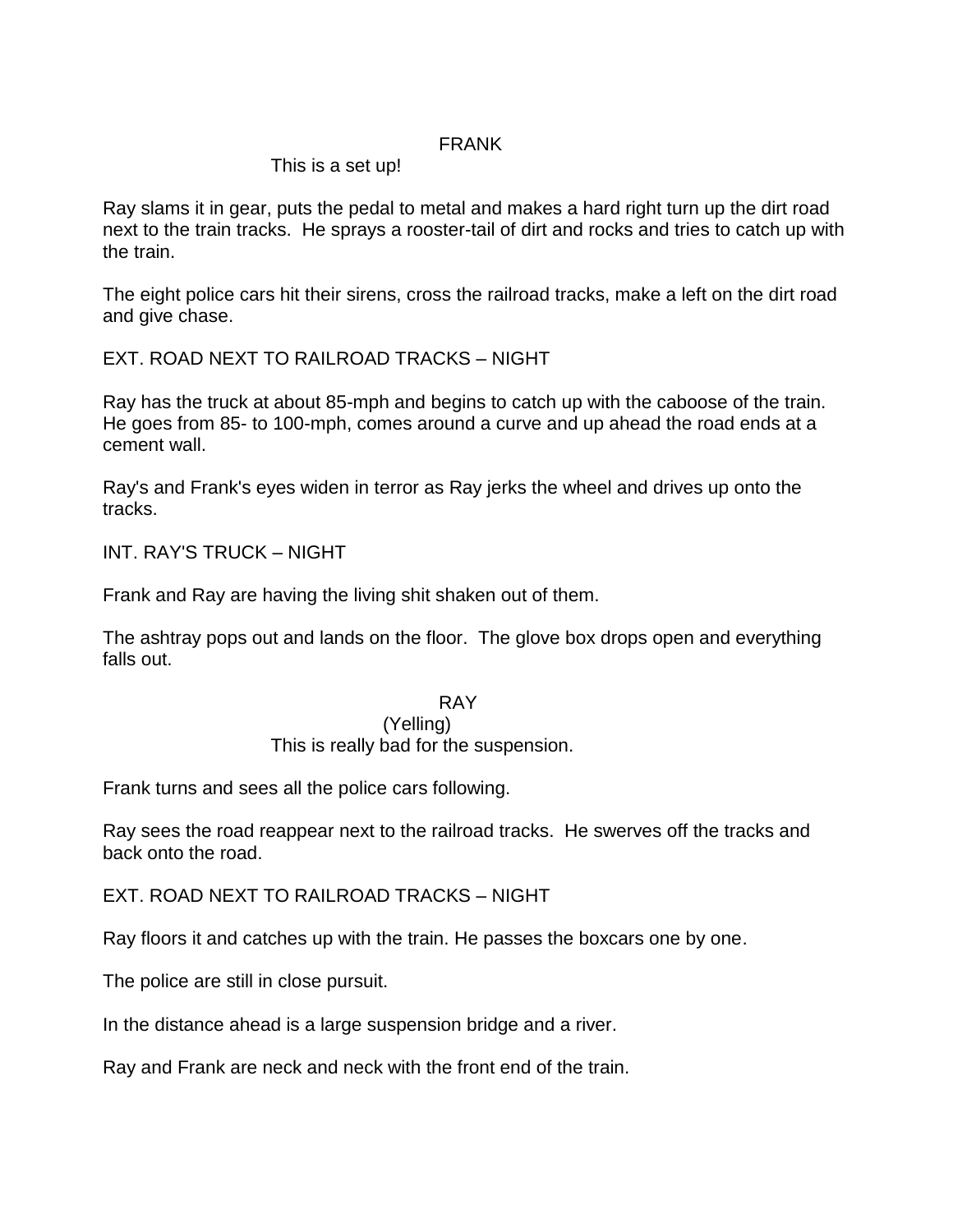The river is coming up fast.

Frank puts his hands in front of his terrified face.

The cops are right behind.

At the last possible second Ray jerks the steering wheel hard to the left and passes the train with only inches to spare.

Ray's truck crosses the train tracks onto the main road.

The train reaches the bridge.

The police cars all have to slam on their brakes before plummeting into the river twenty feet below. Miraculously seven of the police cars stop in time.

The eighth police car, however, smashes into the other police cars causing a chain reaction. The first police car is sent sliding down the dirt embankment into the river.

EXT. MAIN ROAD – NIGHT

Ray's truck drives quickly up the road. The sacks of bogus money come flying out the window. When the sacks hit the pavement they burst open.

Cut rectangles of newspaper blow across the road.

INT. RAY'S TRUCK – NIGHT

Ray is really hauling ass. Frank is looking out the back window.

FRANK

If we can just make it back to the city, we're sure to lose them.

Ray is passing every car in their way. Several cars honk at them.

RAY

My wheels are out of alignment.

Ray's visor drops in front of his face. He pushes it out of the way and it drops again.

RAY

Oh, man!

Suddenly the glove box door falls off. Ray notices this.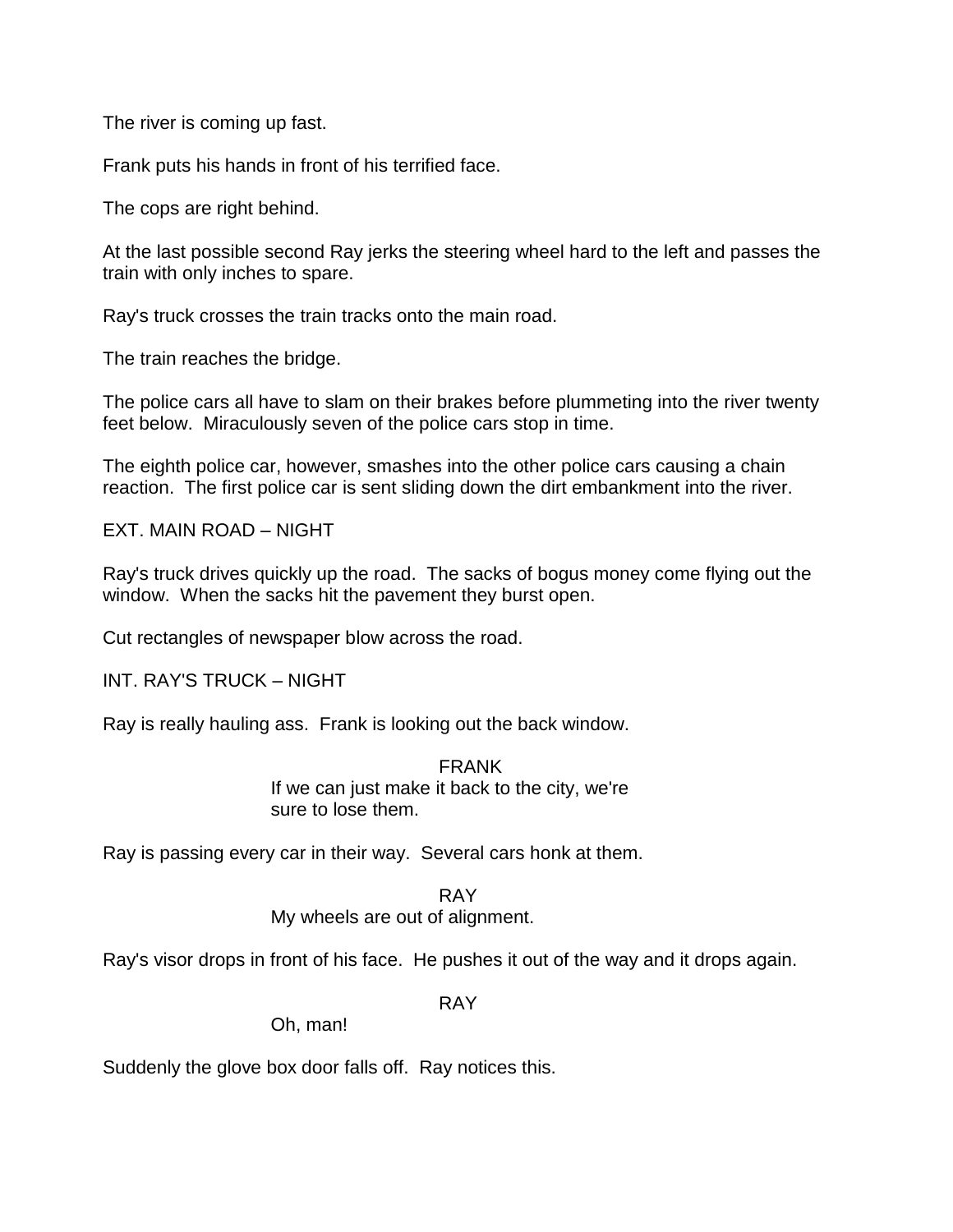RAY

Shit!

# FRANK We've got to find out who set us up.

# RAY

Hell yes.

Ray pushes the button to wash the muddy windshield and solvent sprays out, then the windshield wipers go on and the driver's side wiper blade flies off, leaving two sharp pieces of metal scratching the glass.

> RAY And whoever it is gonna pay for this truck!

EXT. MANHATTAN - NIGHT

Ray drives off the George Washington Bridge into Manhattan. There are thousands of cars and people. Ray slows down and they are lost in the throng.

INT. RAY'S TRUCK – NIGHT

Frank turns to Ray.

## FRANK

(Intense) Let's go see Mickey. He better have some answers, too.

Ray looks in the rearview mirror and sees a police car behind them.

RAY

We've got company.

Ray looks all around, but there is nowhere to go. They are stuck in traffic.

RAY

We're trapped like rats.

Suddenly the police car's flasher and siren go on.

Ray and Frank both begin to panic.

The police car pulls up beside them. Ray begins to edge over to the curb.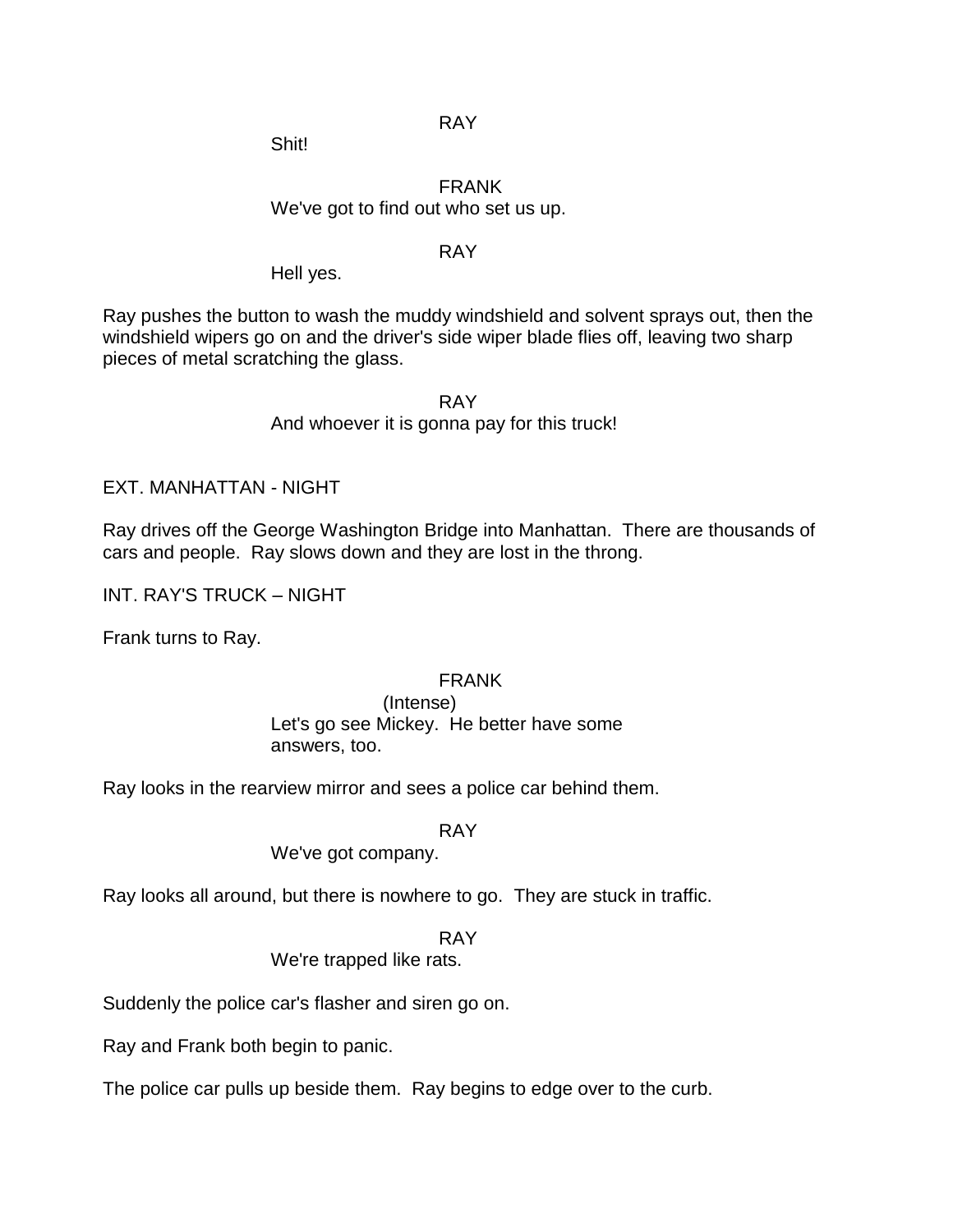The police car continues past them and pulls over the car in front of them.

Frank and Ray breathe a deep sigh of relief.

EXT. LEONARD WOODWARD'S HOUSE - NIGHT

Leonard Woodward's house is a large, colonial suburban house in Long Island. His beautiful old Mercedes-Benz is parked in the driveway.

INT. STUDY – NIGHT

Woodward sits at his desk with the briefcase full of money before him. A television set is on and a boxing match is playing.

> WOODWARD (To the TV) Come on you bum, keep your right up.

The phone rings and he answers it.

## WOODWARD

Hello.

It is Mario Lahserini.

# LAHSERINI (O.S.)

Hello, Leonard. I'm surprised to find you at home.

## WOODWARD

Why is that, Mario?

# LAHSERINI (O.S.)

Because I would think you'd already be on your way here to Atlantic City. You only have three hours until your deadline.

## WOODWARD

I'm very aware of that, Mario. I'm booked on the ten o'clock flight.

LAHSERINI (O.S.) I'll have my men meet you at the airport.

# WOODWARD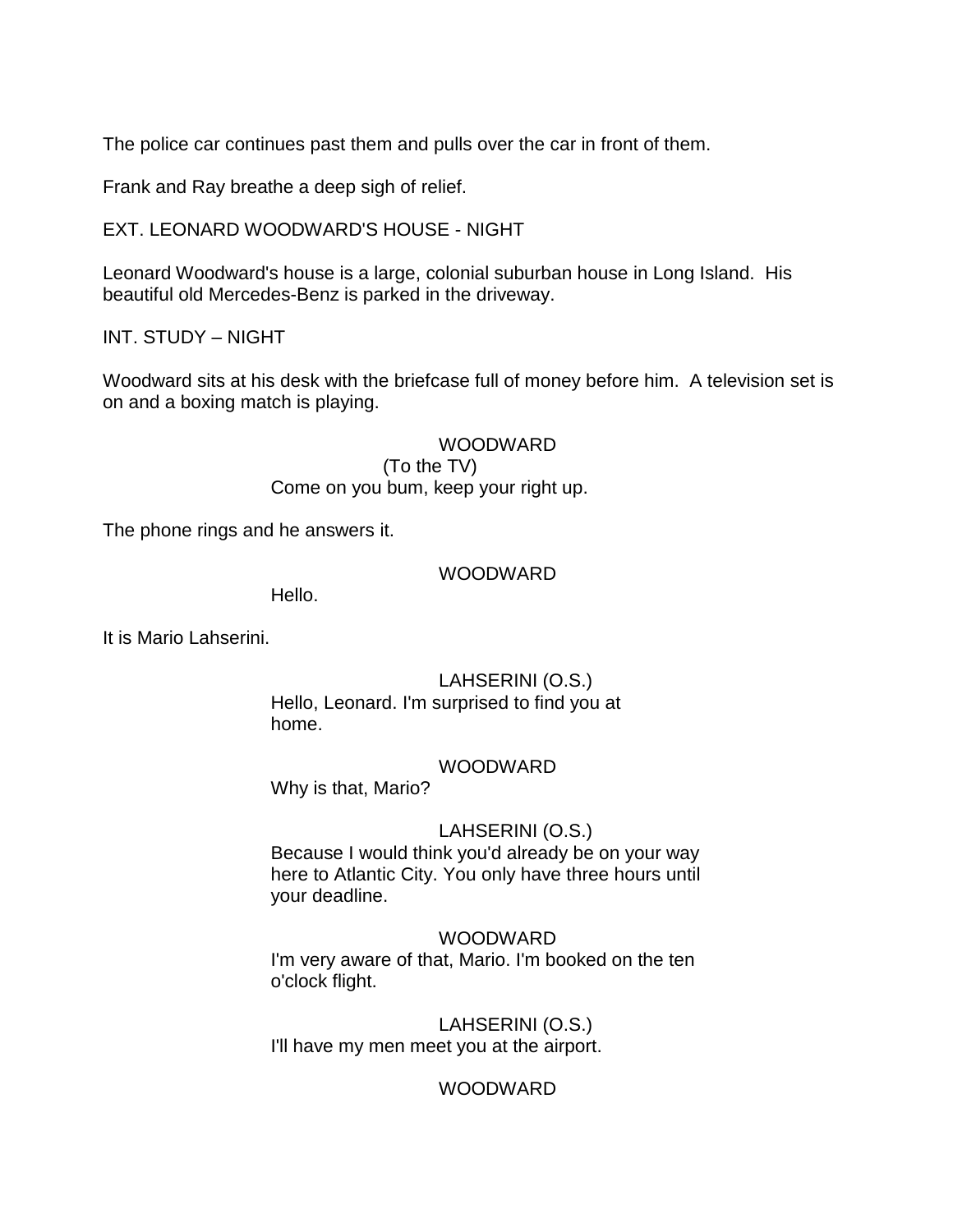That's fine. Thank you very much.

LAHSERINI (O.S.) My pleasure, Leonard.

Woodward hangs up.

There is a knock at the door and Woodward quickly shuts the briefcase. An Oriental BUTLER opens the door.

> BUTLER Excuse me, Mr. Woodward, but there is a man to see you.

WOODWARD (Annoyed) At this hour. Show him in.

Lt. Tobias steps into the room.

# TOBIAS

Leonard Woodward?

WOODWARD Yes. What can I do for you?

Tobias flashes his badge.

TOBIAS Lt. Tobias, New York Police Department.

Woodward looks a little tense, but hides it.

WOODWARD What can I do for you, Lieutenant?

# TOBIAS

I'm sorry to have to inform you of this, but your bank has been robbed of two million dollars.

Woodward looks stricken with grief.

# WOODWARD

Oh my God! This is terrible! Have you apprehended the robber... or robbers?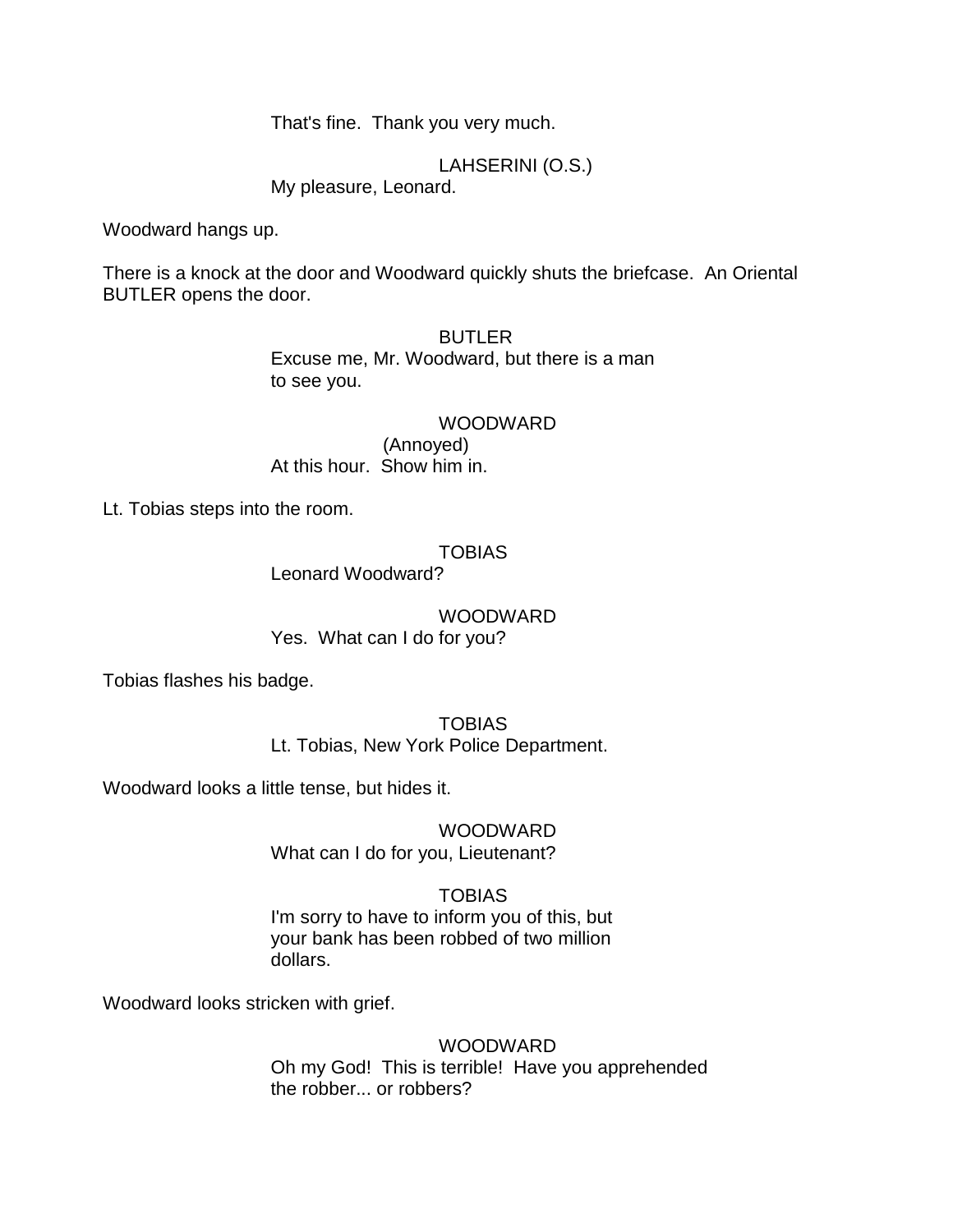# TOBIAS

No, we haven't.

Now Woodward is truly panicked.

# WOODWARD

You haven't?

# **TOBIAS**

No.

# WOODWARD

Do you have any clues?

## TOBIAS

We received an anonymous phone call tipping us off as to the two robbers whereabouts, but they escaped. Also, we found the sacks of money in the road and they were filled with cut newspaper.

## WOODWARD

And what do you make of that, Lieutenant?

## TOBIAS

It makes me suspect that there is a third person involved.

## WOODWARD

A third person?

# TOBIAS

That's how it looks to me. I'm sorry to have had to give you this bad news, but don't worry. We'll catch them. Goodnight.

## WOODWARD

(Flatly)

Goodnight.

Tobias leaves.

Woodward stands frozen for a moment, then pounces on the telephone. He dials quickly.

# WOODWARD

(Into phone)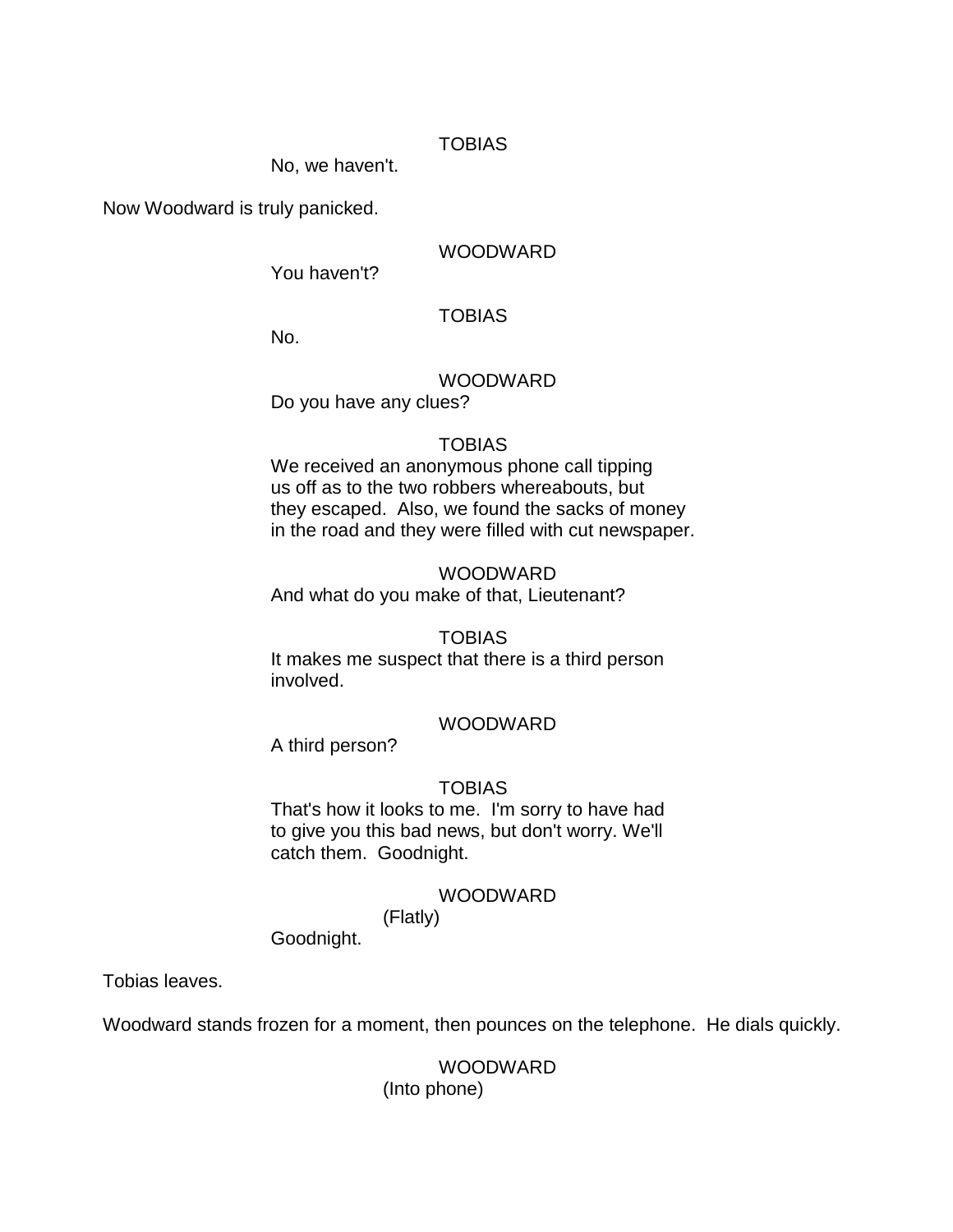Hello, TWA. This is Leonard Woodward. I'd like to change my ten o'clock reservation to Atlantic City. What's the next flight you have going to the furthest place? ...Tahiti at ten-ten? Book me.

Woodward puts on his coat, takes the briefcase and leaves the study.

# INT. FOYER – NIGHT

As Woodward crosses the foyer toward the front door, the doorbell rings.

# WOODWARD

Now what?

Woodward opens the door and finds reporters with cameras, lights and microphones pointed at him. Woodward looks horrified.

## WOODWARD

Oh, shit!

# INT. THE LAST CHANCE BAR & GRILL - NIGHT

Ray and Frank enter the dark bar and find Mickey sitting at his regular table.

# **MICKEY** Fellas, it's good to see ya. How'd it go?

# FRANK

It was a big scam. The cops were waiting for us and it was fake money. What the hell's the deal?

Ray and Frank step toward Mickey with their fists clenched. Mickey looks at them helplessly.

> **MICKEY** Fellas, please, I had nothin' to do with it. I swear.

## RAY

Then who did?

Mickey shakes his head.

# **MICKEY** He never told me his name. I just talked to him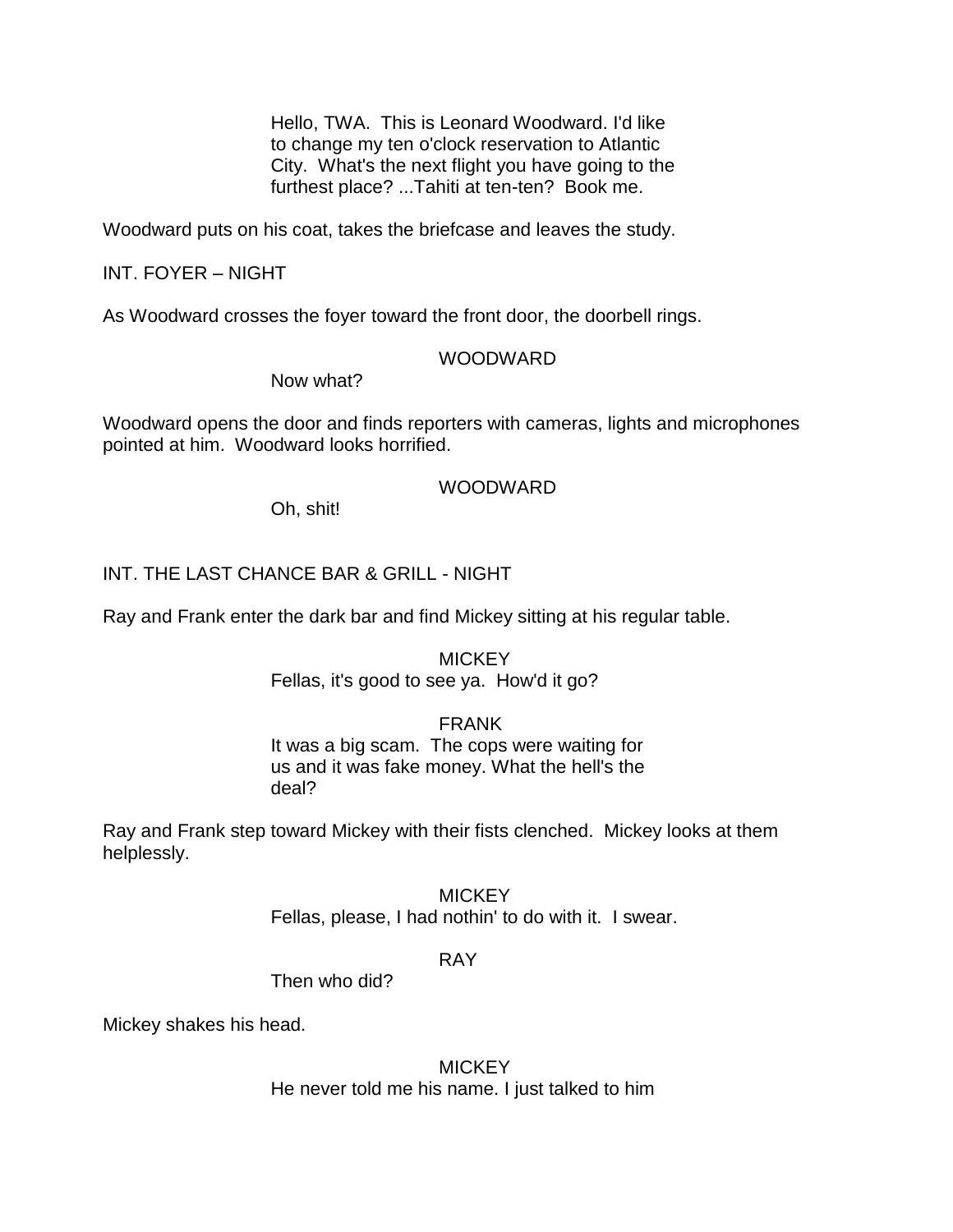on the phone. I'd help ya I swear, but I don't know a thing.

FRANK Thanks, Mick. Thanks a lot.

**MICKEY** Look, I'm sorry. Have a couple a beers, on me.

Mickey yells over to the bartender.

**MICKEY** 

Two beers for my friends. On me.

Frank and Ray go to the bar and are given two beers in tiny shot glasses.

**MICKEY** 

(Smiles)

Enjoy.

FRANK What are we gonna do now?

RAY

Order bigger beers?

On the TV over the bar a news report is on. It is about the armored car robbery. Ray and Frank both pay close attention.

# **NEWSCASTER**

(On TV)

Our mini-cam is standing by live at the home of bank president, Leonard Woodward.

We see Leonard Woodward standing in a doorway with microphones in his face.

REPORTER (O.S.) How much money was stolen, Mr. Woodward?

WOODWARD I was informed that it was two million dollars.

REPORTER (O.S.) What do you think about the theory that there was an inside man involved?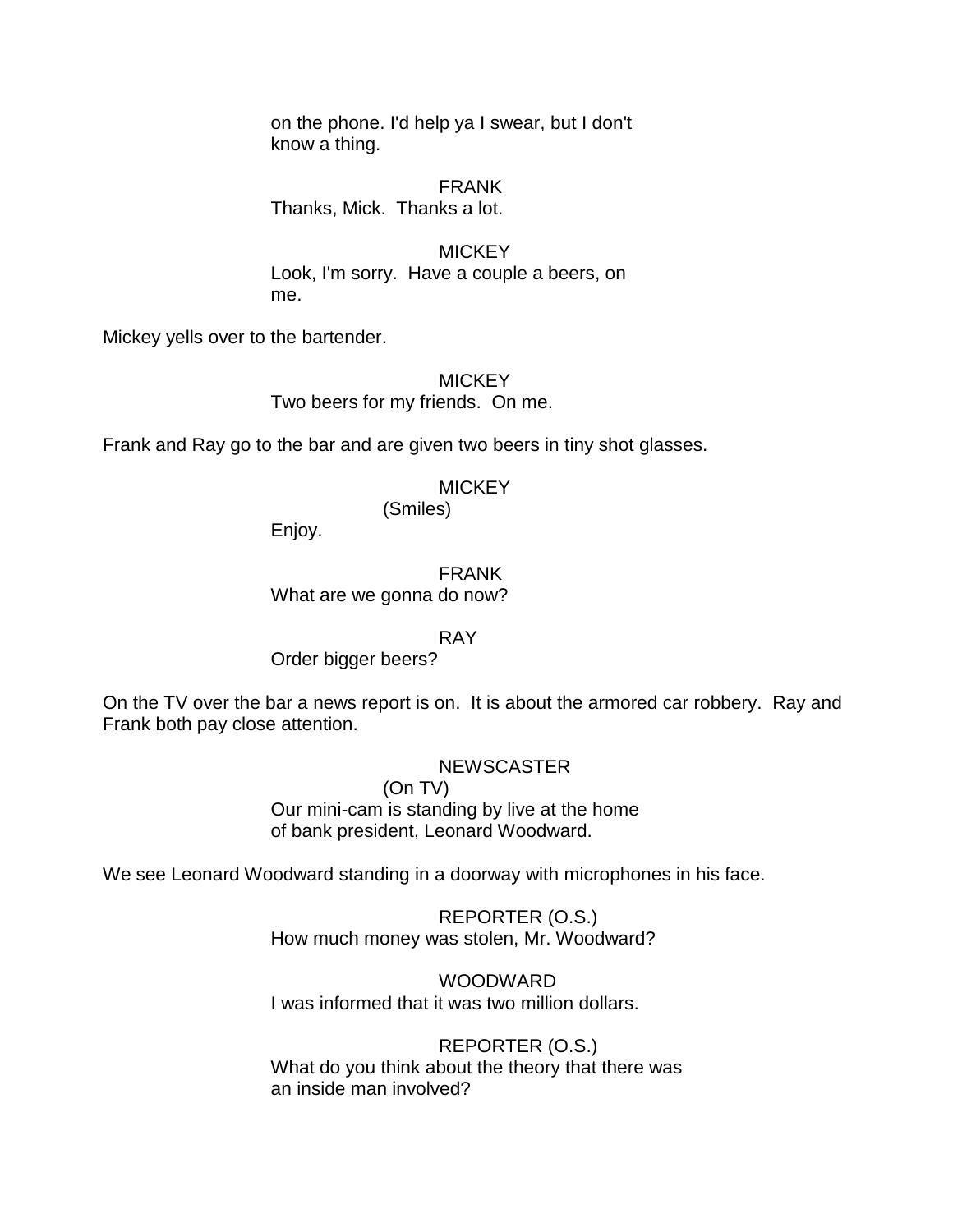## WOODWARD (Stuttering) T-t-that's still open to conjecture...

Ray and Frank look at each other.

Mickey steps up to Ray and Frank.

## **MICKEY**

I just remembered something.

## FRANK

What's that?

## **MICKEY**

The guy that set you up. I got his voice on the answering machine.

## RAY

Really?

# MICKEY I think so, if it didn't get erased.

Mickey steps over to the answering machine at the end of the bar. He rewinds the tape and hits "play."

> MICKEY'S VOICE Last Chance Bar & Grill.

WOODWARD'S VOICE To whom am I speaking?

MICKEY'S VOICE This is Mickey. Hold on, the damn answering machine went on...

The tape is turned off.

Leonard Woodward is still being interviewed on the TV set. At that moment another reporter shoves his microphone past the others into Woodward's face.

> OTHER REPORTER Mr. Woodward? Isn't it true that your are divorced with two children, but do not pay alimony or child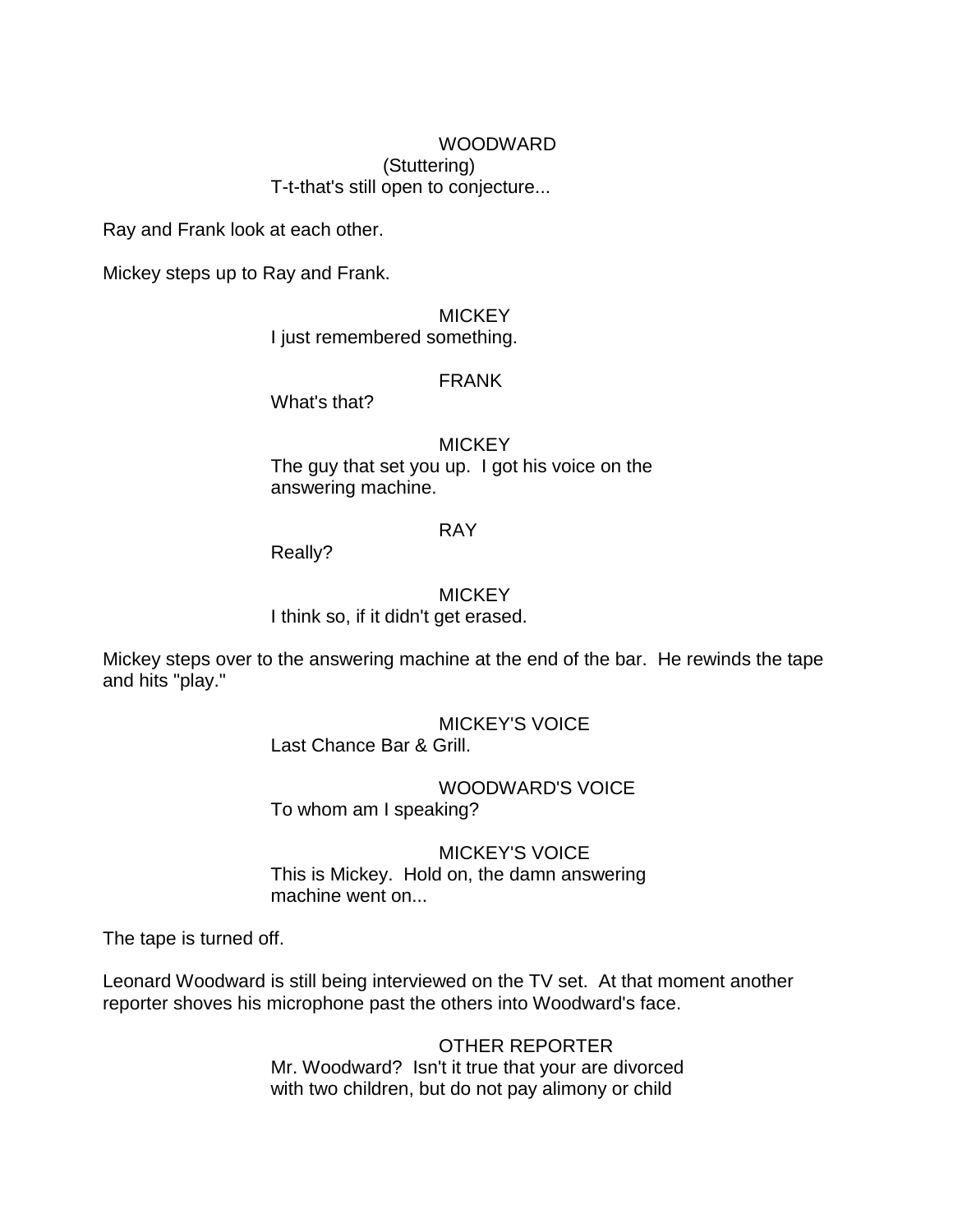# support?

Woodward looks furious.

# WOODWARD

To whom am I speaking?

Frank and Ray are both struck at the same time.

RAY

*It's him!*

# FRANK

It sure is.

They all look back up at the TV set.

Woodward is still on the screen.

# WOODWARD

...If you'll excuse me, I have a flight to catch. For business. Important bank business.

Woodward walks past all of the reporters to his brown Mercedes-Benz and drives away. The camera pans back to the reporter with the microphone.

# REPORTER

That was Leonard Woodward, president of the First International Bank of New York...

Ray and Frank look at each other with fire in their eyes.

RAY Let's go burn this Woodward guy bad!

Frank goes over to the pay phone and pulls out the phone book. He looks up Leonard Woodward.

> FRANK He's got a long drive to the airport. I've got an idea.

> > DISSOLVE:

EXT. FREEWAY – NIGHT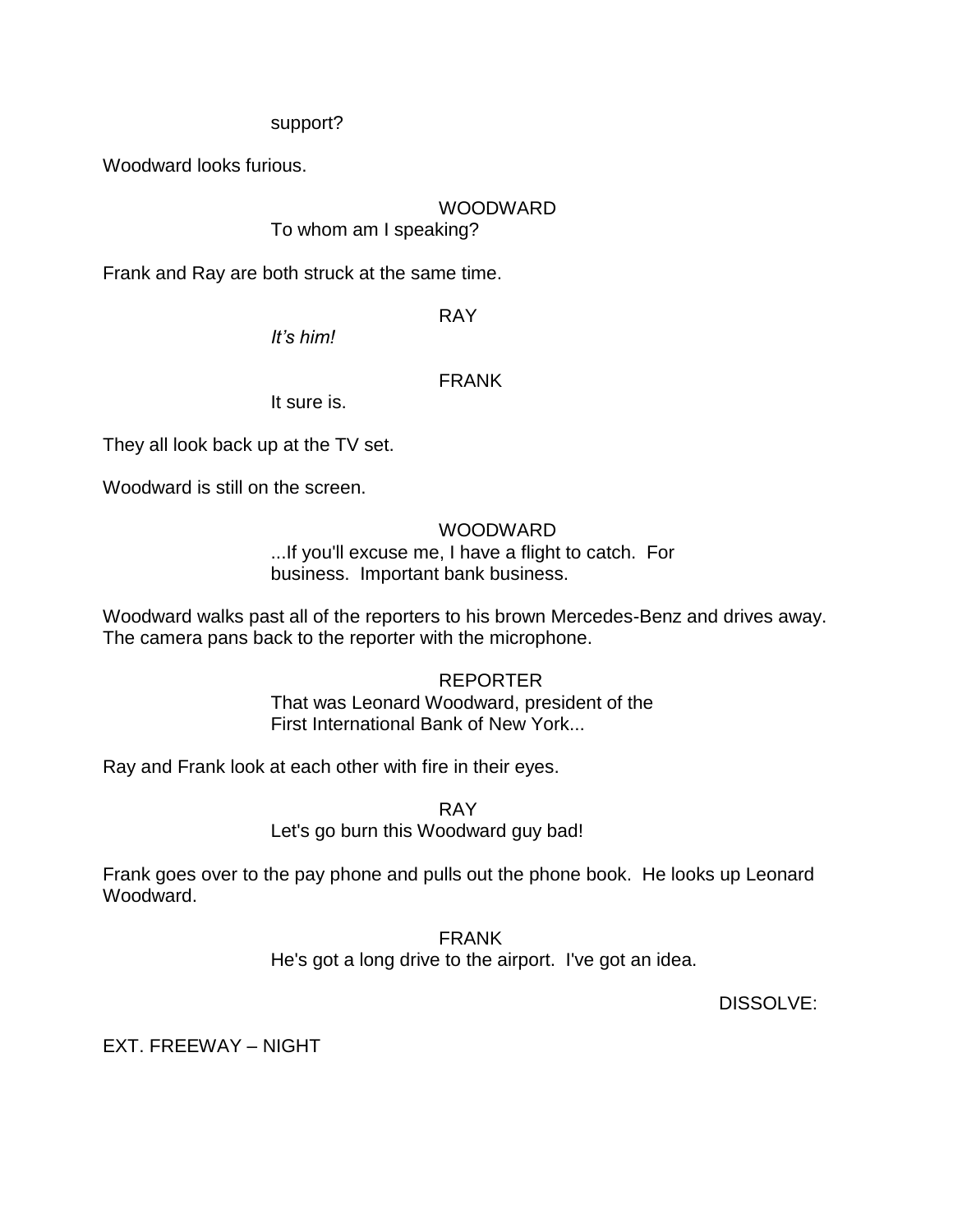Leonard Woodward drives up the freeway in his old Mercedes Benz. On the seat beside him is a plane ticket to Atlantic City. He looks up and sees a sign that reads, "TO AIRPORT."

The Road is under construction and traffic is being funneled down to one lane. Workmen with hardhats and orange jumpsuits work on the roads and flashing yellow lights blink on sawhorses.

Then the one lane is forced off of the freeway and onto a secondary two-lane road.

EXT. TWO-LANE – NIGHT

Woodward looks at the clock on the dashboard. It is 8:36.

# WOODWARD

Come on with this...

In the road ahead a workman is standing beside a sawhorse. A flashing arrow forces Woodward's car off to the right onto an even smaller road.

# WOODWARD

(Pissed)

Now what?

EXT. DARK ROAD – NIGHT

Woodward drives up a dark deserted road when suddenly someone leaps in front of his car and he plows right into them.

Woodward swerves the car and screeches to a halt, his forehead slamming into the steering wheel. He lifts his head up and blood is trickling across his forehead. He quickly gets out of the car holding his briefcase.

Woodward runs into the road and sees an inert body lying in there. He steps up taking a closer look and sees that it is Richard Nixon.

Woodward is shocked.

He looks even closer and realizes that it is a dummy.

He looks up and standing before him is Frank, wearing an orange jumpsuit and hardhat. Ray steps up beside him.

# FRANK

Hello, Mr. Woodward.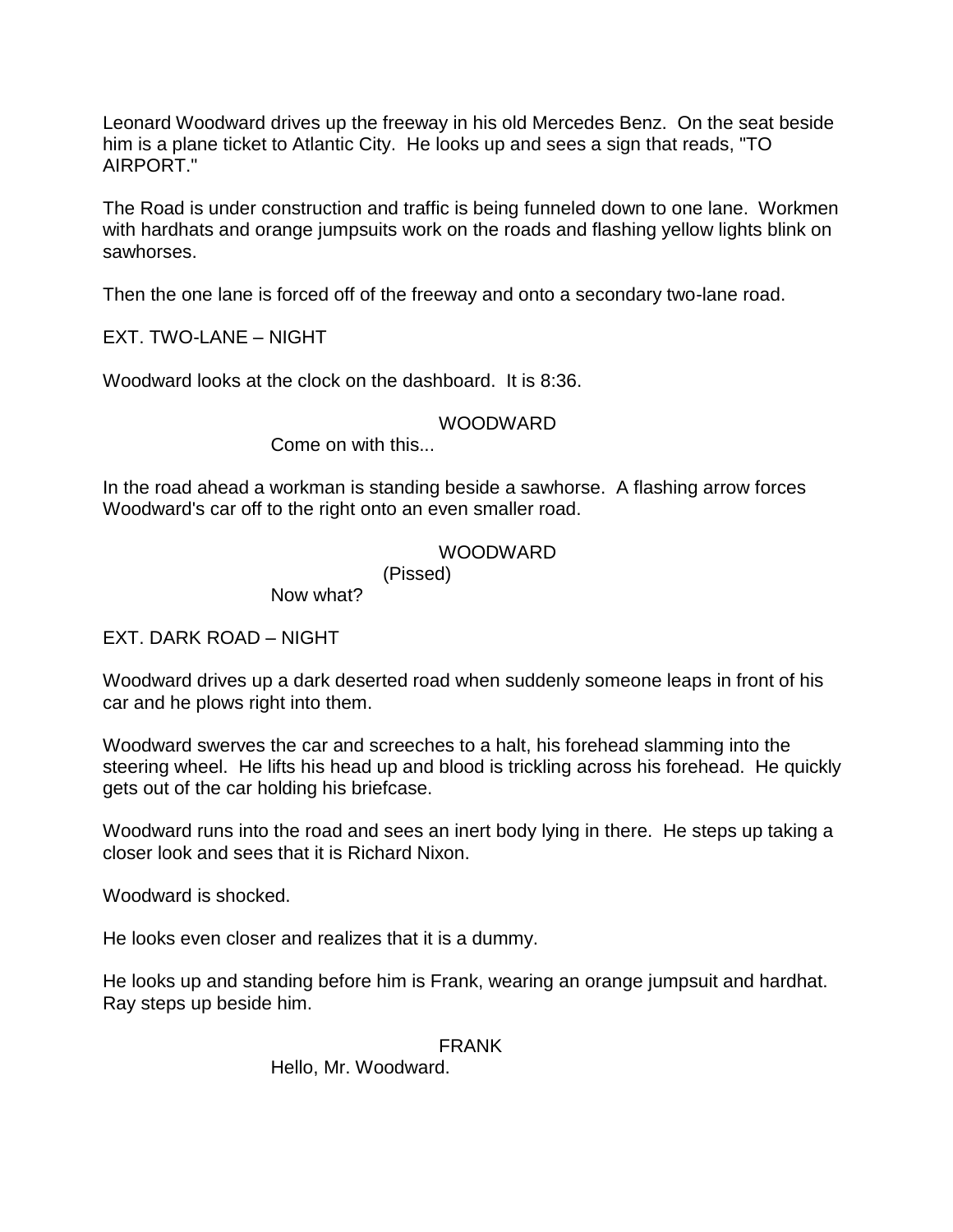Woodward's eyes narrow.

# WOODWARD

To whom am I speaking?

FRANK We're the guys that did that armored car heist for you.

RAY You know, the ones you double-crossed.

# WOODWARD

I don't remember that at all.

FRANK

# Maybe we can jog your memory for you.

Frank and Ray begin to move in on Woodward in a menacing way. Woodward looks from one to the other in fear.

Ray lowers his arm with a quick move and a sharp tool slides out of his sleeve and into his hand. Woodward sees this and gasps.

# **WOODWARD**

(Fearful)

*No...*

Ray raises the tool menacingly. He reaches out with his other hand, grabs the Mercedes hood ornament and snips it off. Ray has the hood ornament on the end of his finger and swings it around in Woodward's face.

RAY

What are you gonna do about it?

Woodward becomes furious.

WOODWARD You little punk, that's a mint 1950 Mercedes.

# RAY

Not anymore.

Suddenly Woodward hauls off and smashes Ray in the face with the heavy steel briefcase. Ray is knocked unconscious to the ground.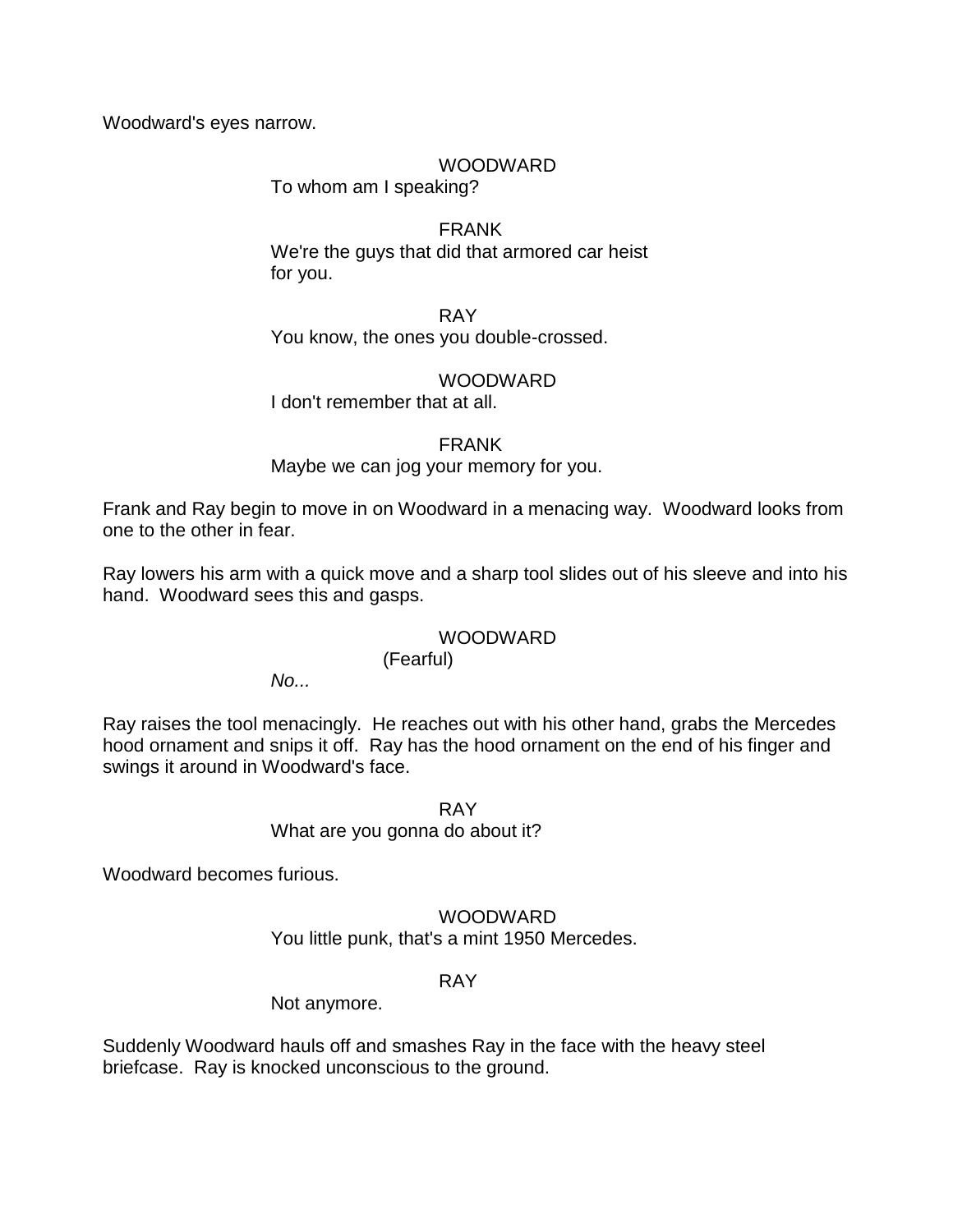Frank is furious.

Woodward looks at Frank and smiles.

# **WOODWARD**

I hardly recognized you in your jumpsuit—it's "Iron-Fists Ryan." The quitter. And what, per chance, are you going to do to me, Mr. Quitter?

Frank takes a step toward him and Woodward pulls a gun out of his pocket. He sticks it right into Frank's face.

Ray begins to moan. Woodward quickly turns and kicks Ray in the face, the gun still aimed at Frank.

Woodward turns back to Frank and pushes him in the chest with the briefcase.

# WOODWARD

You think you can mess with a man of my caliber? Ha! You're nothing but a sniveling little piece of shit!

Frank takes this and does nothing. Woodwood pushes him again with the briefcase.

## WOODWARD

You know, I happen to be an avid boxing fan. I saw quite a few of your fights.

He pushes Frank again.

## WOODWARD

I also happen to know Terry O'Neil's manager. What you didn't realize at the time was that O'Neil had a brain tumor.

## FRANK

(Shocked)

What?

Woodward pushes him again.

## WOODWARD

My Grandmother could have punched O'Neil and crippled him. You took the rap for O'Neil and now you're going to take the rap for me.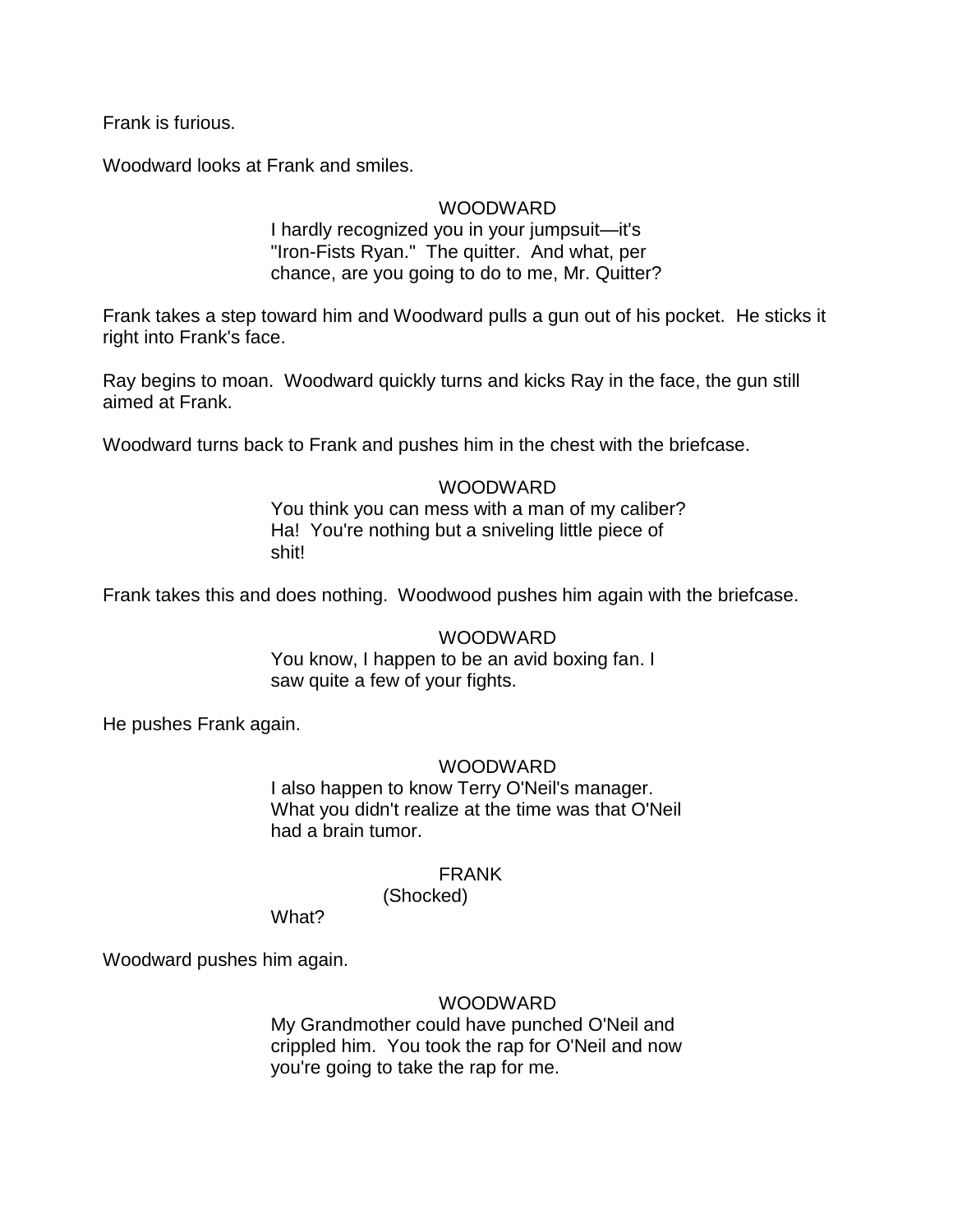Frank's eyebrow twitches, the veins throb on his temples and his hands ball up into fists.

Ray sits up in the background and rubs his bloody head.

# RAY

Give it to him, Frank.

Frank turns to his right and points.

# FRANK

Cops.

Woodward turns and Frank lets him have it with a right hook to the jaw. Woodward drops both the gun and the briefcase.

Frank's eyes light up. Standing in the glare of the headlights, Frank comes bobbing and weaving forward—the fight is on.

Frank lets Woodward have it with everything he's got—uppercuts, haymakers, jabs, hooks. What's amazing is that Woodward keeps standing.

Ray watches as Frank devastates Woodward. Ray is totally impressed.

#### RAY (Enthusiastically)

Yeah!

Woodward is stumbling around like a zombie and Frank gives him the final mighty punch that sends him flying over to the Mercedes. He lands on the hood, almost unconscious.

Ray reaches into his pocket and pulls out his set of car keys. He holds them in Woodward's face.

## RAY

# Suck on this!

Ray takes a key and runs it across the immaculate finish of Woodward's car scratching a deep line.

# WOODWARD

# (In pain)

Original paint...

Woodward's eyes cross and he passes out.

Frank picks up Woodward's body and puts him in the driver's seat of the Mercedes.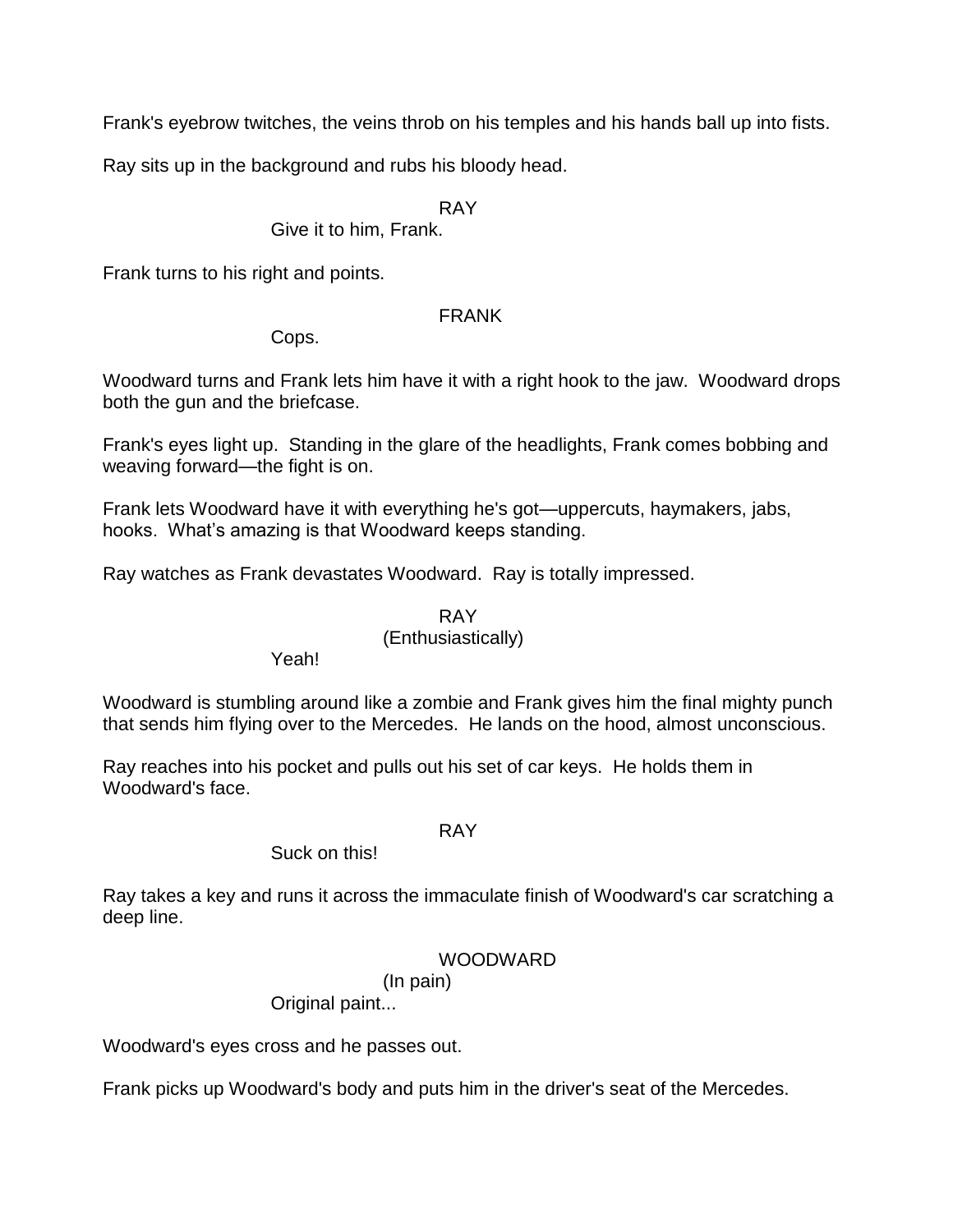Frank then picks up the briefcase. Ray stumbles over.

FRANK

Are you all right, kid?

RAY Yeah. Great fight. I thought you said you didn't fight anymore?

FRANK Well I'm back and better than ever.

Frank opens the briefcase and they see the money. They are both overwhelmed by the vast amount of cash.

## RAY

Oh, wow!

FRANK Two million dollars. The real McCoy. Let's get outta here while the gettin's good.

Frank slams the briefcase shut revealing Lt. Tobias!

**TOBIAS** 

Hello, boys.

FRANK

Who're you?

Tobias flashes his badge.

TOBIAS New York Police Department.

Frank and Ray both groan.

**TOBIAS** 

I really appreciate you stopping this felon and retrieving the stolen money.

Tobias reaches out and takes the briefcase. Frank just let's it go.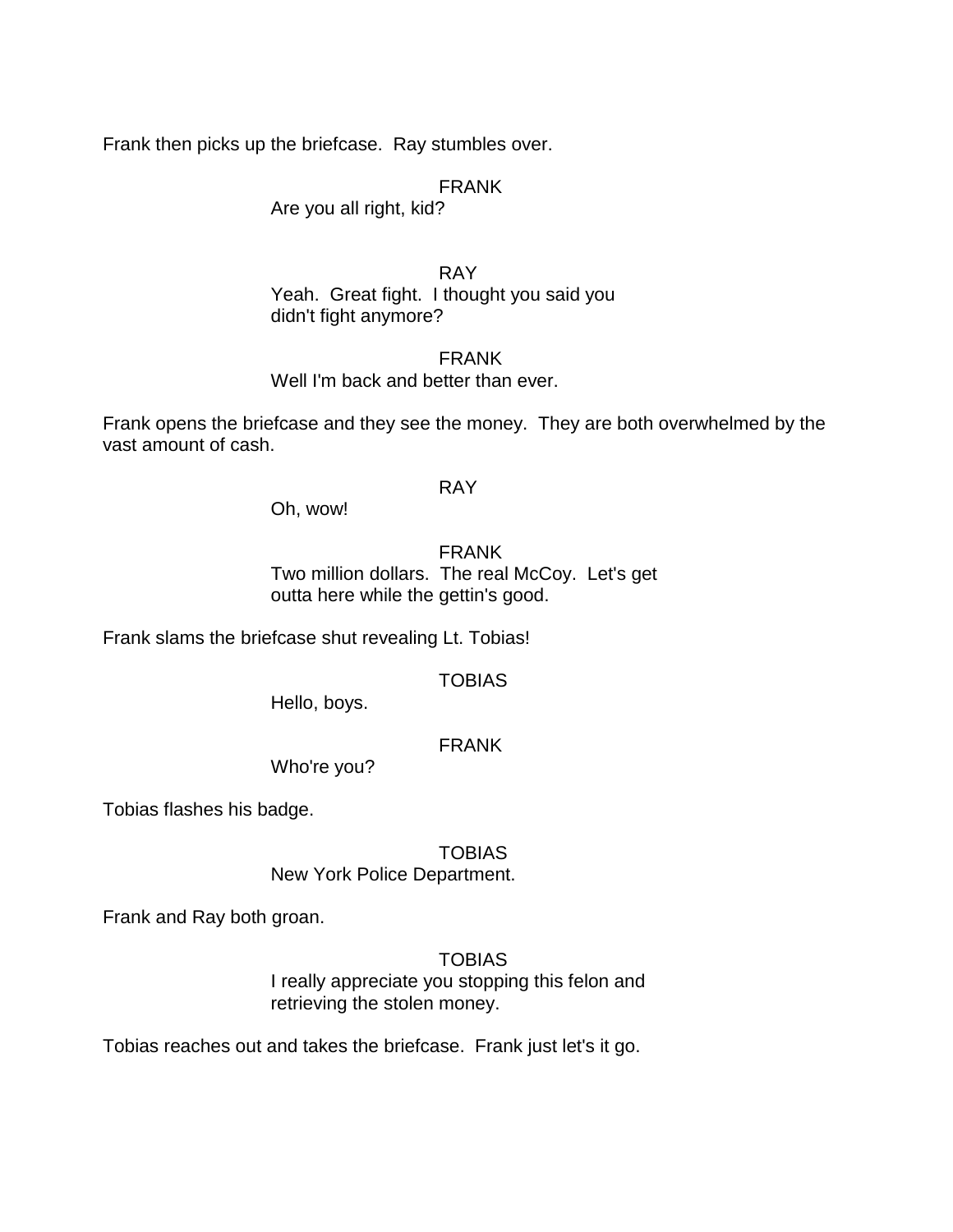Lt. Tobias goes back to his car and picks up the microphone to the police radio. He keys the mike.

#### TOBIAS

(Into microphone) Officer requests assistance on Route 36 at Jefferson. And send an ambulance.

Tobias turns back to Ray and Frank who are helplessly standing there.

#### RAY

We didn't do anything.

#### TOBIAS

Oh, now, don't kid me. You two did the armored car heist.

#### FRANK

Where's your proof?

Tobias points at Ray's truck.

#### **TOBIAS**

It's stupid to keep driving that truck around. It was identified.

Ray and Frank look even more forlorn. The sound of sirens can be heard approaching.

#### TOBIAS

Look, I know that Mr. Woodward here is the one that really stole the money. You two were just dupes. That, however, doesn't exonerate you from having robbed the armored car. Today just happens to be your lucky day. Just get into your truck and leave and we'll forget the whole thing.

Ray and Frank are really shocked.

## RAY

Really?

**TOBIAS** This offer lasts exactly one more minute. Then you're looking at five to ten years.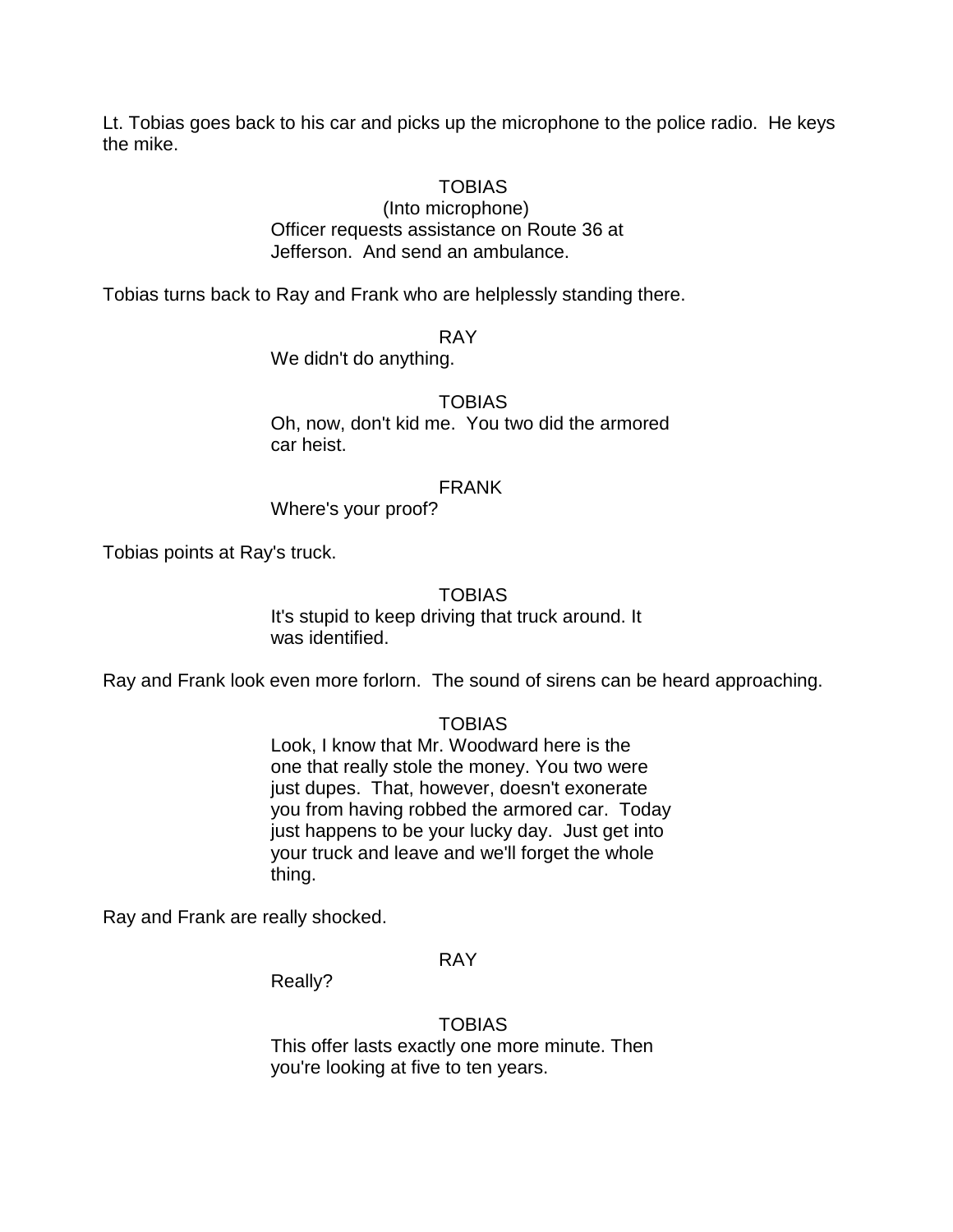Frank and Ray can't believe their luck. They quickly run to the truck and get in.

INT. RAY'S TRUCK - NIGHT

Ray quickly starts the engine and drives away. Frank has a skeptical look on his face.

FRANK

Wait a minute.

RAY

What?

FRANK That's two million dollars back there.

RAY

So?

FRANK So, there's only one of him and there's two of us.

RAY Frank, that guy's a cop.

FRANK So what? We're talkin' about two million dollars.

RAY Well, I'm not beating up any cops.

FRANK Take my word for it, kid, we're never gonna get a chance at two million bucks again.

RAY Then we won't. I'm not beating up a cop.

FRANK Look, are you a criminal or not?

RAY If that's the case then I guess I'm not.

Ray looks in the rearview mirror and sees police cars approaching the area they just left.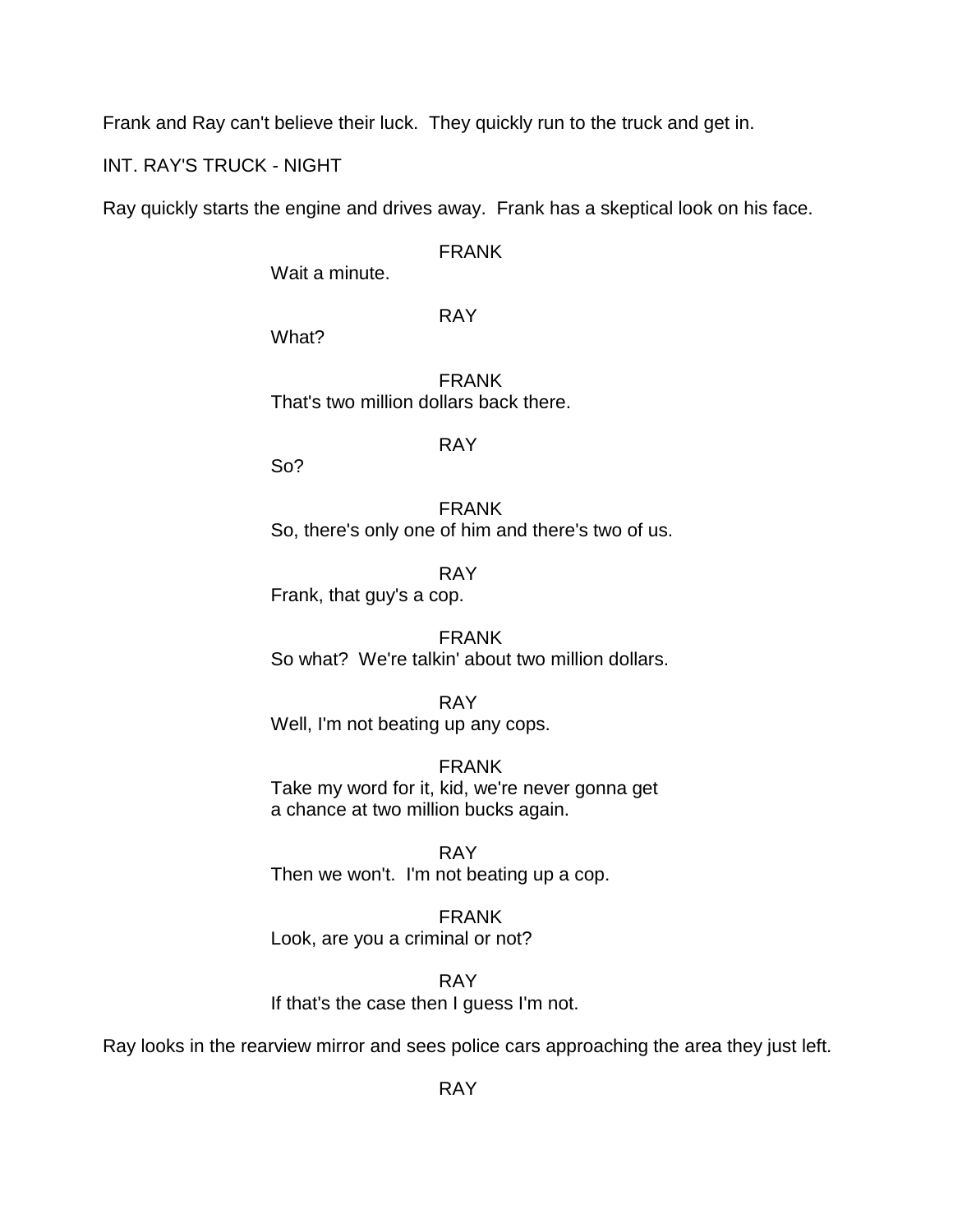Besides, it's too late now anyway.

Frank looks back and also sees this.

## FRANK

(Exasperated) Two million bucks, shot! Let me off here.

RAY What are you talking about? This is the middle of nowhere.

### FRANK If I never see you again it'll be too soon! Let me off.

RAY Well, if you're gonna be that way about it.

Ray pulls over.

Frank gets out of the truck and slams the door. Ray's rearview mirror drops off.

Ray floors it and leaves Frank in a cloud of burnt rubber smoke.

EXT. DARK DESERTED ROAD - NIGHT

Frank begins walking up the dark deserted road.

Frank looks up the road and the only thing around is a 7-11 Store.

FRANK At least that 7-11's still open.

Just then the lights at the 7-11 blink off. Now there is nothing around at all, just darkness.

FRANK (Exasperated)

Terrific!

# DISSOLVE TO:

# EXT. NOVELLA'S BEAUTY SALON - DAY

Frank pulls up in front of Novella's Beauty Salon in his car. He goes inside.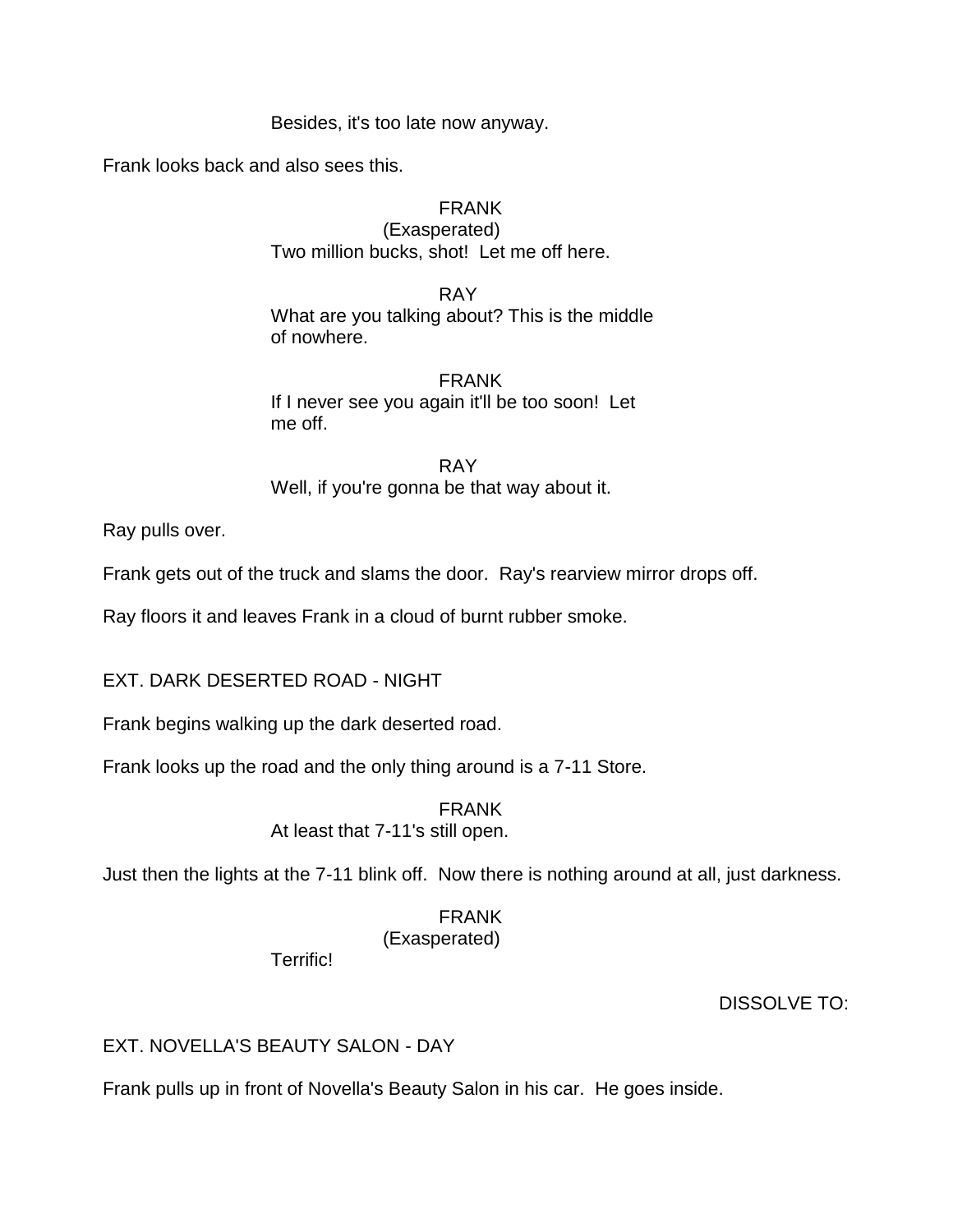# INT. NOVELLA'S BEAUTY SALON - DAY

Frank comes in. Irene sees him and walks over.

IRENE

Hi, Frank. Right on time.

Frank takes an envelope out of his pocket.

#### FRANK

I've got the money.

He counts out two thousand dollars and hands it to her.

IRENE But you already gave me six hundred.

#### FRANK

Call it late charges.

#### IRENE I guess you must've pulled off a big one.

Frank shakes his head.

## FRANK

Nope. I let the big one go by. I'm giving up crime, Irene. I'm going straight.

#### IRENE

(Surprised) Really? What happened?

## FRANK

It's a long story. Maybe we could get together tonight and talk about it.

Irene looks hesitant.

# IRENE

Well... I've got a date tonight.

Frank shrugs and starts to leave.

# FRANK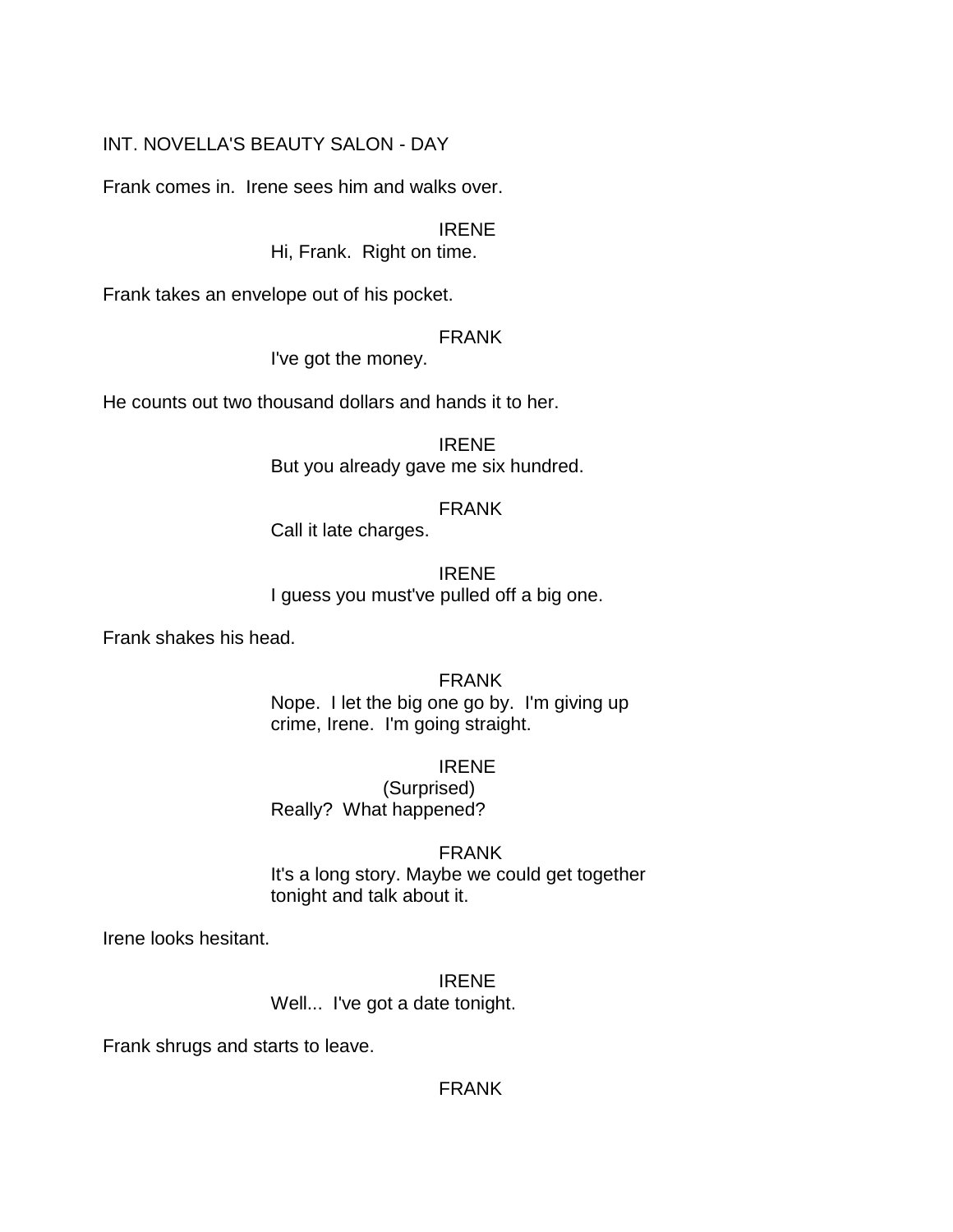That's okay. Maybe another time.

Irene watches him go. Just as Frank is stepping out the door, Irene calls to him.

IRENE

Frank.

Frank turns around.

FRANK

Yeah?

IRENE

Tonight'll be fine.

FRANK What about your date?

IRENE

I'll break it.

Frank smiles.

FRANK

Eight o'clock?

IRENE

I'll see you then.

Frank leaves.

INT. POWERHOUSE GYM - DAY

Ray is in the boxing ring sparring with another boxer. Ray is doing a pretty good job, however the other boxer gets a punch through to Ray's chin. A voice comes from behind him.

VOICE (O.S.)

Keep your left up.

Ray turns and sees Frank standing there. Frank walks over to the ring with a newspaper under his arm.

> FRANK You were doing pretty good there, you just gotta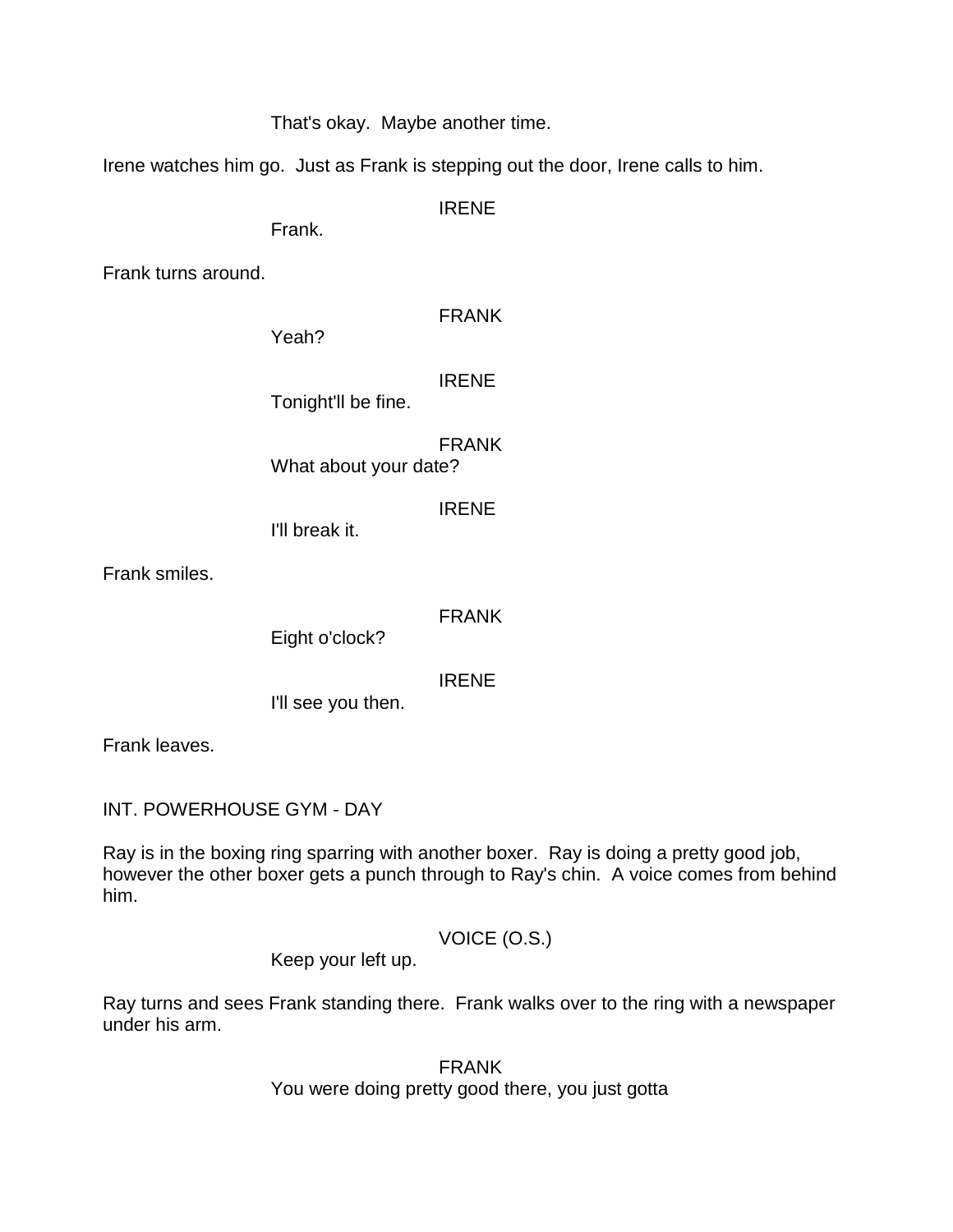make sure to guard with your left.

RAY

(Coldly) What do you care?

Frank takes a deep breath.

FRANK

Look, I'm sorry.

RAY

So?

#### FRANK

So I got a proposition for you. I think you've got potential as boxer, that is if you train right and had a good manager.

RAY Have you got someone in mind?

FRANK Yeah. Me. What do you think?

Ray hesitates and considers.

RAY (Interested) You think I've got potential, huh?

## FRANK

Yeah, I do.

RAY Well... Let's give it a try and see what happens.

Frank smiles. Ray smiles back.

FRANK Have you seen today's paper?

RAY

Uh-uh.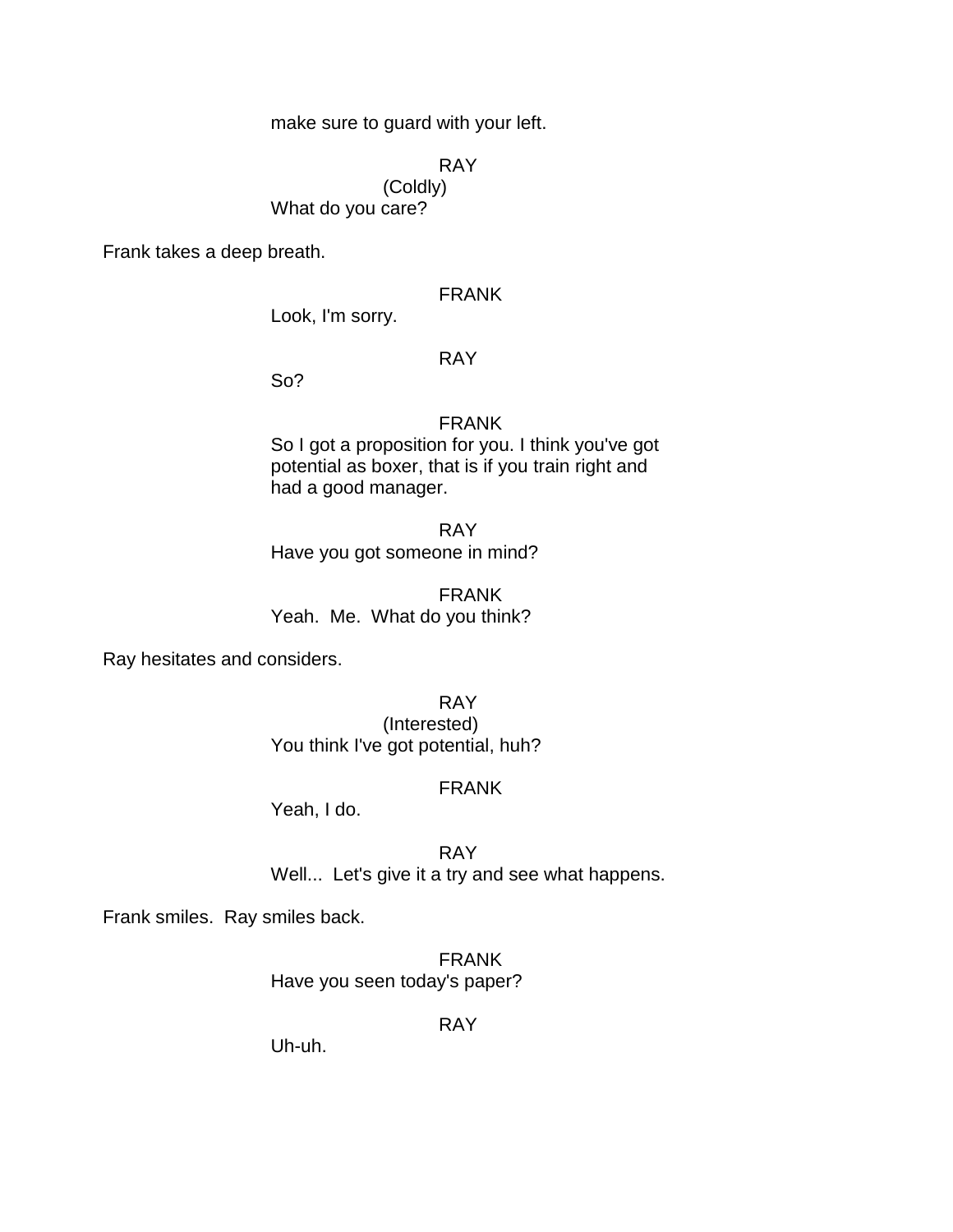Frank unfolds the New York Times. The headline reads, "BANK PRESIDENT STEALS TWO MILLION, ONLY ONE MILLION RECOVERED."

#### RAY (Confused) What happened to the other million?

# EXT. THE BAHAMAS - DAY

It is a beautiful day in the Bahamas: the sun is shining, swimmers splash in the water, strains of Reggae music and marimbas can be heard.

On a chaise lounge on the beach lies Lt. Tobias. He wears a flowered sport shirt and shorts. He smokes a big cigar and smiles happily. He is drinking a Pina Colada from a coconut. A beautiful dark-skinned girl lies beside him. Tobias turns to her.

#### **TOBIAS**

## Who says crime doesn't pay?

INT. JAIL CELL - DAY

Leonard Woodward is in a jail cell and looks through the steel bars. The JAIL GUARD steps up.

## JAIL GUARD

Leonard Woodward, you have a visitor. A Mario Lahserini.

Woodward gets panicked.

## WOODWARD

## Tell him I don't want to see him.

MARIO LAHSERINI steps up. He is a swarthy, dark-haired man in his fifties wearing a very expensive suit.

# LAHSERINI

Why don't you tell me yourself, Leonard.

# WOODWARD

(Belligerent) Listen, Lahserini. There's nothing you can do to me while I'm in jail. I've got the state to protect me.

Lahserini smiles and speaks warmly.